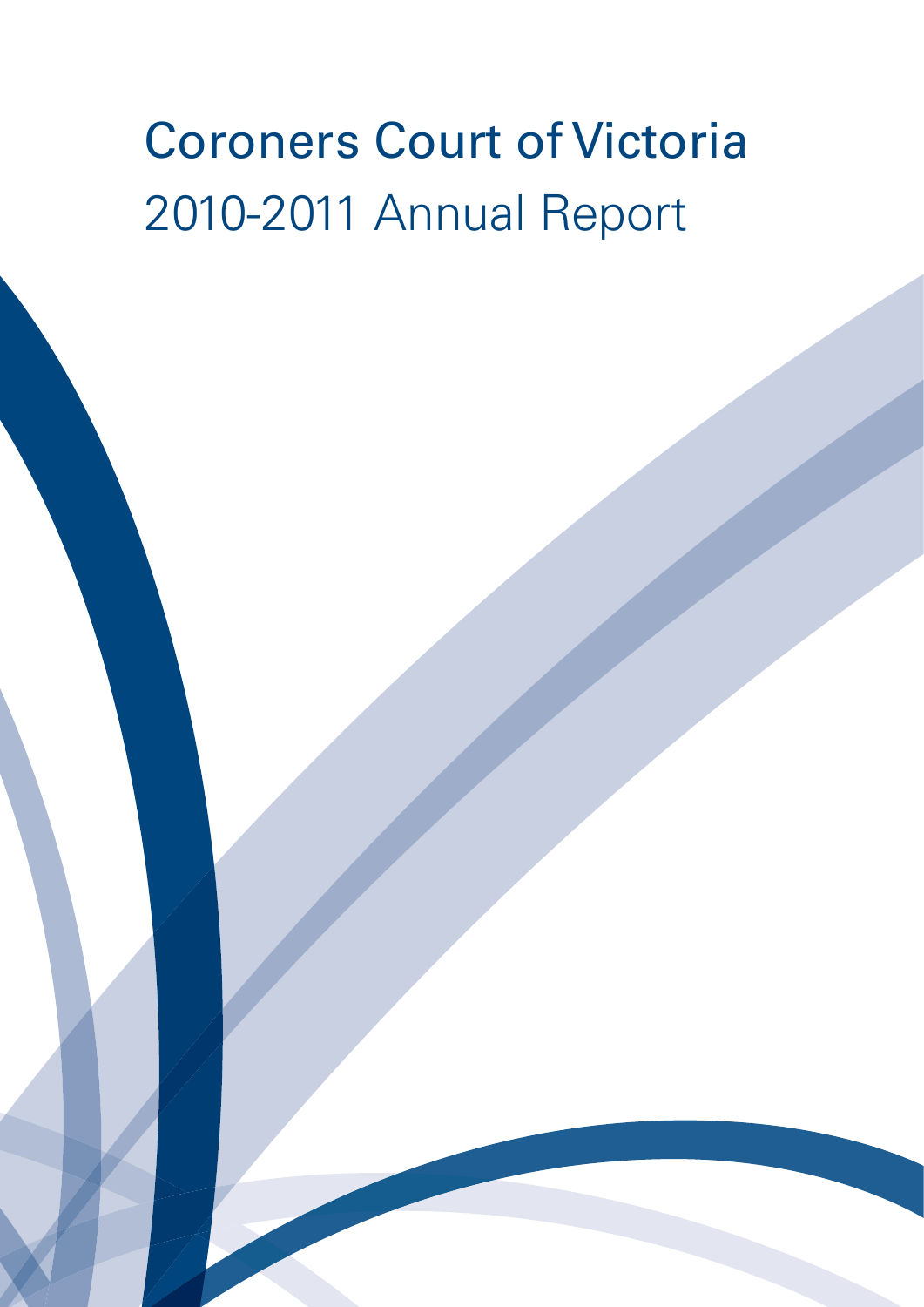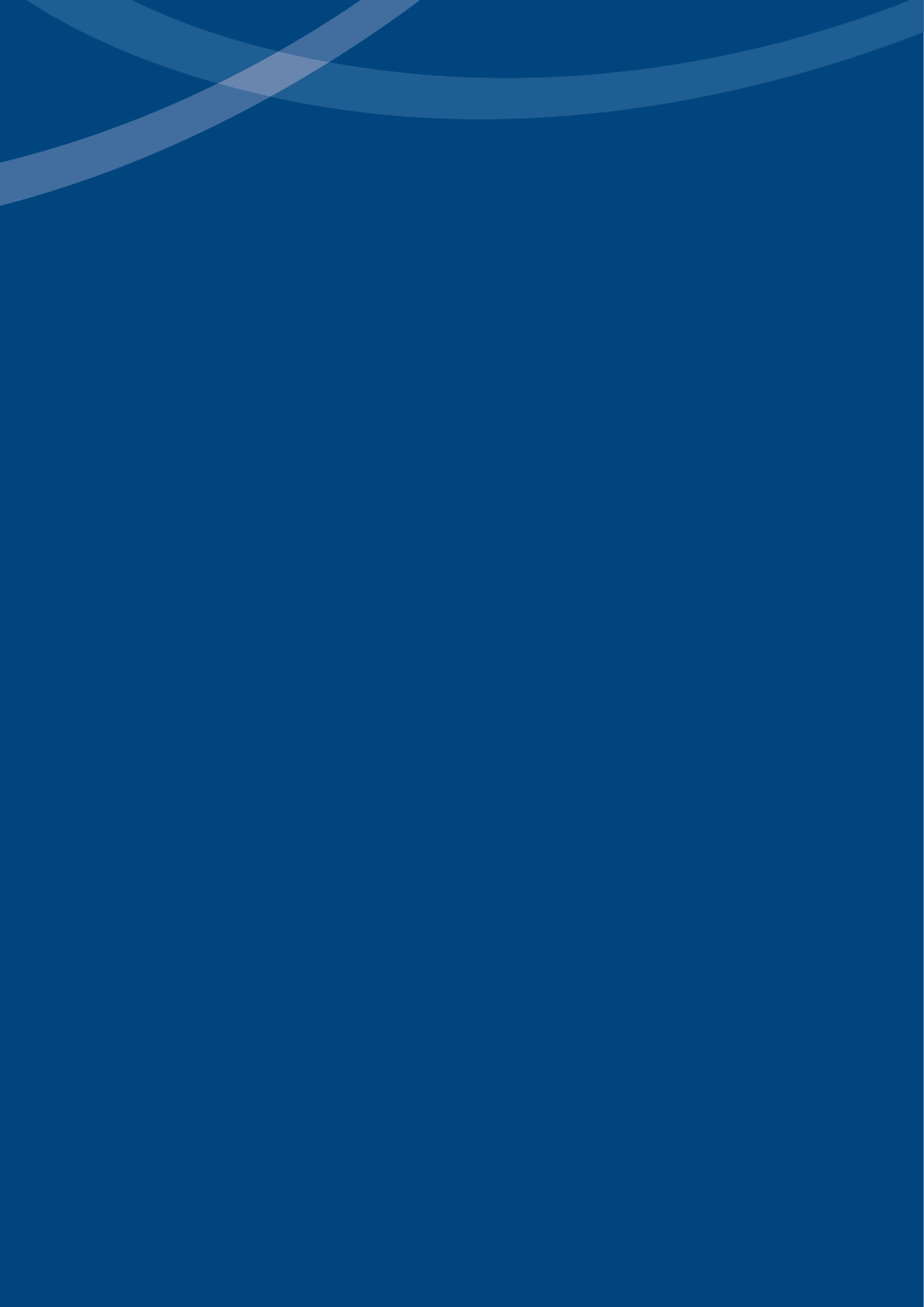## **Contents**

| Letter to the Victorian Attorney-General | 3  |
|------------------------------------------|----|
| Report from the State Coroner            | 4  |
| Report from the CEO                      | 5  |
| The Coroners Court of Victoria           | 6  |
| Jurisdiction                             | 7  |
| Coronial process                         | 11 |
| Highlights and initiatives               | 14 |
| Coronial investigations                  | 18 |
| Engaging the community                   | 27 |
| Research and prevention                  | 34 |
| Court administration                     | 39 |
| Finances                                 | 42 |
| Statistics and reports - operational     | 47 |
| Court locations                          | 50 |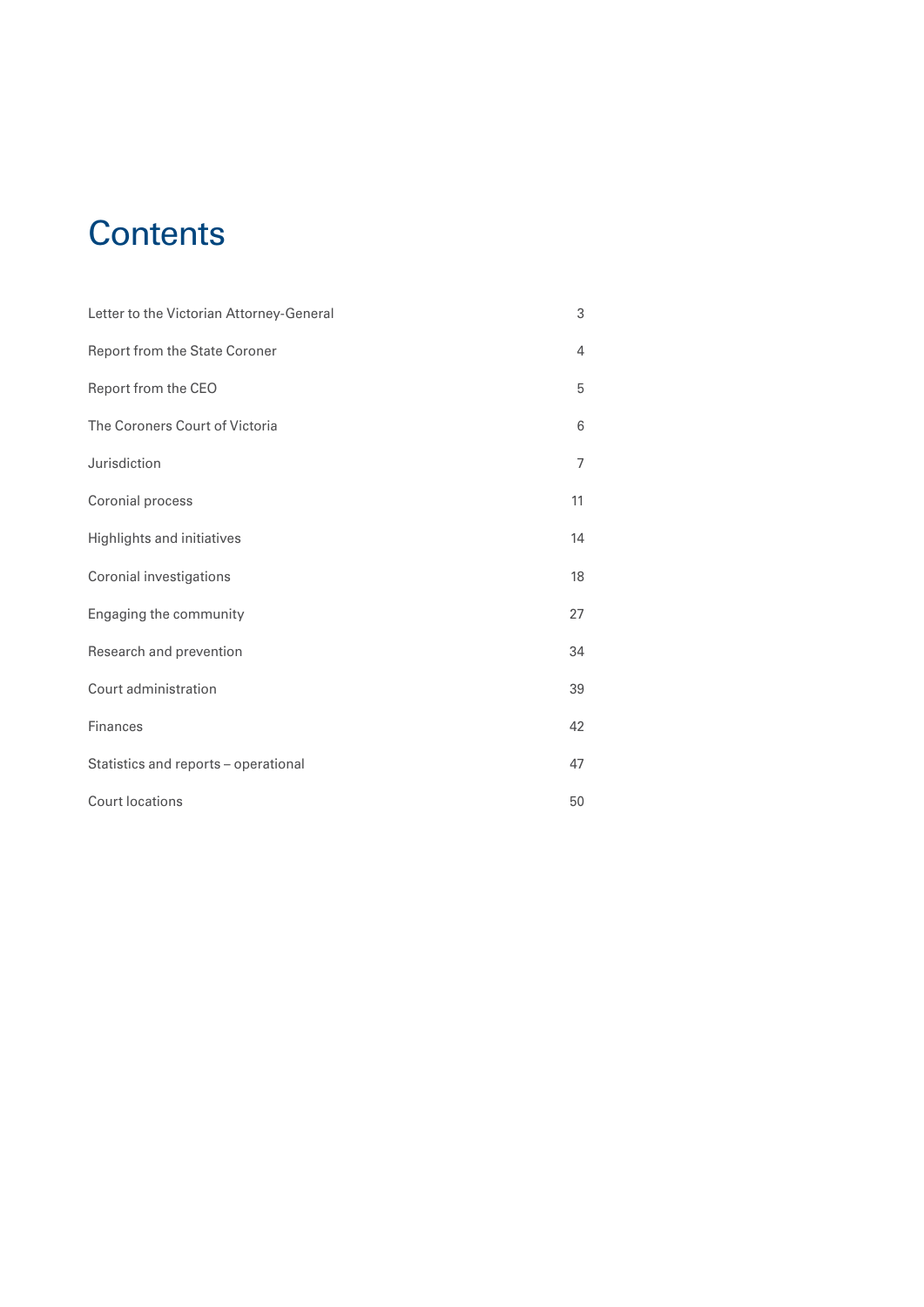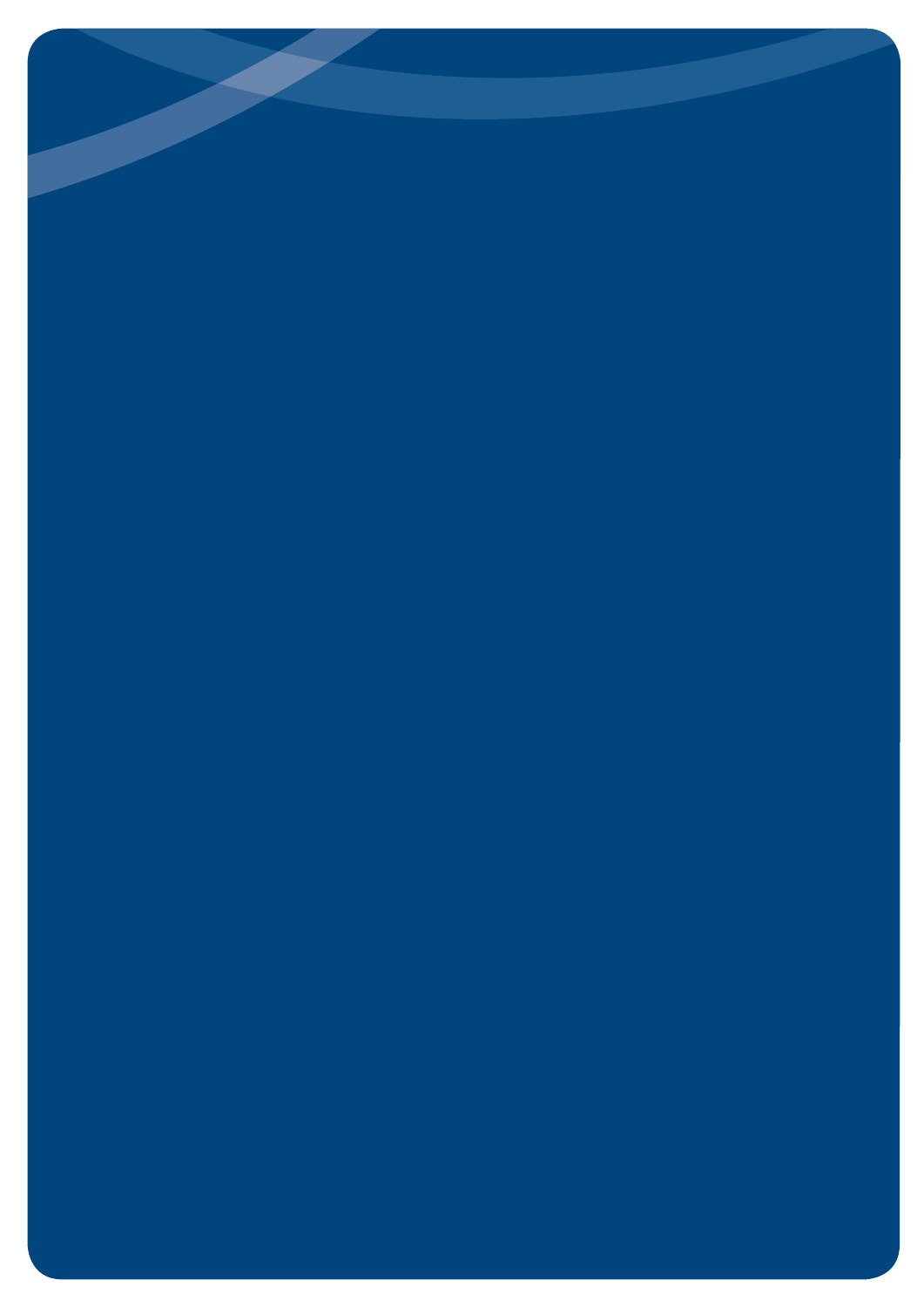

## *Coroners Court of Victoria*

31 October 2011

The Honourable Robert Clark MP Attorney-General 1 Treasury Place Melbourne 3000

Dear Attorney-General

In accordance with the requirements under Section 102 of the *Coroners Act 2008,* I am pleased to present the 2010-11 annual report of the Coroners Court of Victoria.

The report sets out the court's functions, duties, performance and operations during the year under review from 1 July 2010 to 30 June 2011.

Yours sincerely

Judge Jennifer Coate State Coroner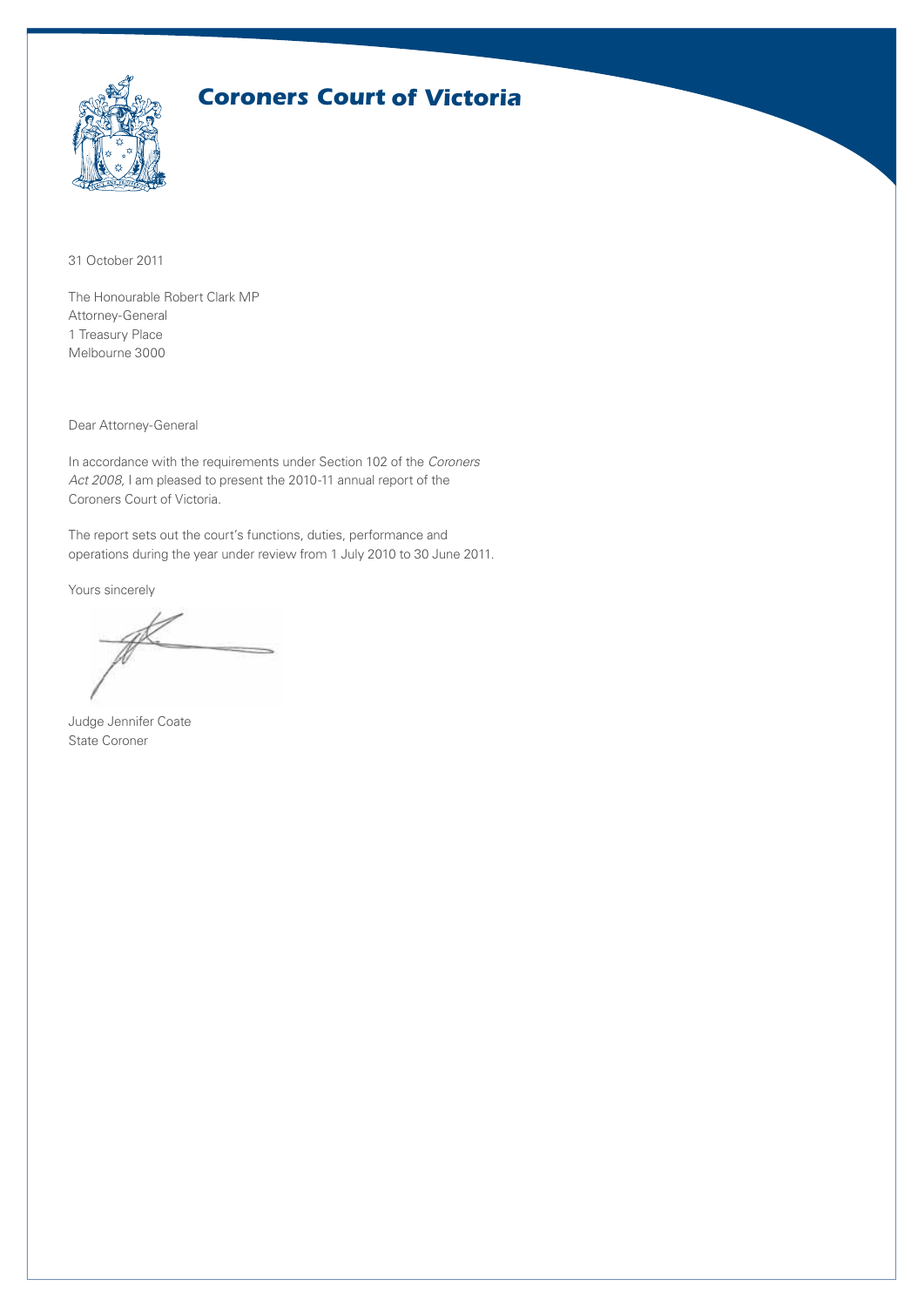

## Report from the State Coroner

I am pleased to present the second Annual Report of the Coroners Court of Victoria. This report is the first report on a full 12-month period of the court's operation.

Our first report set out some of the complexities of the development required by the court in the first reporting year in the context of significant legislative and structural change to the court's operation. The pace and complexity of developments in and around the court's operation have not slowed in this reporting year. The contents of this report underscore a number of those areas of development and change in our ongoing efforts to provide the people of Victoria with the best modern coronial system we can with the resources provided to us by the State. In the wake of the introduction of the *Coroners Act 2008,* we continue to strive to develop and refine our processes to fulfil our statutory obligations and serve our community

The capacity of the work of the court to have a significant impact on public health and safety and the administration of justice is readily apparent in the section of this report which extracts some investigations of significant public interest. The public interest in the work of the court generally is demonstrated by the increase in the number of "hits" on the court's website. Access to the court's website has doubled from our first reporting year to our second. The resources required to maintain an up to date website appear to be justified by these figures.

I wish to make special mention of the work of the magistrates in our regional areas. As our work becomes more demanding and complex, magistrates in regional locations are required to fit their coronial work around all of their other multi-jurisdictional court duties. During the reporting period, considerable concern has been expressed by regional magistrates as to the pressures of their coronial work. Whilst all of the full-time coroners at Melbourne do their best to support our regional colleagues, their concerns have been acknowledged. To this end, we entered into discussions with the Chief Magistrate in an endeavour to address the concerns of regional coroners. We anticipate that, with the willing cooperation of the Chief Magistrate, we will be in a position to provide a regional roving coroner in the next reporting year, to enable the much-needed support to be provided to regional coroners.

The number of deaths reported has dropped in this reporting period. Whilst still being examined carefully, this may be a response to the legislative aim to strive to avoid cases from entering the system that did not require a coronial investigation. In the meantime, for a range of reasons, our work has become more demanding and more complex.

Our court could simply not do the work that it does without considerable input from a range of agencies and bodies that support us.

We have been, and continue to be, supported and assisted by the Courts and Tribunal staff of the Department of Justice led by Dr Graham Hill. The Judicial College of Victoria continues to be active in its support of the court providing ongoing professional development for coroners statewide. With the college's support we now have an electronic bench book which is regularly updated. We have continued to provide ongoing bi-monthly seminars to coroners on topics of interest by way of statewide video conferencing link. With the support of the college we conducted a two-day residential program for coroners. The college also provided another full day writing course specifically for writing coronial findings.

My thanks to Professor Stephen Cordner and the members of the Victorian Institute of Forensic Medicine, without whom we could not perform our work, to the police in our Police Coronial Support Unit and to all of those members of Victoria Police who provide investigative support to our court and to the volunteers of Court Network who continue to provide support to families who attend the court.

I wish to record my gratitude to our staff who deserve both acknowledgment and thanks for the difficult work they are required to do.

I also wish to record my sincere thanks to our CEO Judy Leitch who has been dedicated to continuous improvement in the administration of the court over the reporting period.

Finally, my respect and gratitude to all of my coronial colleagues who continue to give dedicated service as coroners to our community. My special thanks to Deputy State Coroner Iain West, who provides invaluable support and guidance both to myself and the court generally.

**State Coroner Judge Jennifer Coate**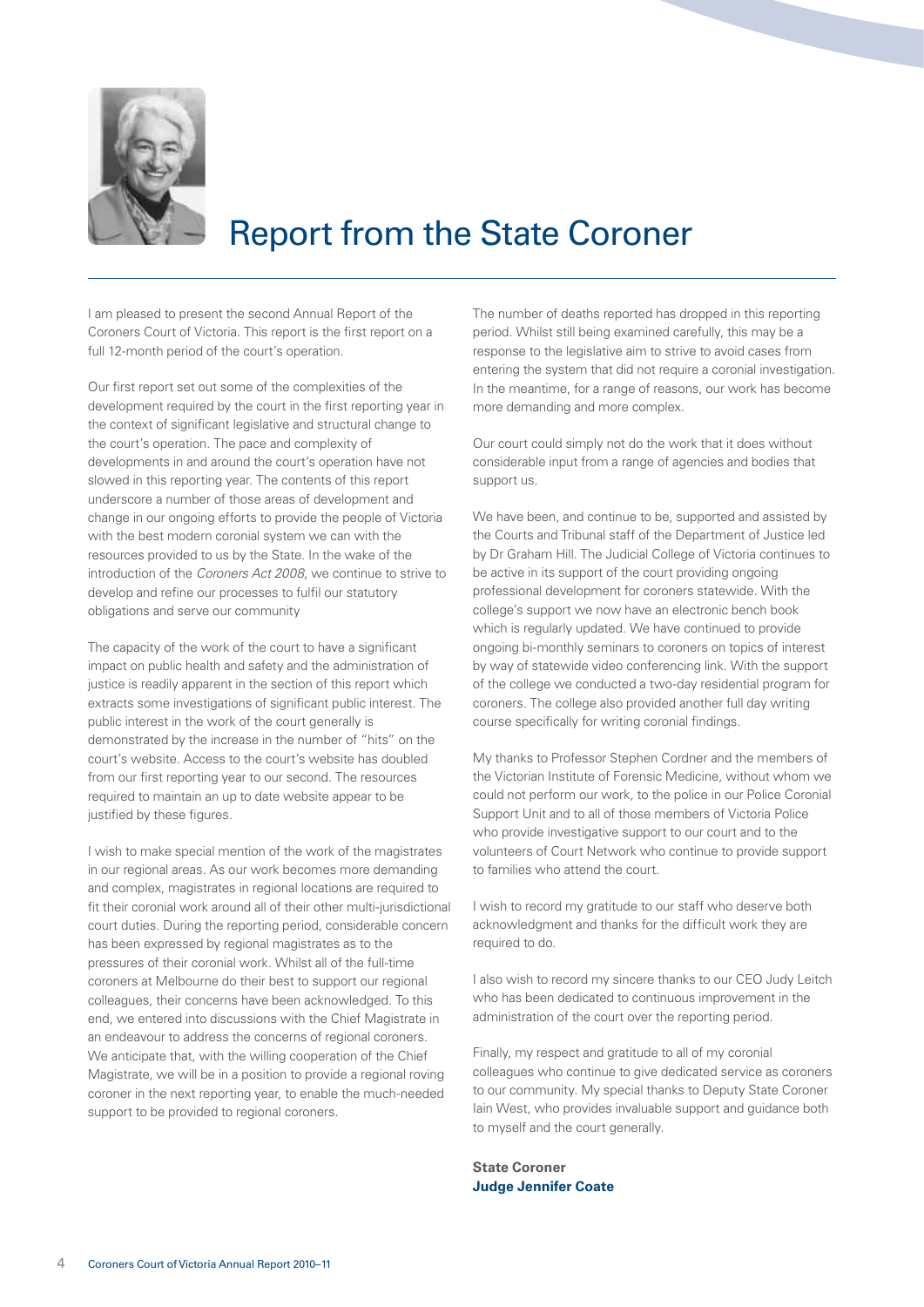

## Report from the CEO

It is with pleasure that I report on the administration of the Coroners Court of Victoria for the financial year 2010-11. This is the court's second annual report since its establishment on 1 November 2009 under the *Coroners Act 2008*, and the first report covering a full 12-month period. It provides an opportunity for the court to demonstrate its accountability to the Victorian Parliament, to the Victorian public and, perhaps most importantly, to those Victorian families who through the loss of loved ones find themselves involved in our jurisdiction.

The court has continued to review and consolidate the many changes made within the jurisdiction as part of the major reform process undertaken during recent years. With the assistance of KPMG, stage one of a three-part postimplementation review was undertaken during the period. This review highlighted the many notable achievements delivered by the court during a period of significant upheaval. However, in terms of the administration of the coronial process, the review also identified that further work is required in order to optimise the court's performance and deliver best practice against the International Framework for Court Excellence.

As noted on page 47 of this report, the court's case clearance rate improved significantly for the third year in a row, from 75% in 2008-09 to 105% in 2009-10 to 115% in 2010-11. However, despite this improvement, the number of open cases outstanding at the end of the period remains high, having decreased from 5628 in 2008-09 to 5586 in 2009-10 to 4509 in 2010-11. This is at least partly because the complexity and length of inquests has increased as a result of the new emphasis on the role of the coroner in reducing preventable deaths that was introduced in the *Coroners Act 2008.* With each full-time coroner carrying a caseload of between 300 and 600 cases at any one time, clearing the court's backlog has proven more difficult than expected.

While focussing on continually improving its performance, during the reporting period the court also faced some significant challenges. These included the second temporary relocation of most of its staff while the redevelopment of its Southbank site commenced, and ongoing preparation for the implementation of CourtView, the whole of courts electronic case management system. In addition, work was undertaken to analyse and address some cost escalations that are beyond the control of the court, including a significant increase in the cost of transporting deceased persons into the care of the court for medical examination.

Work was also undertaken to identify the cause of an unexpected and continued decline in the number of deaths reported to the coroner following the implementation of the *Coroners Act 2008* in November 2009, from a peak of 6341 in 2008-09 during the year of the heatwave and bushfires, to 5305 in 2009-10 and 4857 in 2010-11.

Although the work performed by those who work in this jurisdiction is confronting and at times very difficult, our staff have continued to demonstrate high levels of professionalism, supporting grieving families with compassion and sensitivity. I would like to thank them sincerely for this. I would also like to thank Judge Coate for her support, wise counsel and leadership.

**Chief Executive Officer Judy Leitch**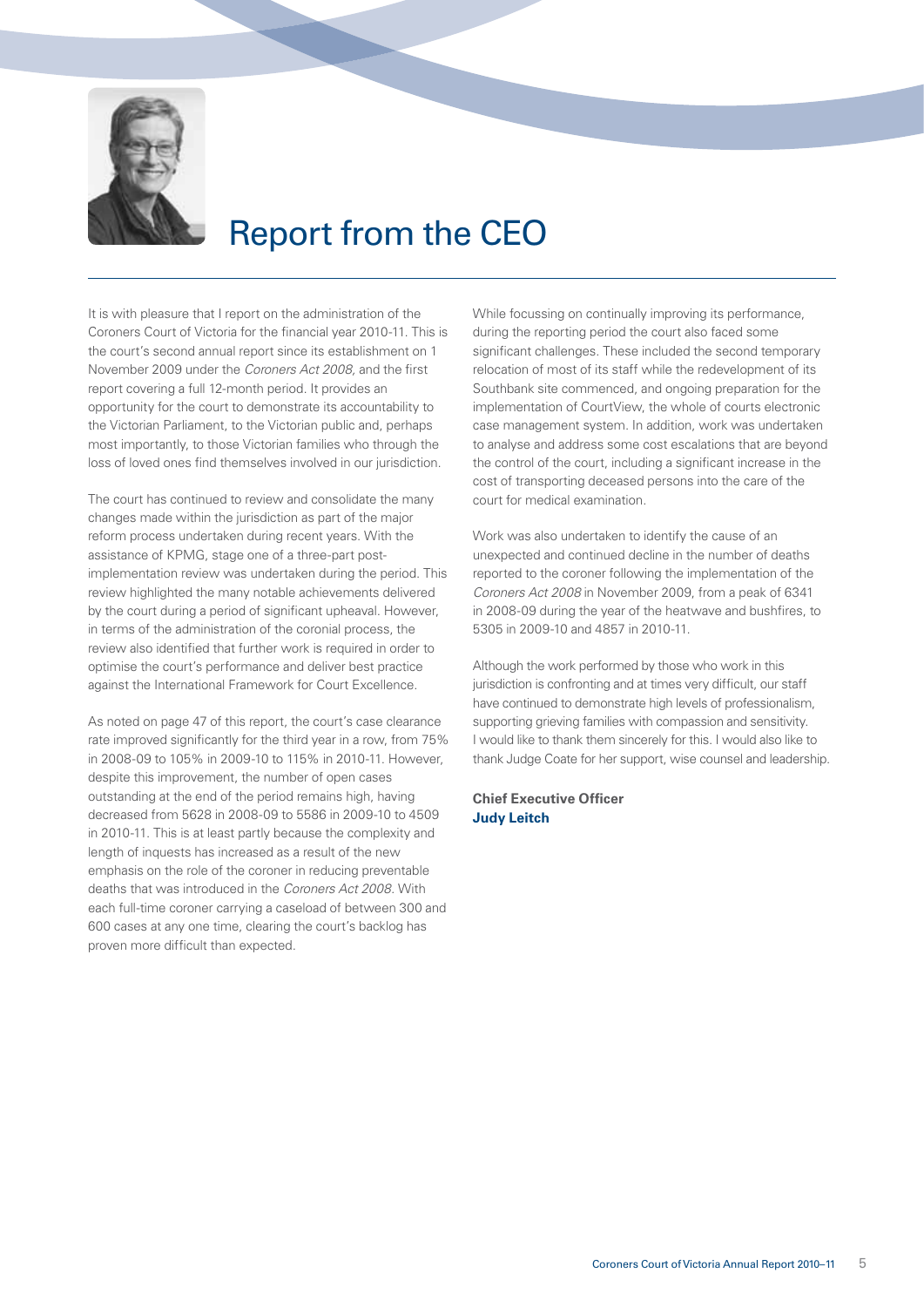## Coroners Court of Victoria

### The Coroners Court of Victoria

The Coroners Court of Victoria was established on 1 November 2009 when new legislation, the *Coroners Act 2008* (the Act), came into effect following the passage of the Coroners Bill 2008 through the Parliament of Victoria in December 2008. The implementation of the Act represented the most significant reform of the Victorian coronial jurisdiction in 25 years.

Under the Act, the former State Coroner's Office was re-established as the Coroners Court of Victoria. The *Coroners Act 2008* sets out as one of its purposes the establishment of the Coroners Court of Victoria as a specialist inquisitorial court.

Strengthening the prevention function of the court is a defining feature of the Act. The prevention function refers to the capacity of the jurisdiction to contribute to public health and safety through coroners' investigations, findings and the development of comments and recommendations that are targeted at the reduction of preventable deaths and fires. Significantly, under the Act, coroners have the power to make recommendations to any Minister, public statutory authority or entity relating to issues of public health and safety and the administration of justice. From 1 November 2009 any public statutory body or entity receiving a recommendation contained in a coroner's finding must respond in writing within three months stating what action, if any, will or has been taken to address the recommendation.

Unless a coroner orders otherwise, all inquest findings, coronial recommendations and responses to recommendations are published on the court website.

#### Preamble to the *Coroners Act 2008*

The *Coroners Act 2008* preamble is the foundation upon which the court operates. It clearly defines the role and importance of the coronial system within Victorian society by stating the jurisdiction involves:

> The independent investigation of deaths and fires for the purpose of finding the causes of those deaths and fires, and to contribute to the reduction of the number of preventable deaths and fires, and the promotion of public health and safety, and the administration of justice.

#### Objectives of the *Coroners Act 2008*

Whilst the preamble defines the foundation of the court, the objectives give guidance in the administration and interpretation of the Act. The objectives seek to ensure that the coronial system where possible:

- avoids unnecessary duplication of inquiries and investigations to expedite the investigation of deaths and fires
- acknowledges the distress of families and their need for support following a death
- acknowledges the effect of unnecessarily lengthy or protracted investigations
- acknowledges and respects that different cultures have different beliefs and practices surrounding death
- acknowledges the need for families to be informed about the coronial process and the progress of an investigation
- acknowledges the need to balance the public interest in protecting a person's information and the public interest in the legitimate use of the information
- acknowledges the desirability of promoting public health and safety and the administration of justice
- promotes a fairer and more efficient coronial system.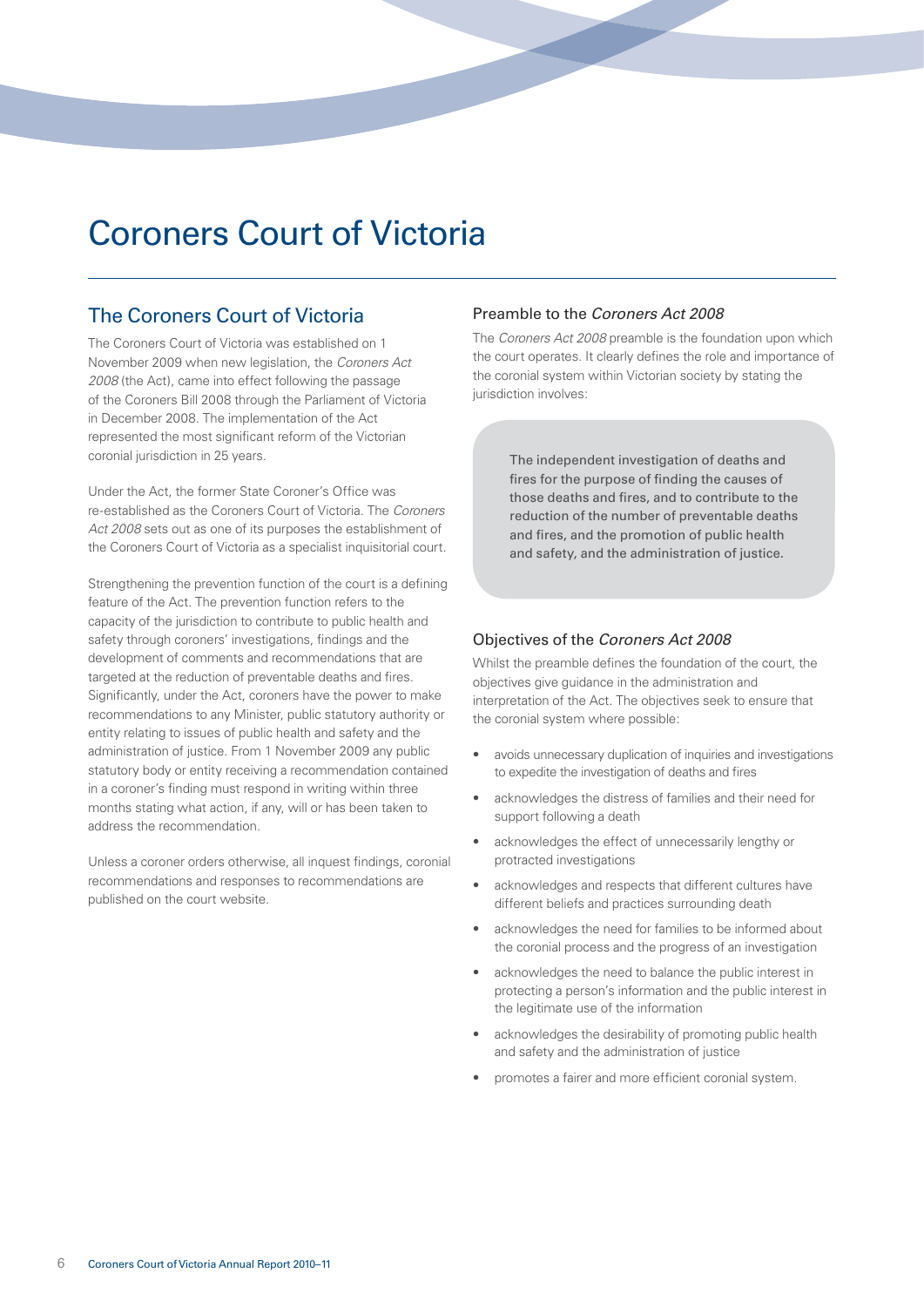## **Jurisdiction**

The Coroners Court of Victoria has jurisdiction under the *Coroners Act 2008* to investigate reportable and reviewable deaths and fires, as defined respectively in Sections 4 and 5 of the Act.

Part 5 of the Act also gives coroners the power to hold inquests, which are public court hearings, in some investigations.

Inquests are held both in the Coroners Court of Victoria in Melbourne and in regional magistrates' courts, where magistrates also function as coroners.

The below map indicates the location of courts where inquests may be held.

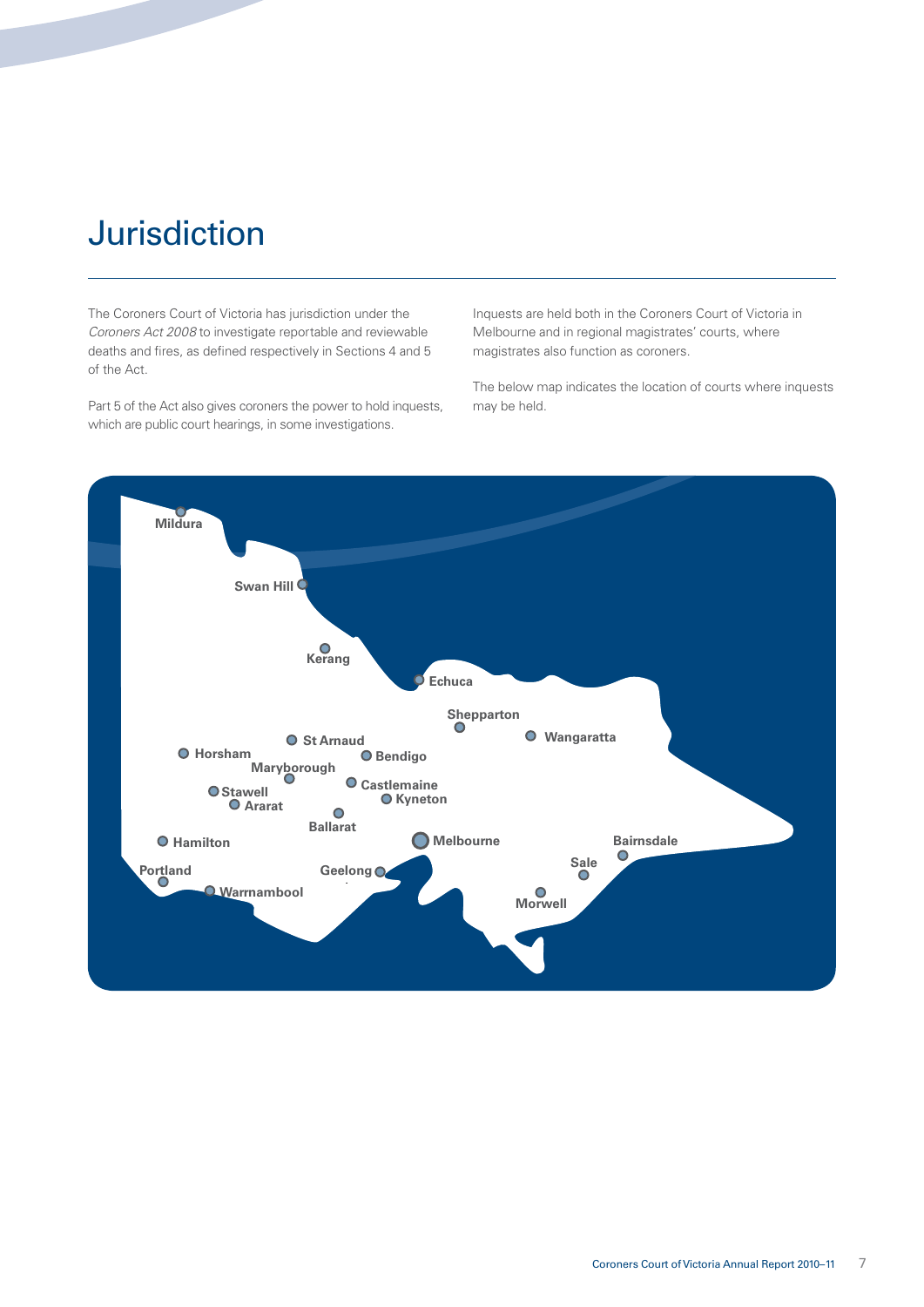#### Reportable deaths

Coroners are required to investigate all reportable deaths. There does not have to be anything suspicious about a death for the death to be reported to the coroner. Many investigations conducted by coroners result in the coroner finding that although the person died unexpectedly, the death was otherwise as a result of natural causes.

During the reporting period there were 4857 deaths reported to the coroner.

Section 4 of the Act states a death is considered reportable if:

- the body is in Victoria; or
- the death occurred in Victoria; or
- the person ordinarily resided in Victoria at the time of death; and
- the death appears to have been unexpected, unnatural, violent or to have resulted, directly or indirectly, from an accident or injury; or
- the death occurred during a medical procedure, or following a medical procedure, where the death is or may be causally related to the medical procedure and a registered medical practitioner would not, immediately before the procedure was undertaken, have reasonably expected the death to occur; or
- the identity of the person was not known; or
- a medical practitioner has not signed, and is not likely to sign, a death certificate certifying the cause of death; or
- a death has occurred at a place outside Victoria, and the cause of death is not certified and is unlikely to be certified; or
- the person immediately before their death was a person placed in 'custody or care'; or
- the death is of a person who immediately before their death, was a patient within the meaning of the Mental Health Act 1986; or
- the person was under the control or custody of the Secretary to the Department of Justice or a member of the police force; or
- the person was subject to a non-custodial supervision order under Section 26 of the Crimes (Mental Impairment and Unfitness to be Tried) Act 1997

#### Reviewable deaths

Coroners must also investigate a category of deaths called 'reviewable deaths'.

Section 5 of the Act defines a reviewable death as being the death of a second or subsequent child of a parent, with some exceptions. A child is anyone under the age of 18 years, the child will have died in Victoria, or the cause of death occurred in Victoria, or the child lived in Victoria but died elsewhere.

Importantly the *Coroners Act 2008* has changed the definition of reviewable deaths to exclude stillborn children and children who lived their entire lives in hospital, unless otherwise determined by a coroner.

During the reporting period there were three reviewable deaths reported to the court that were otherwise not reportable, and a further three deaths reported that were both reviewable and reportable.

#### Fires

Coroners can also investigate a fire or fires, regardless of whether or not a death has occurred. Section 30 of the Act states that a coroner must investigate a fire after receiving a request to investigate from the Country Fire Authority or Metropolitan Fire and Emergency Services Board, unless the coroner determines the investigation is not in the public interest.

A coroner conducting an inquest into a fire must make a finding stating, if possible, the cause and origin of the fire and the circumstances in which it occurred.

During the reporting period, there were 14 fires with death reported to the court.

There were no fires without death reported.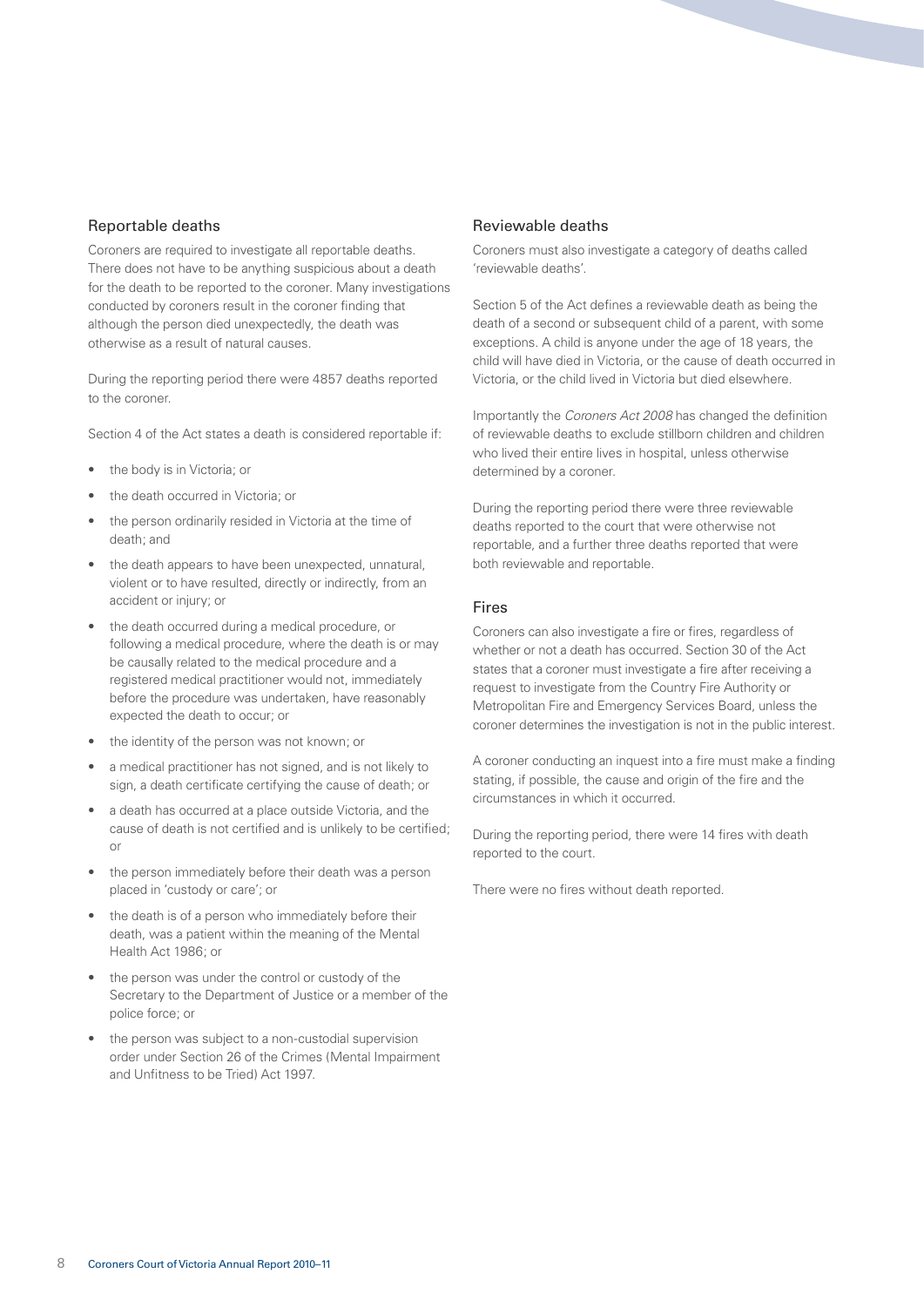## Structure and organisation of the Coroners Court of Victoria

The court is comprised of nine full-time coroners including the State Coroner and the Deputy State Coroner. In Melbourne, the court is staffed mainly by court registrars, counsellors, researchers and case investigators, and administrative staff. Staff are grouped into specialist teams to assist coroners with particular aspects of their investigations. The administration of the court is led by the CEO.

Across the five court regions of Victoria, regional magistrates are assigned as coroners and perform coronial duties and functions.

#### **The Coroners**

*State Coroner* Judge Jennifer Coate

*Deputy State Coroner* Mr Iain West

#### *Metropolitan Coroners* Dr Jane Hendtlass Ms Audrey Jamieson Mr John Olle Ms Kim Parkinson Ms Paresa Spanos Ms Heather Spooner

#### *Regional Coroners*

Mr Peter White

Most magistrates in regional Victoria have also been appointed as coroners and will usually perform the functions of a coroner when necessary in the region.

#### **Court Administration**

**Chief Executive Officer** Judy Leitch

*Initial Investigations Office* Manager: Jenny Hoar

*Registry* Principal Registrar: Gayle Chirgwin

*Coroners Prevention Unit* Manager: Samantha Hauge

*Family and Community Support Service* Manager: Carolyn Gillespie

*Operations Group* Manager: Therese Goodman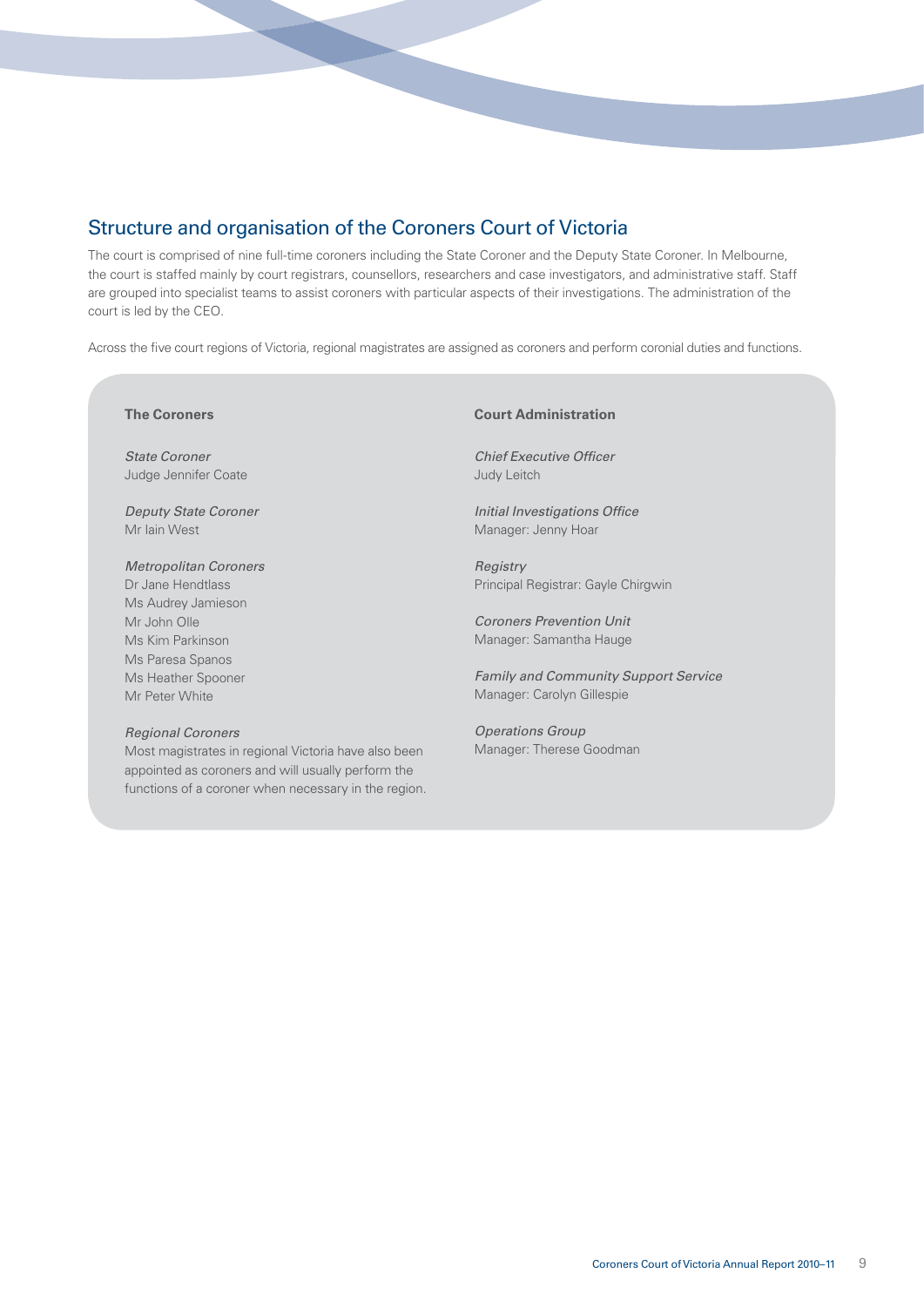Organisational Chart

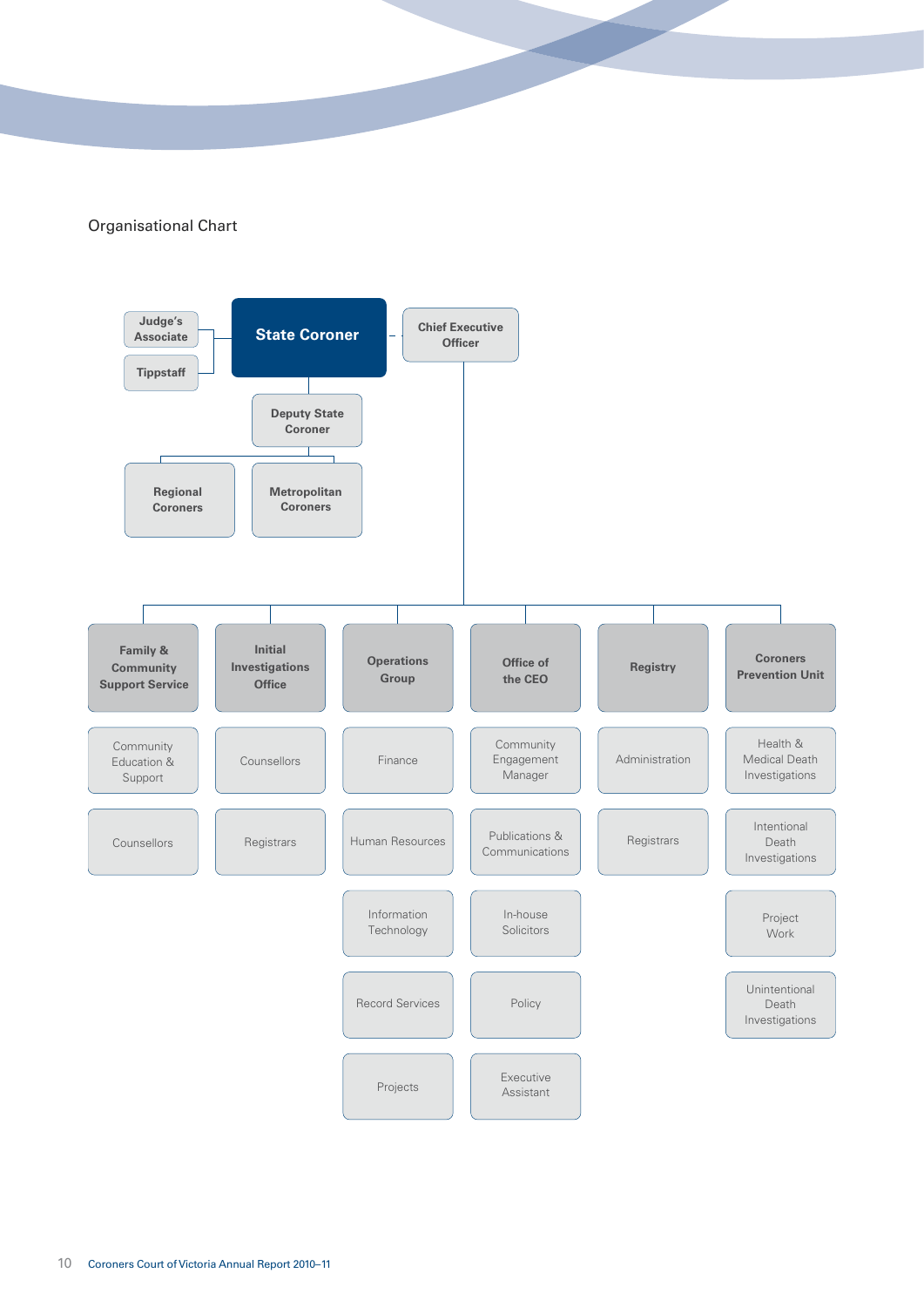## Coronial processes

Every death and fire reported to the court is unique and requires an individual investigative approach.

In order to achieve this, the court has established a number of processes allowing different areas within the court and services provided to the court to work together to investigate deaths and fires throughout each stage of the coronial process, as follows:

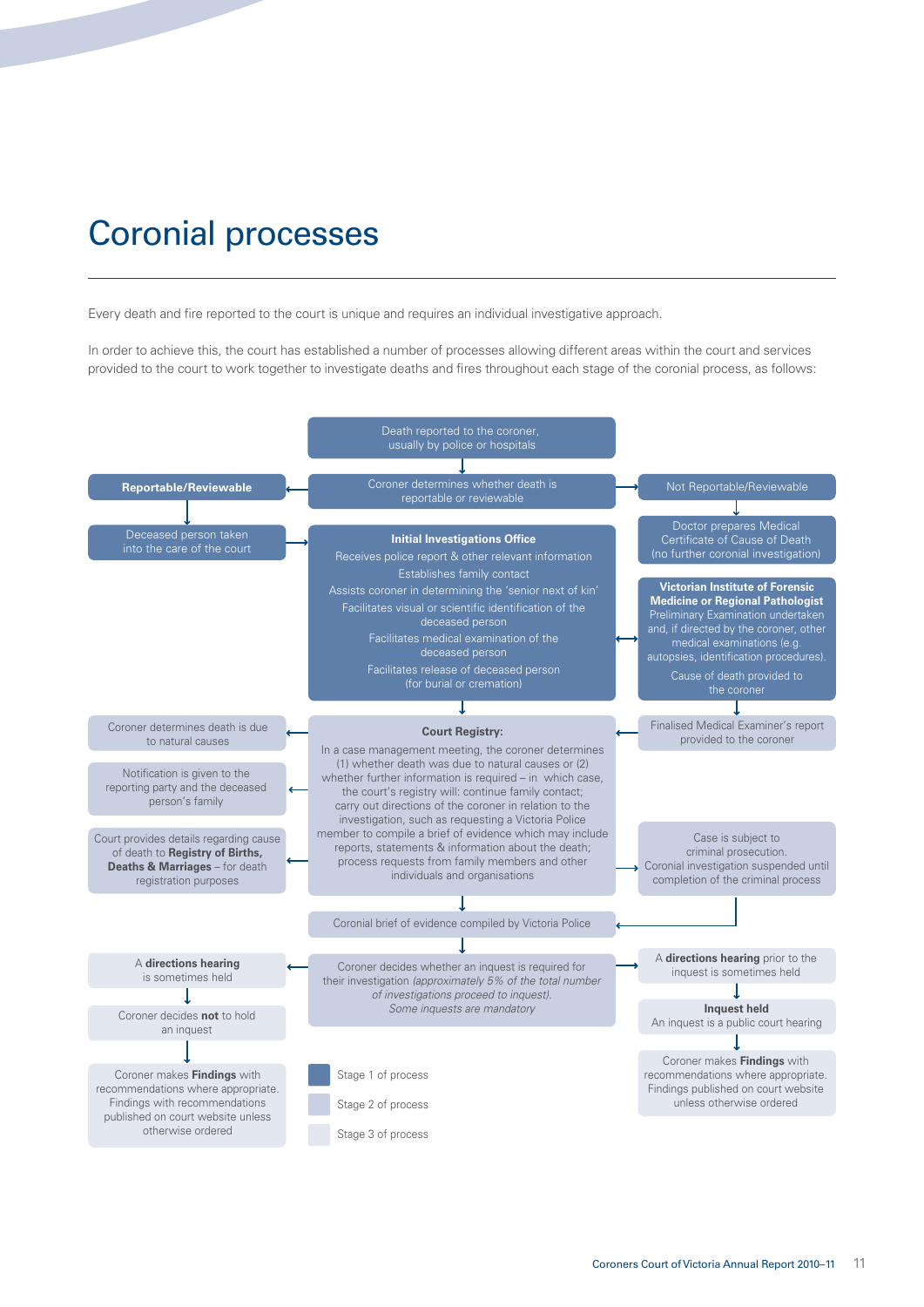### The coronial process – when fire without death occurs

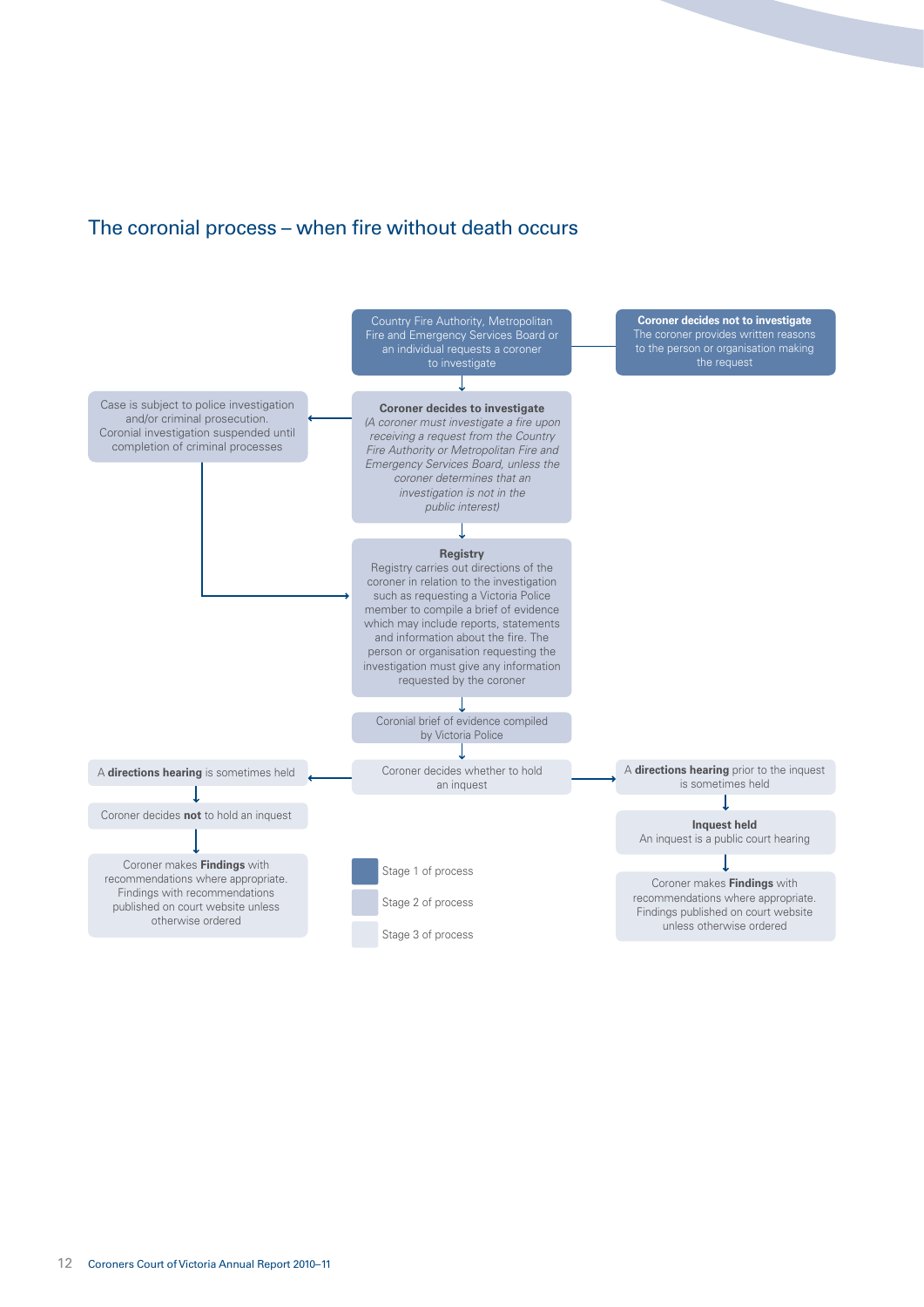Publication of findings, recommendations and responses (Sections 72 & 73)

 $\blacktriangleright$ 

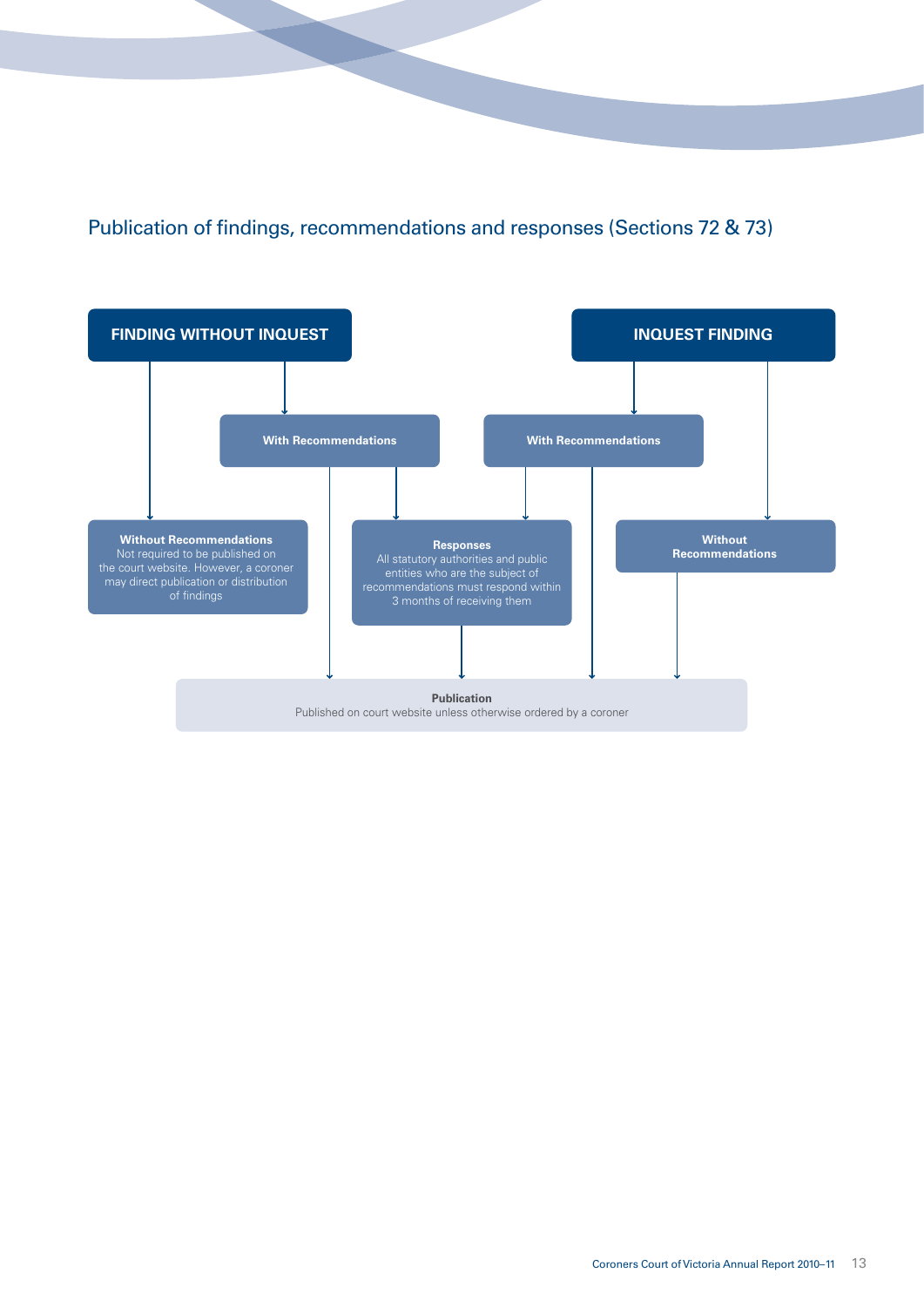## Highlights and initiatives

### Site redevelopment

Redevelopment of the 23-year-old Coronial Services Centre of Victoria site in Kavanagh Street, Southbank, continued during the reporting year.

Unfortunately, the project was delayed for some months following ground testing and soil remediation works before any construction works could begin.

Following the temporary relocation of the coroners and most court staff to Level 1, 436 Lonsdale Street in August 2009, early works were commissioned to reconfigure the existing building to enable the Victorian Institute of Forensic Medicine to continue operating at the Southbank site during the life of the redevelopment project. The early works were completed in mid-December 2010, with the main building works beginning in January 2011.

The main building works are aimed at decommissioning, demolishing, building and handing back the Coronial Services Centre in four separate parts.

Although capacity to complete its normal functions is reduced, this staged plan allows the centre to operate its core business and provides the coroners with the appropriate medical and scientific services they require.

The works are part of a four-year redevelopment plan that will result in:

- the addition of a second storey to the existing building to create more room for coroners and coronial staff
- an expansion of the existing two courtrooms and the building of a new directions hearing room
- a complete redevelopment of the Initial Investigations Office to create an improved area for families coming to spend time with their deceased loved ones; and
- extensive upgrading of the mortuary and other facilities of the Victorian Institute of Forensic Medicine and the Police Coronial Support Unit.

The court is not expected to be able to return to the site until late 2013 or early 2014, however the Initial Investigations Office, along with the Victorian Institute of Forensic Medicine, will remain onsite throughout the redevelopment.

#### Impact on families

The redevelopment remains a crucial project to ensure the court can continue to cater for advancements in post-mortem forensic pathology, expected future increases in the number of deaths requiring investigation and higher degrees of complexity required to carry out those investigations.

However, the court is acutely aware that the redevelopment works will have a significant impact in the short-term on families coming to the Initial Investigations Office following the death of a loved one.

Where possible, the court is attempting to minimise those impacts by trying to ensure some car parking remains available for families and that major works, particularly those that are noise intensive, are avoided at sensitive times when families are present.

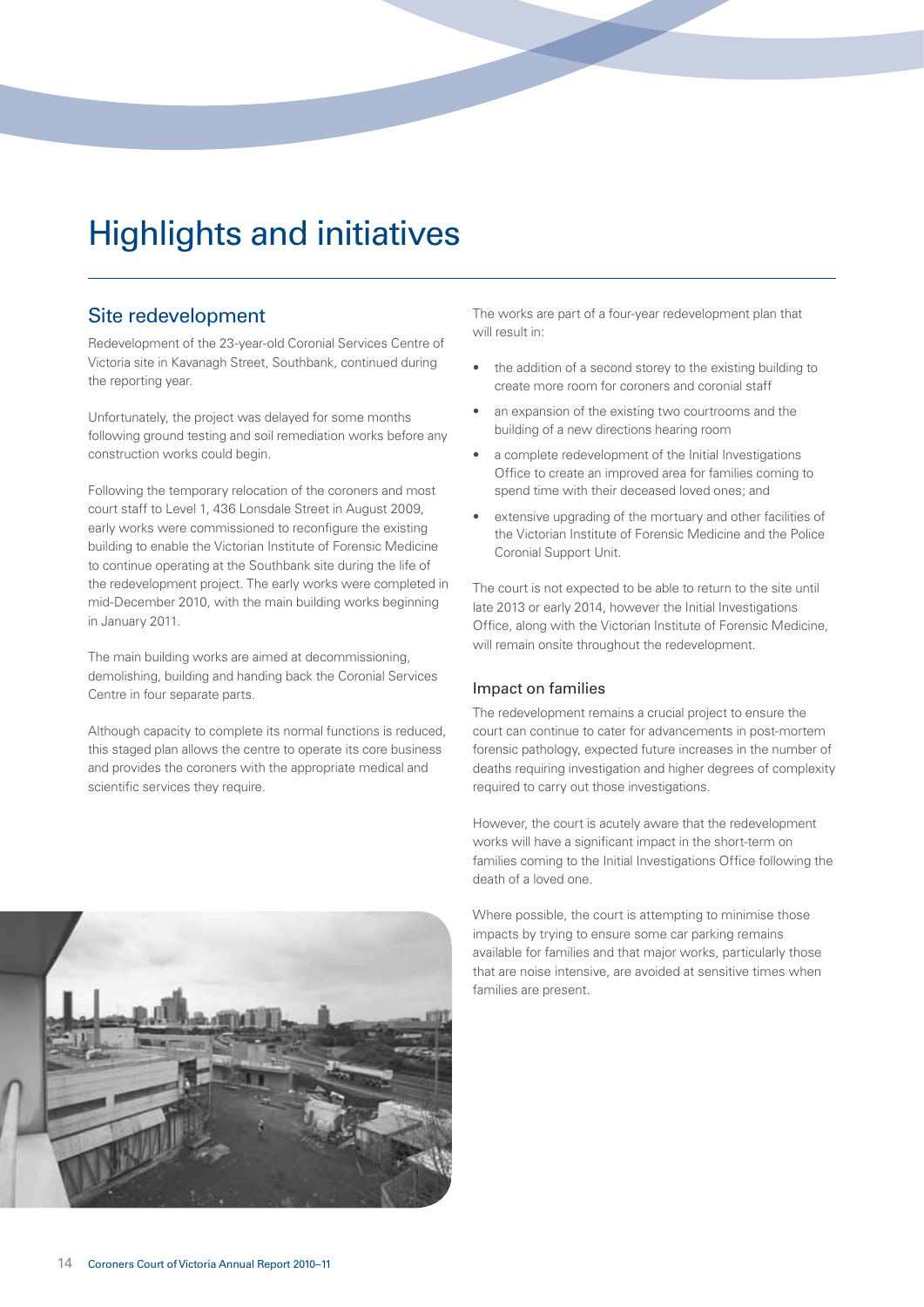#### Impact on the jurisdiction

The complexity of this project, the lengthy planning processes required and the unexpected delay caused by the requirement to undertake significant soil remediation works has extended the expected duration of the project significantly. This has caused increasing concern for the court in that while the current redevelopment will be a vast improvement on the existing facility, it has no capacity to allow for future growth of the court. There is a genuine possibility that by the time the redevelopment has been completed, the accommodation will be inadequate to enable the jurisdiction to conduct its business in an efficient manner. This may impact on the court's ability to manage backlogs, for example if it has no capacity in which to hold more inquests due to insufficient courtrooms.

Data collected by the court shows that the average number of courtrooms required for each sitting day has increased from 1.7 per day in 2009-10 to 2.4 per day in 2010-11.

This increase in demand has resulted in the court currently having no courtroom availability for inquests scheduled longer than one week until 2012.

#### Second relocation

Due to the court not having direct access to courtrooms at Level 1, 436 Lonsdale Street, the court underwent a second temporary relocation in December 2010, taking over the premises vacated by Victorian Bushfires Royal Commission at 222 Exhibition Street.

Whilst the move itself resulted in some short disruptions to workflows, the new facility has proved to be a good fit for the court, which now has the ability to run three courtrooms continuously.

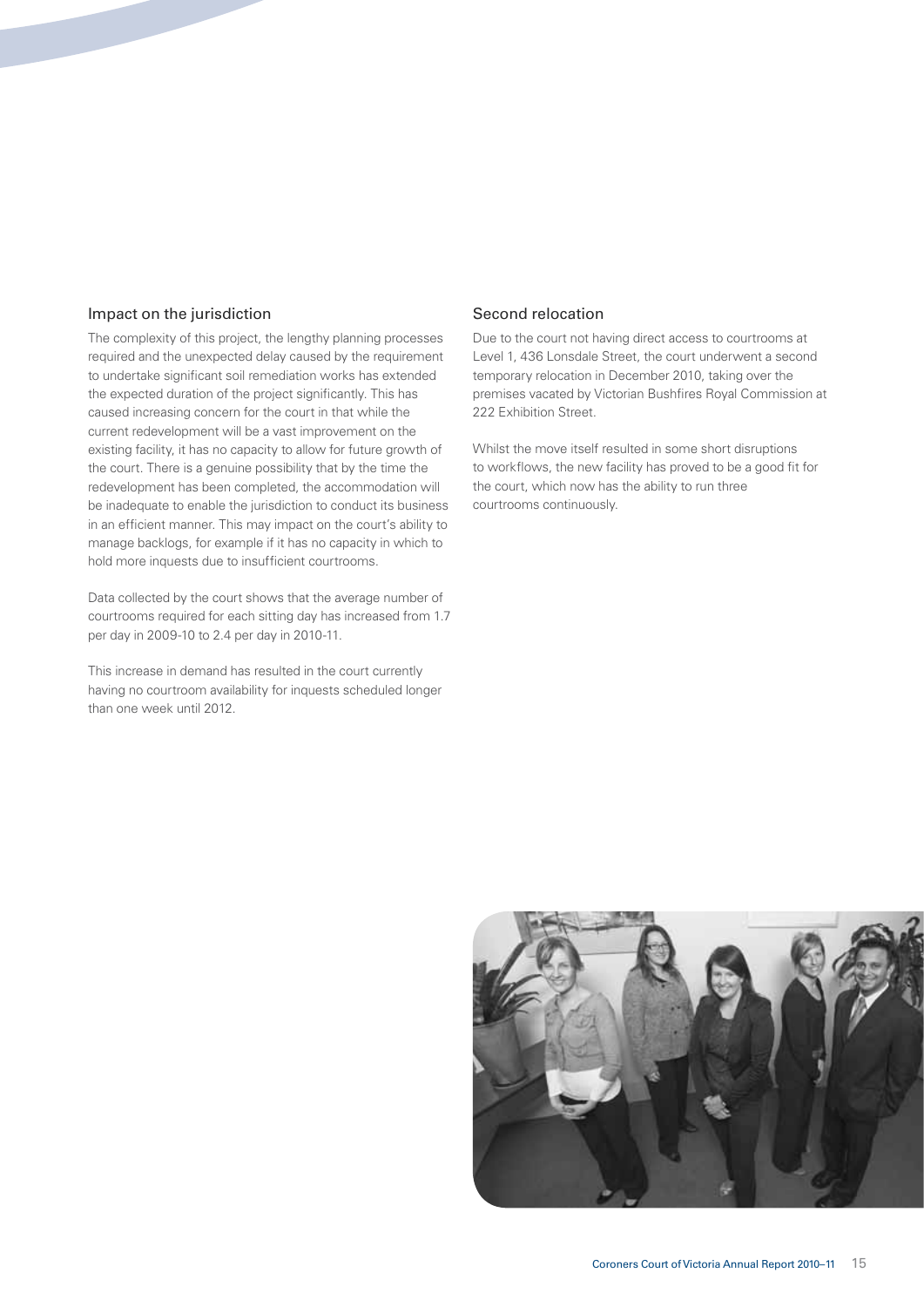## Victorian Coronial Council

The Victorian Coronial Council was established under the *Coroners Act 2008* and is the first of its kind in Australia.

The council provides advice and recommendations to the Attorney-General regarding matters of importance to the coronial system, matters relating to the preventative role of the court, the way in which the coronial system engages with families and respects the cultural diversity of the community, as well as any other matters referred to it by the Attorney-General.

The council consists of three statutory and seven non-statutory members.

#### **Statutory members include:**

- State Coroner Judge Jennifer Coate
- Victorian Institute of Forensic Medicine Director Professor Stephen Cordner
- Victoria Police Chief Commissioner.

#### **Non-statutory members include:**

- Judge James Duggan (Chairperson)
- Mr Stephen Dimopoulos
- Dr Ian Freckelton SC
- Mr Chris Hall
- Professor Katherine McGrath
- Dr Sally Wilkins
- Dr Rob Roseby.



Photograph by Janti Lakusa

While expected on its establishment to meet three to four times per year, the council actually met on ten occasions during the 2010-11 financial year due to the workload the council set for itself.

The council received two references from the Attorney-General.

The first reference was a request to examine measures that might be adopted to assist those affected by coronial investigations in the course of their employment. The council received feedback from respondents including medical and emergency service personnel, corrections staff and transport workers. The council also contacted other coronial jurisdictions nationally and internationally in a bid to examine how they provide assistance to people affected by the coronial jurisdiction. The council expects to produce a final report to the Attorney-General on this reference by the end of October 2011.

The second reference was a request to advise whether asbestos-related deaths should be investigated by the coronial jurisdiction. The council expects to provide a response to this reference by February 2012.

The council also considered other issues, including the redevelopment of the Coronial Services Centre of Victoria site in Southbank and difficulties associated with the accurate reporting of suicide deaths.

The court considers the work of the council to be of considerable benefit to the operation of the coronial system in Victoria and appreciates the valuable work it undertakes.

### Legal Practitioners Practice Handbook

The court received funding from the Victorian Law Foundation in the 2009-10 financial year to create The Coroners Court of Victoria Practice Handbook.

Content and layout design of the handbook, which aims to assist legal practitioners unfamiliar with the coronial jurisdiction, has been completed and the handbook is expected to be launched in the first half of the 2011-12 financial year.

The handbook recognises the unique nature of this jurisdiction and provides a tool for the legal profession to assist in the effective representation of their clients by providing information about the jurisdiction, court practices and procedures, and the rights of bereaved family members and interested parties.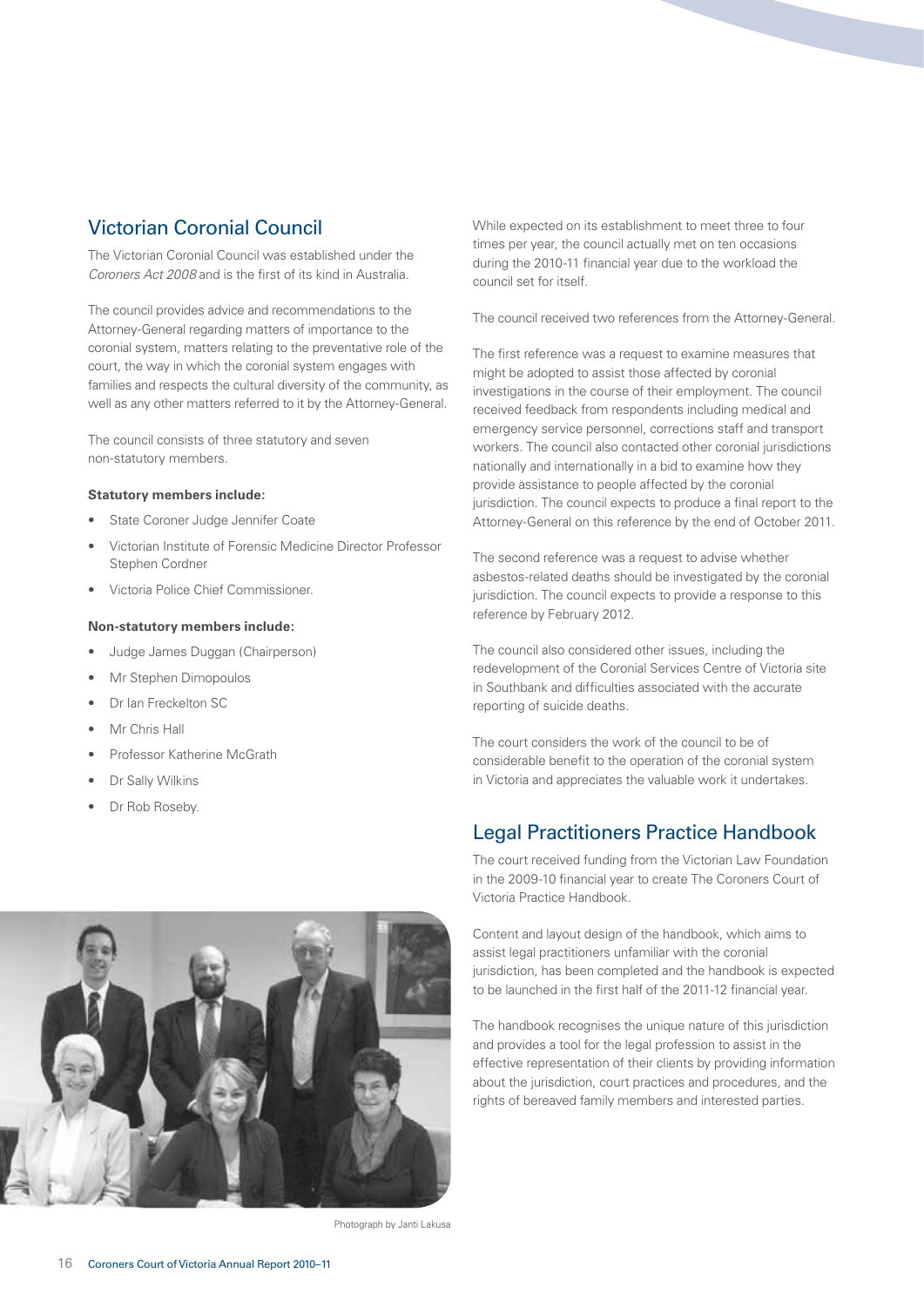### **CourtView**

In January 2010 the court was granted approval by the Department of Justice to become the second Victorian court to move across to the new CourtView electronic case management system.

CourtView was designed to integrate data from all Victorian courts to create a single, consistent and highly functional case management system.

CourtView will enable the court to operate a statewide electronic case management system, which the current computer system is unable to provide. The current system is more than 20-years-old and is only able to service the Melbourne registry of the court, further, the current system falls significantly short of what is required by the court to manage its caseload and "count" significant aspects of the work it does. For example, complex and time consuming activities undertaken by coroners are unable to be 'counted', such as:

- reconsideration of coroners' directions regarding autopsies
- applications to hold inquests
- applications to reopen cases
- applications for access to documents.

It was anticipated the court would 'go live' with the new system in early 2011.

However, a number of necessary customisations to CourtView were required to accommodate the unique business requirements of this jurisdiction, particularly in relation to the development of an electronic interface between the court and the Victoria Institute of Forensic Medicine which conducts forensic medical examinations on behalf of the court. These customisations and other unexpected factors have resulted in ongoing delays to the implementation of CourtView.

Unfortunately these delays have resulted in the court having to persist with a series of 'work-arounds' to maintain the continuity of its work until CourtView is implemented. Despite the frustration arising from these delays, coroners and court staff began receiving training in the operation of CourtView in June 2011 and the court expects it will be in a position to 'go-live' during the 2011-12 financial year.

### In-house solicitor service

The Police Coronial Support Unit (PCSU) currently provides assistance to coroners in a significant number of inquests. PCSU also provides assistance to coroners by liaising with investigating members who are conducting investigations on behalf of a coroner. However, in any coronial investigation where the conduct of police will or may come under scrutiny, the coroner will not seek the assistance of PCSU to avoid any possible conflict of interest. In these circumstances the services of independent lawyers are required to assist the coroner. This also happens in some highly technical or complex investigations. Given the increasing complexity of coronial cases, and the rising costs of legal assistance, the costs of obtaining the necessary independent legal assistance for coronial investigations and inquests has increased significantly, from \$583K in the 2009-10 reporting period to \$1.225M in the 2010-11 reporting period.

In a bid to reduce these rising costs the court advertised in March 2011 for the positions of Principal In-House Solicitor and Senior In-House Solicitor to assist with the development of an in-house legal service for the court. The service will be responsible for providing assistance with investigations, managing investigation files, preparing matters for inquest and appearing as counsel to assist in inquests.

It is anticipated that the development of an in-house solicitor service will not only result in the building and retaining of expert legal knowledge within the court, but also result in a significant reduction in the rising costs of providing the necessary assistance to coroners in those cases where the PCSU is unable to do so.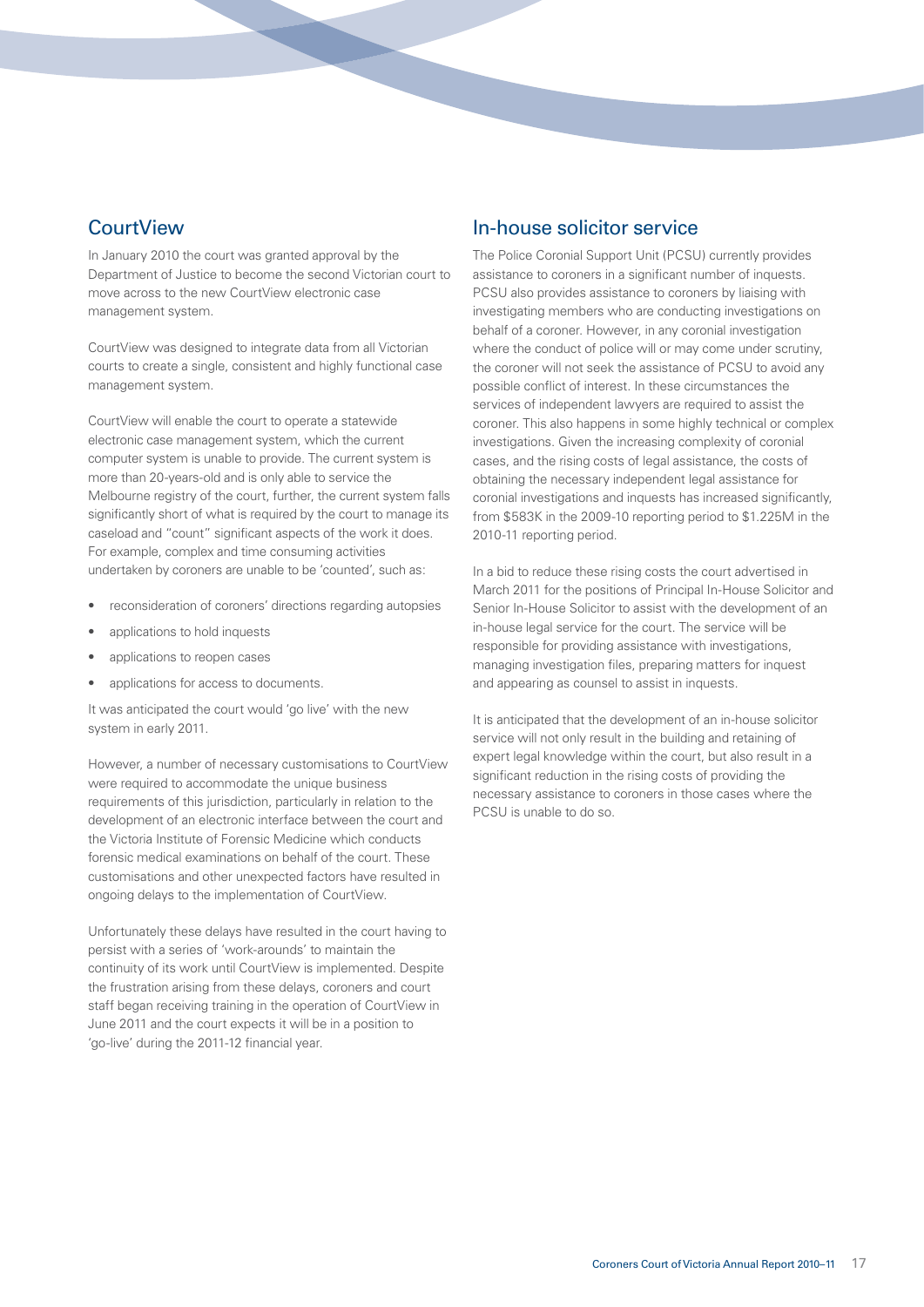## Coronial investigations

### **Coronial findings**

**A coroner investigating a reportable death under Section 67 of the Act must find, if possible:** 

- the identity of the deceased
- the cause of the death; and
- the circumstances of the death in some cases.

#### A coroner investigating a fire under Section 68 of the Act must find, if possible:

- the cause and origin of the fire; and
- the circumstances in which the fire occurred.

Coroners delivered 5194 findings in the 2010-11 financial year. For a full breakdown of findings figures see page 48.

### Coronial recommendations

In addition to the findings that a coroner must make under the Act, an important purpose of a coronial investigation is to contribute to public health and safety through recommendations aimed at the reduction of preventable deaths and fires.

A coroner can make more than one recommendation in a finding.

In the last financial year 53 coronial findings contained recommendations. For a full breakdown of recommendation figures see page 48.

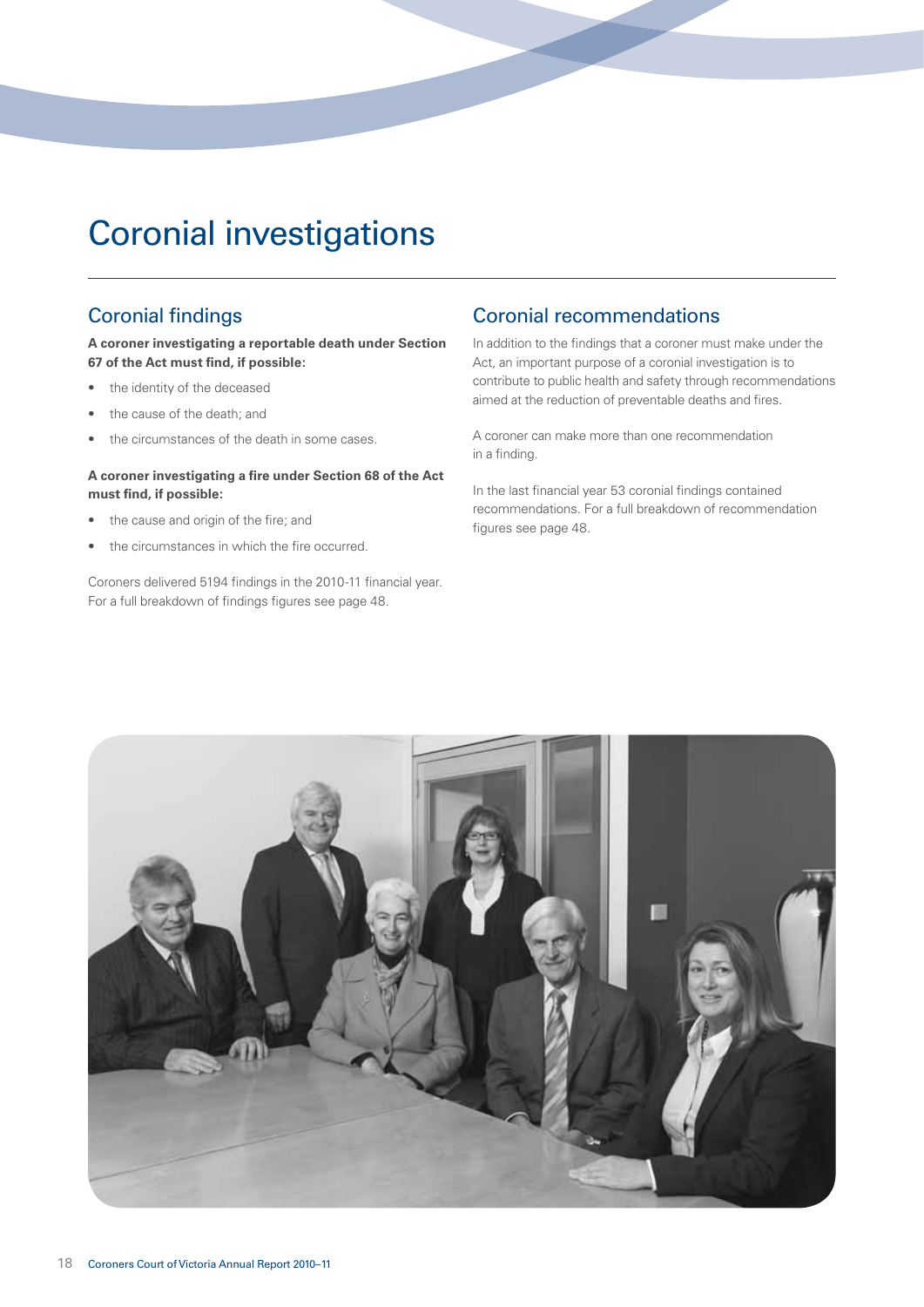## Investigations of significant public interest

In the reporting period, coroners continued their investigations into a number of deaths and fires of significant public interest.

Such investigations provide a unique opportunity to influence public health and safety development in this State. Some of the investigations the court has underway in the reporting period included:

#### **Black Saturday Bushfire deaths**

The court had expected to receive the briefs of evidence in relation to the 173 Black Saturday bushfire deaths from Victoria Police in April 2011. This date has been revised by Victoria Police, and the court now expects to receive the majority of the material in late July 2011. Further to this was the recent shift in the focus of the investigation into the cause of the Murrindindi fire in which 39 people died. Victoria Police advised the court in June 2011 that although initially thought to be suspicious, the cause of the Murrindindi fire is no longer thought to have resulted from criminal actions. This will substantially increase the level of work required to be undertaken by the court as the cause of this fire was not investigated by the Victorian Bushfires Royal Commission in 2010 due to criminal investigations being undertaken at the time. Victoria Police has advised they should be in a position to provide the briefs of evidence for the Murrindindi fire by late August 2011.

#### Heathmere bus crash

The investigation into a fatal bus rollover at Heathmere in April 2009 was finalised at inquest during the reporting period.

The coroner examined the deaths of three people including a 20-year-old Heywood man, a seven-month pregnant 19-yearold Mount Gambier woman and her two-year-old daughter after the V/Line coach they were travelling in rolled over on the Princes Highway.

During the inquest the coroner examined several issues including:

- the condition of the roadway
- the condition of the bus
- driver behaviour
- apparent failure of passengers to comply with seatbelt legislation; and
- measures to improve seatbelt wearing compliance.

The inquest process included:

- one direction hearing
- nine days of inquest, including handing down of the finding
- 3299 pages of transcript
- 35-page finding, with;
- nine recommendations.

The coroner found that the road surface contributed to the coach rolling over and that the three passengers may have survived and their deaths been prevented had they been properly restrained.

In particular, the coroner identified a lack of regulation regarding child restraints in buses and made a specific recommendation that Transport Safety Victoria introduce a requirement that child restraints be made available on all buses operating in Victoria that are subject to Australian Design Rule 68/00.

The court expects to receive responses to the recommendations early in the next financial year.

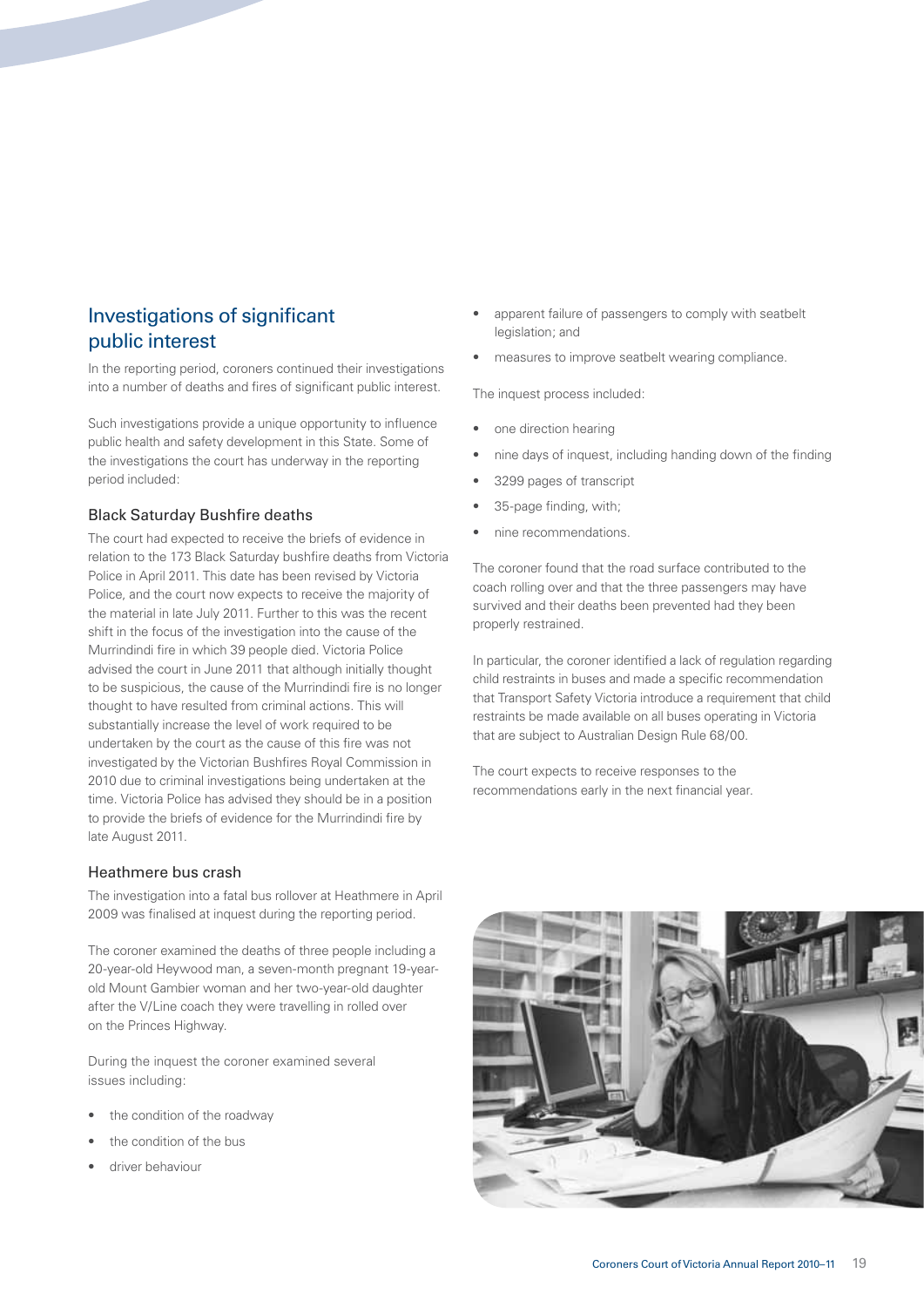#### Level crossing deaths

The investigations into the deaths of 29 people who died in collisions between trains and vehicles at level crossings across Victoria continued in the reporting period, with the inquest into the Kerang Level Crossing deaths commencing in January 2011.

This collision, between a truck and V/Line passenger train at Kerang, claimed the lives of 11 people in June 2007.

To date the inquest has focused on two main areas of inquiry including the emergency response, and road and rail infrastructure issues.

The inquest process has been extensive including:

- a directions hearing
- six days of inquest
- oral evidence from 20 witnesses
- 105 exhibits
- 2167 pages of transcript
- 23,814 pages of materials in the inquest brief.

The inquest into the Kerang Level Crossing deaths is expected to continue in July 2011.

#### Co-sleeping deaths

Investigations into the deaths of up to 33 infants who died in co-sleeping settings with adults have continued in the reporting period.

To assist the coroner undertaking these investigations, the Coroners Prevention Unit undertook extensive research into potential risk factors associated with co-sleeping and infant mortality. The deaths being examined by the court occurred between 2008 and 2011.

The court expects to be in a position to conduct a directions hearing to further assist in defining the scope of an inquest within the next financial year.

#### Deaths at aged care facility

The inquest into the deaths of four aged care residents at an aged care facility continued during the 2010-11 reporting period. The inquest examined whether the deaths were related to an outbreak of gastroenteritis at the facility in April 2007 and any subsequent related health and safety issues.

The investigation conducted by the State Coroner into these deaths has been extensive and includes:

- a directions hearing
- 13 days of inquest beginning in March 2011
- oral evidence from 20 witnesses
- 71 exhibits
- 1518 pages of transcript.

This is in addition to the investigations undertaken in the 2009-10 reporting period which included:

- two mention hearings
- two directions hearings
- five days of inquest hearing
- 854 pages of transcript.

The court received final written submissions from the interested parties in April 2011.

#### Youth suicides

Investigations into a cluster of youth suicides continued in the reporting year, with the Coroners Prevention Unit undertaking extensive research regarding potential systemic issues unique to youth suicides. The deaths being investigated occurred between 2008 and 2010.

The court anticipates it will be in a position to conduct a directions hearing to further assist in defining the scope of any potential inquests within the next financial year.

#### Tipper truck deaths

The continued investigation into the deaths of three men following tipper truck contacts with overhead powerlines resulted in the holding of a cluster inquest during the 2010-11 reporting period. The deaths occurred between January and April 2006.

The inquest into these deaths commenced on 1 May 2011 and identified a number of commonalities between each of the deaths, including that they all involved: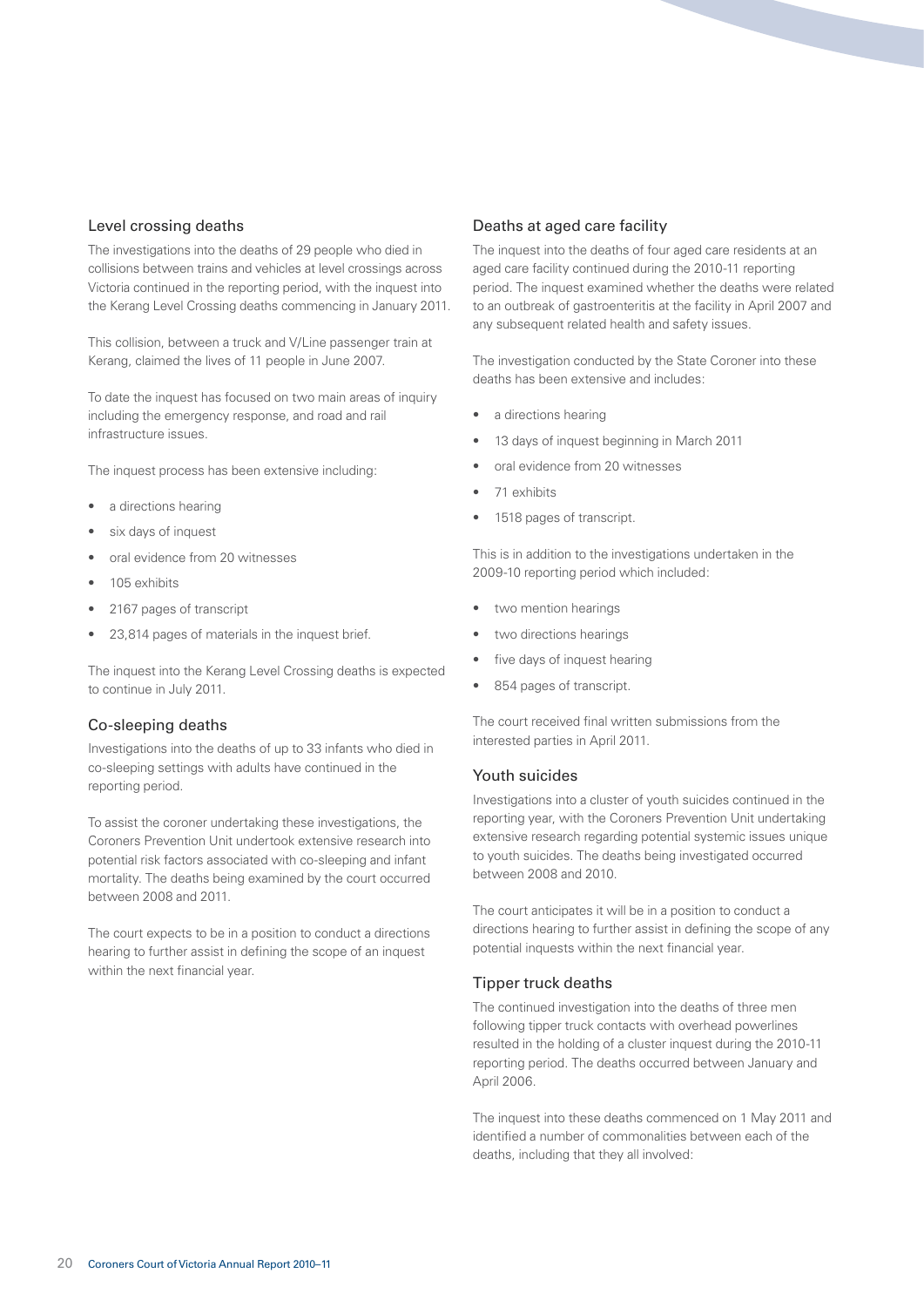- the bulk ordering of either lime or fertiliser to rural properties or farms
- the order was to be delivered by a tipper truck
- all the deliveries had a dumping site that required the tipper truck to be in close proximity to power lines (Swer Line)
- each of the incidents resulted in the death of a person due to the tipper trailer contacting overhead transmission lines on the farming properties
- apparently all parties were aware of the power lines
- a spotter was not used at any of the sites
- the drivers were not familiar with the properties that they were attending.

The inquest process included:

- one directions hearing
- four days of inquest, including final submissions
- oral evidence from 26 witnesses
- 53 exhibits tendered; and
- 485 pages of transcript.

The coroner expects to be in a position to begin preparing her written finding within the next financial year.

#### Bariatric (lap-band and stomach reduction) surgery deaths

The investigation into the deaths of two people following bariatric surgery continued during the 2010-11 reporting period. Inquests into these deaths are scheduled to begin early in the next reporting year and are expected to examine a number of issues including:

- the appropriate use of laparoscopic bariatric surgery
- communication of test results
- accreditation of laparoscopic surgeons
- accreditation of private hospitals to perform laparoscopic surgery; and
- appropriate guidelines for recognition of obesity training.

#### Immigrant drowning deaths

The investigation into the separate drowning deaths of two people in 2008 and 2009 following their recent immigration to Australia continued during the reporting period, with an inquest held into these deaths in November 2010.

The inquest included:

- a directions hearing
- three days of inquest hearing
- oral evidence from nine witnesses
- 13 exhibits tendered.

The inquest considered issues regarding the level of information provided to immigrants regarding safe swimming and Victoria waterways. The coroner expects to be in a position to begin preparing a finding following receipt of the transcript within the next financial year.

#### Donor recipient deaths

The investigation into the deaths of three donor transplant recipients continued during the 2010-11 reporting period. These deaths occurred within a seven-day period in January 2007 and subsequent investigations indicated that the common thread in these deaths was that each of the three deceased had received an organ from an organ donor who had died in December 2006.

A series of blood samples were taken by the Victorian Institute of Forensic Medicine and sent to the US, where the Arenavirus was detected as being common in all four of the deceased. The Arenavirus has been identified only relatively recently and little is known about its epidemiology. It was identified in two separate clusters of deaths in the US in 2003 and 2005 and these were also transplant related cases.

Issues that were considered during the inquest into these deaths included:

- procedures for screening donors and transplant recipients
- communications between the various hospitals when the recipients started becoming unwell
- quality of information obtained from donor families about the health of a donor prior to removal of organs taking place.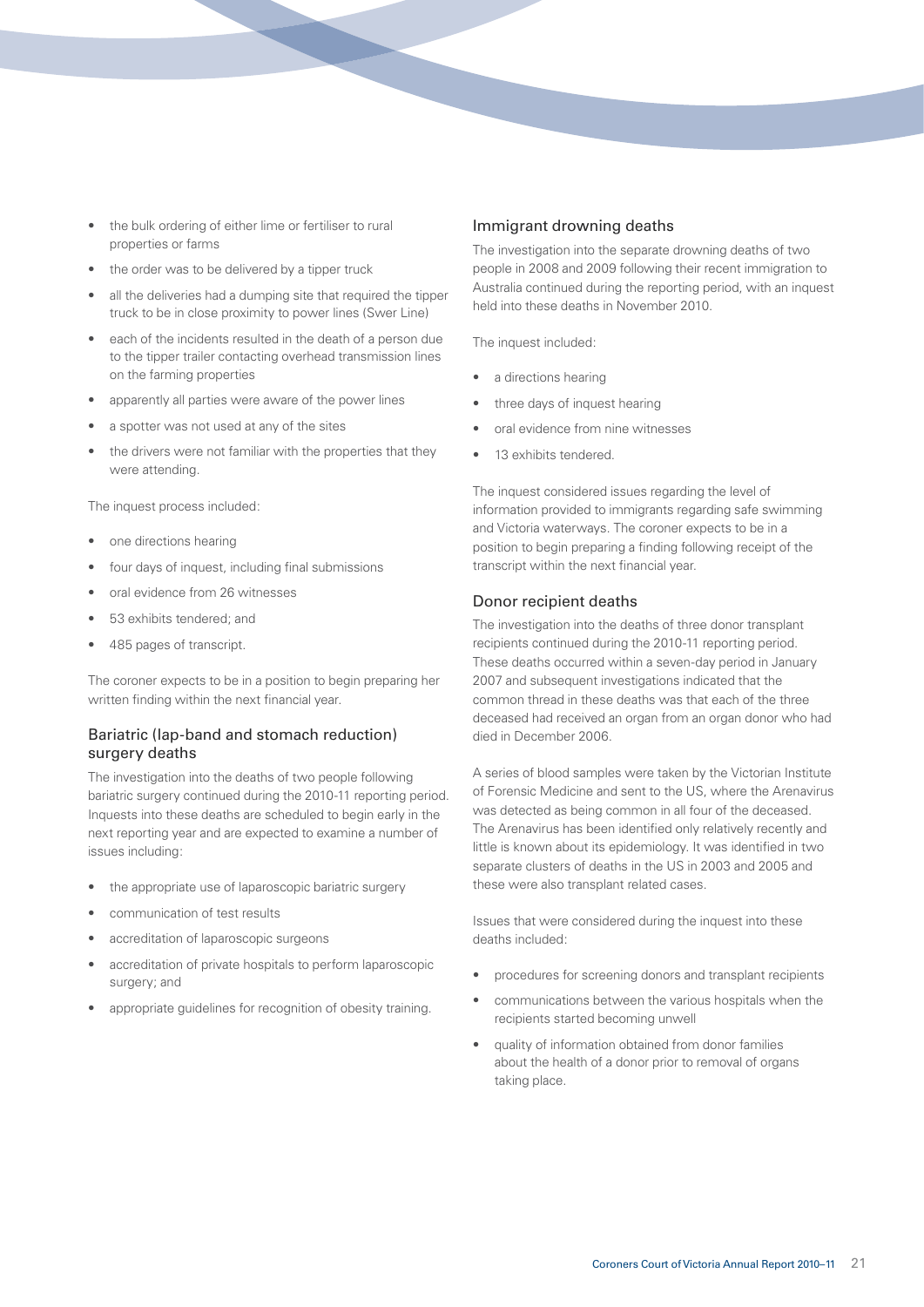The inquest included:

- two directions hearings
- five days of inquests
- oral evidence from 15 witnesses
- 33 exhibits tendered; and
- 991 pages of transcript.

The coroner expects to be in a position to begin preparing her written finding within the next financial year.

#### Psychiatric asphyxiation deaths

The investigation into the separate deaths of two men in psychiatric facilities in 2007 continued during the reporting period. The investigation examined whether the two men died from positional asphyxiation following restraint by facility staff.

The inquest into one of these deaths commenced on 31 January 2011 and has included:

- 11 days of inquest
- oral evidence from 16 witnesses
- 46 exhibits tendered to the court; and
- 791 pages of transcript.

The inquest into the other death began on 11 April 2011 and has included:

- 10 days of inquest
- oral evidence from 12 witnesses
- 51 exhibits tendered; and
- 697 pages of transcript.

The coroner expects to receive final submissions for both inquests early within the next reporting period.

#### Pain management deaths

The investigation into the deaths of up to 12 people from drug toxicity relating to the management of chronic pain continued during the reporting period. This investigation has focused on deaths that occurred during 2006 and 2010. A directions hearing into one of the deaths was held in September 2010. The investigation will continue throughout the next reporting period.

#### Re-opening of coronial investigation

The investigation into the September 1976 death of Colac man Hugh Wilson continued during the reporting period. Mr Wilson was struck by a motor vehicle whilst walking on the Colac-Gellibrand Road in Barongarook and an inquest into his death was held on 25 February 1977. It was determined the cause of his death was consistent with injuries sustained from the impact of a motor vehicle.

In late August 2006, the Victoria Police Ethical Standards Department (ESD) received information that a police car from Colac may have been involved in the death and a new investigation into Mr Wilson's death began. Based on their enquiries, Victoria Police made an application in July 2007 to the Supreme Court requesting that the previous coronial finding into Mr Wilson's death be set aside and the investigation re-opened. This application was granted.

A new brief of evidence was prepared for the court and an inquest conducted including:

- two directions hearings
- three days of inquest hearings
- oral evidence from 18 witnesses
- 52 exhibits tendered
- 376 pages of transcript.

The coroner has adjourned the inquest with further hearing dates listed for July and December 2011.

#### Police shooting of a young person

The inquest into the death of 15-year-old Tyler Cassidy was one of the most high-profile investigations conducted by the court during the reporting period. Tyler was shot dead by police at a Northcote skate park on 11 December 2008 and remains the youngest person killed by police in Australia.

The investigation conducted by State Coroner Judge Jennifer Coate into his death has been extensive and includes:

- five directions hearings
- 36 days of inquest hearings, including final submissions
- 124 exhibits tendered
- 3693 pages of materials within the brief of evidence
- 81 witnesses called to give evidence; and
- almost 4500 pages of transcript.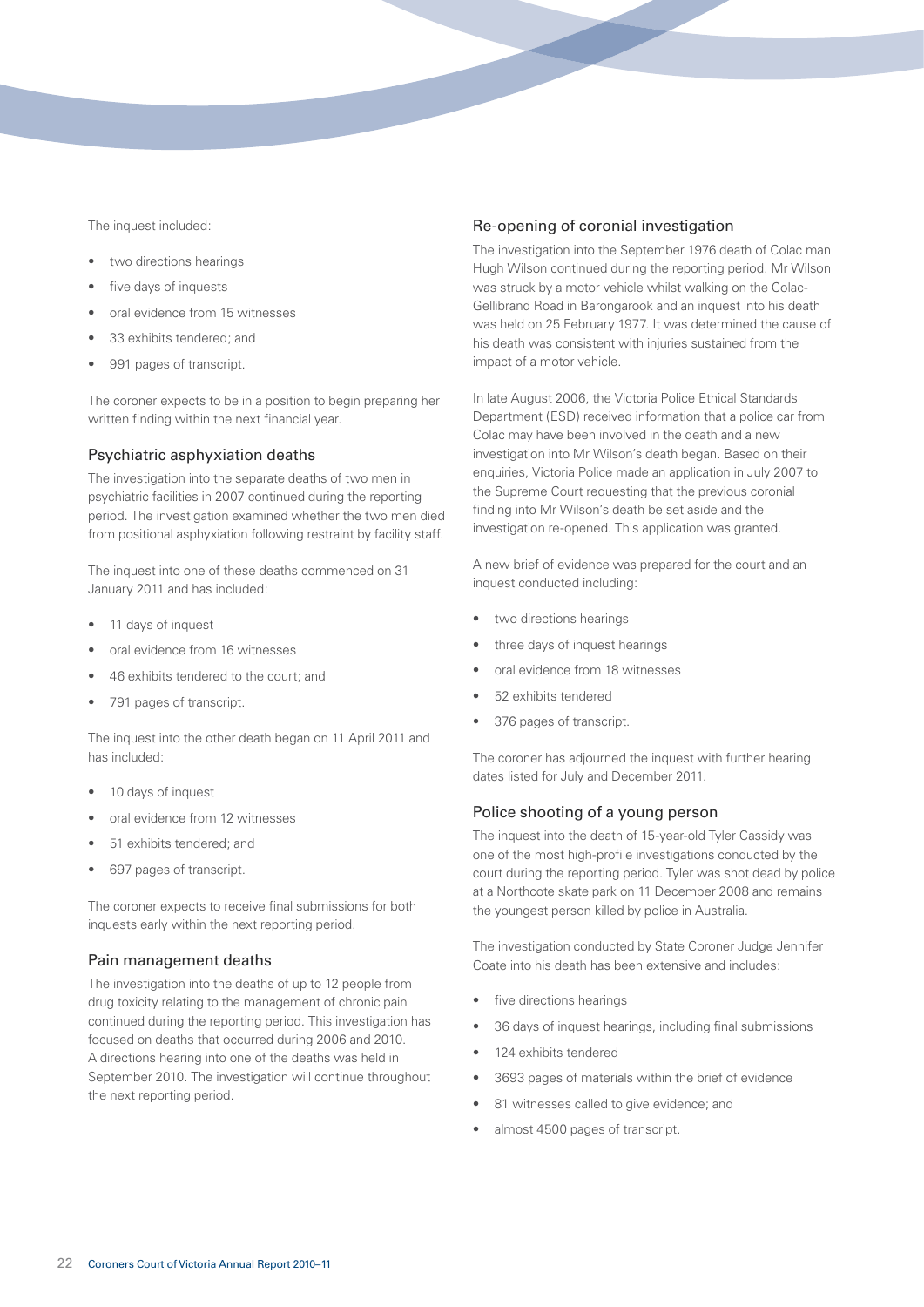There were eight interested parties represented by legal counsel including:

- Counsel Assisting the Coroner
- the Cassidy family
- Austin Health
- Human Rights Law Resource Centre
- Victoria Legal Aid
- Emergency Services Telecommunications Authority (ESTA)
- Chief Commissioner of Police
- the four police members involved in the incident.

In total, the bar table comprised nine senior counsel, four junior counsel and eight instructing solicitors. In addition to these members of the bar table, the State Coroner also received representations from Mr Pappas on behalf of a female witness and Dr Collins on behalf of the Australian Broadcasting Corporation.

There were several published rulings in the course of the inquest.

The State Coroner expects to be in a position to hand down her finding within the next reporting period.

#### Family violence deaths

The investigations into the deaths of a 23-month-old toddler and her 26-year-old father continued during the reporting period. A joint inquest was held into these deaths with a focus on examining early intervention opportunities for children and families at risk of abuse. The toddler died following injuries sustained at her home in 2009. She was airlifted to the Royal Children's Hospital, but died several days later. Police had charged her father with assault offences in relation to her injuries, however, he took his own life prior to her death.

The inquest included:

- a directions hearing
- nine days of inquest, including submissions
- oral evidence from 22 witnesses
- 68 exhibits
- 1155 pages of transcript.

The coroner expects to hand down the finding early within the next financial year.

#### Unidentified remains

During the reporting period the court examined more than 15 cases of unidentified human remains against missing person reports.

These cases formed part of a series of investigations carried out by the former Victoria Police Belier Taskforce. The taskforce was created in January 2007 in a bid to reconcile 600 long-term missing person reports, some dating back to the 1950s, against unidentified human remains.

A coroner held a number of summary inquests and was able to identify the human remains in many cases including:

- Geoffery Bragge missing since 1971
- William Dixon missing since 1964
- Roy McLennan missing since 1972
- Melva Staff missing since 1981
- Edward Reade missing 1958
- Charles Dobbyn missing since 1982
- Cindy Ward missing since 1986.

#### Application to re-open investigation into police deaths

In May 2010 the court received two applications to set aside the previous coronial findings and re-open the investigations into the deaths of Victoria Police members Constable Steve Tynan and Probationary Constable Damian Eyre, who were shot dead in Walsh Street in 1988.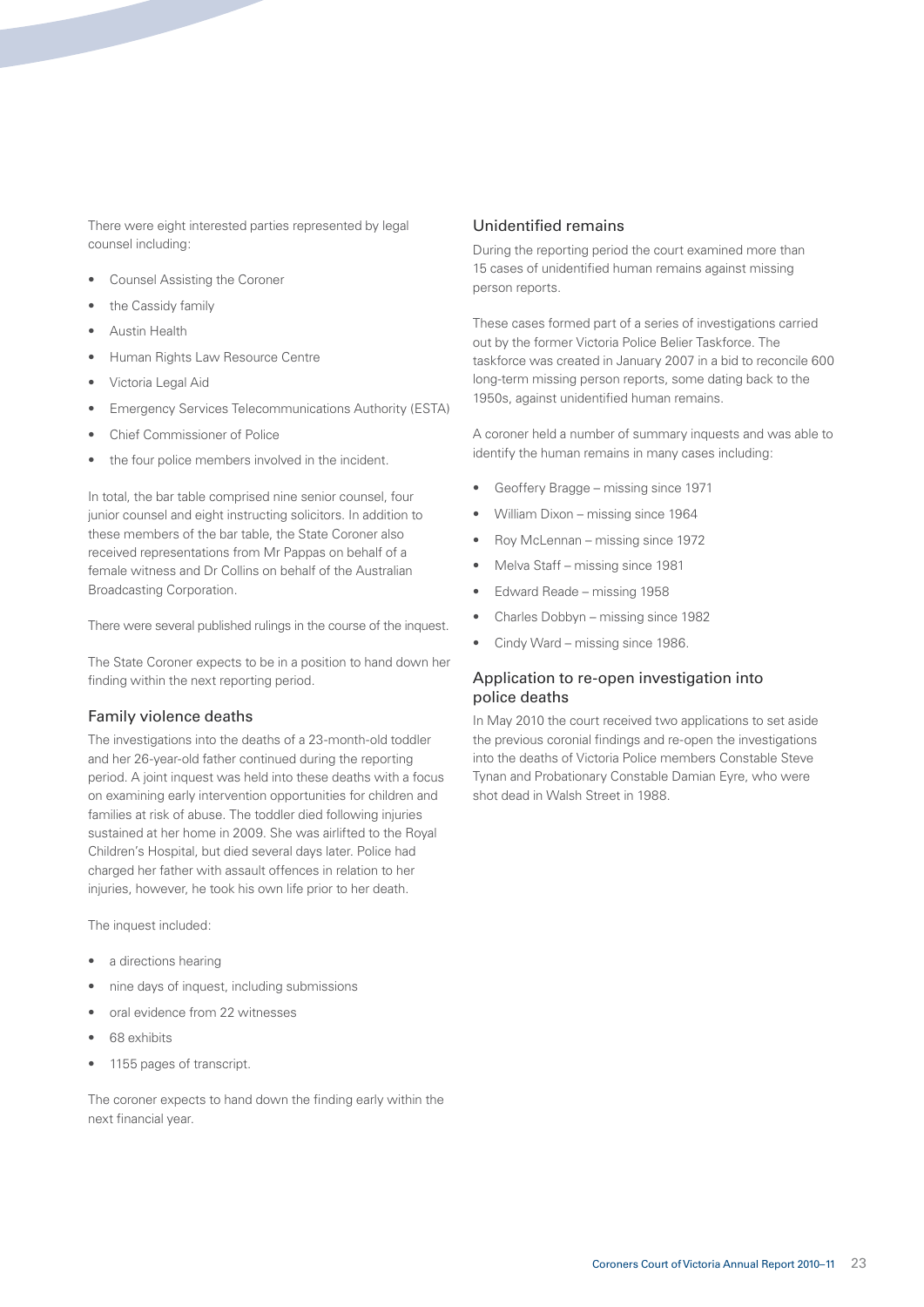The State Coroner began the extensive process of considering the applications during the reporting period. The original investigation produced :

- 3809 pages of transcripts from the original Magistrates' Court committal hearing into the deaths
- 2792 pages of transcript from the Supreme Court trial into the deaths
- the materials contained in the original briefs of evidence for the criminal proceedings relating to the four persons charged in connection to the deaths
- the exhibits tendered at the Supreme Court trial
- the original briefs of evidence compiled for the coronial investigations into the deaths
- the Record of Investigations (chambers findings) into the deaths made by former State Coroner Graeme Johnstone.

All this information must be taken into account to determine if there are any new facts and circumstances that would allow the investigation to be re-opened. Under Section 77 (3) of the Act a coroner may only re-open an investigation if he or she is satisfied that there are new facts and circumstances and that it is appropriate to do so. The State Coroner anticipates she will be in a position to make a ruling on the applications within the next reporting period.

## Developments in public health and safety

#### Ambulance to carry blood products

A recommendation contained in the finding into the death of Cobram mother Veronica Campbell has resulted in the Department of Health and Ambulance Victoria agreeing to implement a new system to improve urgent access to blood products across Victoria.

Veronica died from a ruptured ectopic pregnancy in 2008 and Coroner Stella Stuthridge held an inquest into her death in Shepparton in April 2010. Coroner Stuthridge recommended that Ambulance Victoria and the Victorian Government develop a viable method of providing blood products in emergencies in rural communities.

In late 2010, Ambulance Victoria installed refrigeration units in Mobile Intensive Care Ambulance Single Responder Units, which can be used for short-term periods to transport blood and blood supplies from a major hospital to a rural hospital upon request from a medical practitioner. It is anticipated that this initiative will broaden the statewide base for improved, rapid availability of blood and blood products to ensure there are appropriate mechanisms in place to support rural communities in emergencies. Further, in April 2011 Ambulance Victoria made arrangements with the Royal Melbourne Hospital to begin carrying blood and blood products on ambulance aircraft to incident scenes.

#### Brodie's Law

On 5 April 2011 Attorney-General Robert Clark introduced the new *Crimes Amendment (Bullying) Bill* into the Victorian Parliament.

Dubbed 'Brodie's Law', the bill was drafted after the tragic death of 19-year-old Brodie Panlock in 2006. She took her own life after being bullied and victimised by colleagues at a Hawthorn café where she worked.

Coroner Peter White conducted an inquest into Brodie's death in October 2007 and January 2008 and heard evidence that during the course of her employment Brodie was verbally abused, spat on, had beer poured over her head and fish oil poured into her bag. When she first attempted suicide, she was ridiculed for failing, then offered rat poison. In his finding Coroner White recommended WorkSafe investigate the named parties further and take such action as it deemed appropriate. The Hawthorn café owner, manager, chef and waiter were all charged and convicted of workplace offences, but not criminal offences, and were collectively fined \$337,000.

Following this outcome, the State Government decided the established method for taking legal action against bullying through the *Occupational Health and Safety Act 2004* was not sufficient for bullying that was as serious as the type suffered by Brodie.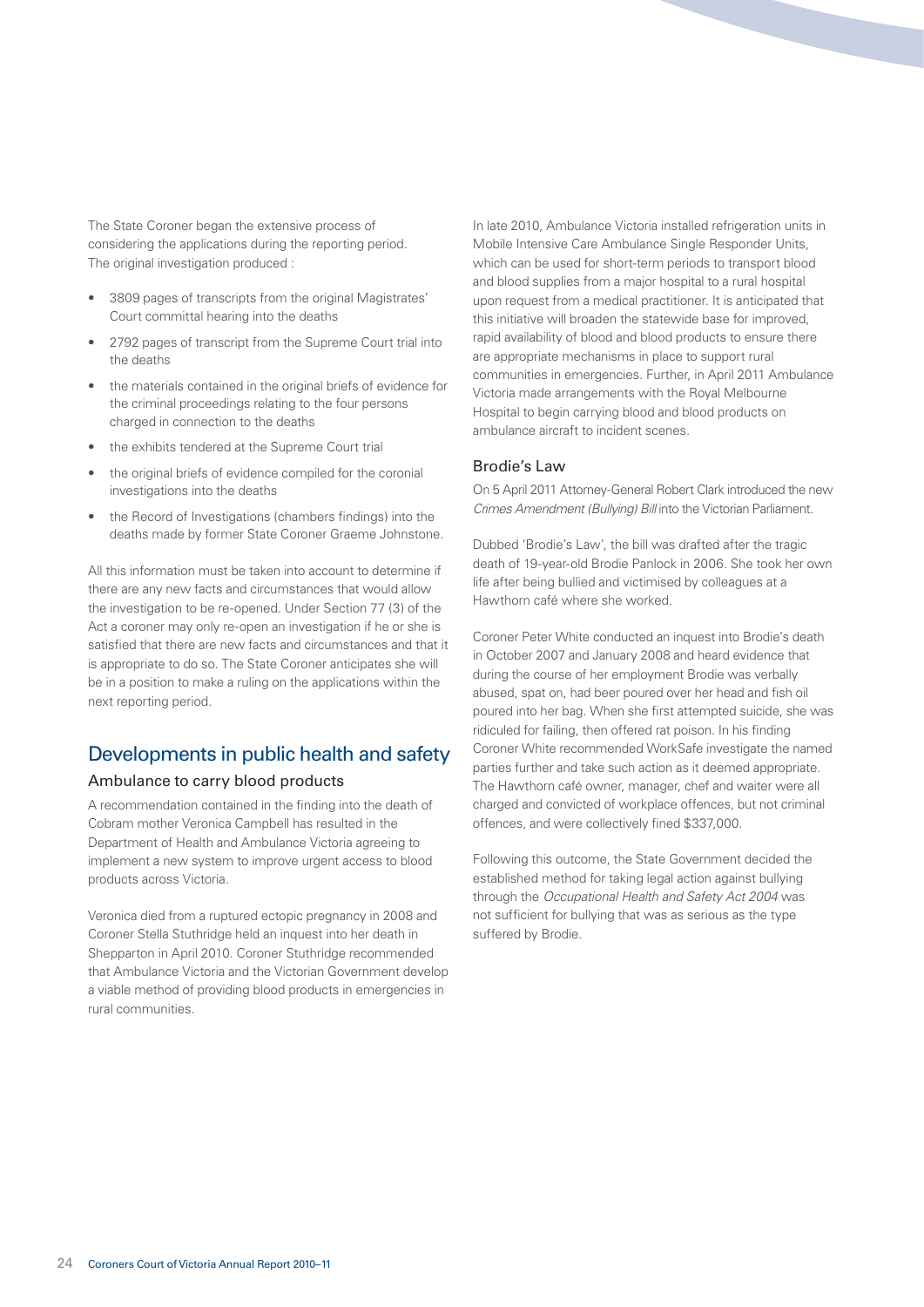The Bill aims to ensure that bullying behaviour can be effectively prosecuted by expanding the previous stalking provisions in the Crimes Act by making it clear that

- threatening or abusive words or acts may form part of the course of conduct for bullying
- the term 'course of conduct' is expanded to include any behaviour that could reasonably be expected to cause a person to physically harm themselves
- provides that harm includes psychological harm that could cause a person to engage in suicidal thoughts.

#### Rock fishing safety

A public safety campaign targeting culturally and linguistically diverse communities about the dangers of rock fishing is underway following a finding by Coroner Heather Spooner in April 2011.

A cluster inquest into the deaths of three men in 2009 resulted in the reactivation of the Rock Fishing Safety Management Group. Chaired by Coroner Spooner and involving representatives from the Coroners Prevention Unit, Fisheries Victoria, Parks Victoria, VRFish, Australian Sportfishing Association, Multicultural Commission and Lifesaving Victoria, the group developed a Rock Fishing Safety Management Plan to assist in preventing rock fishing fatalities.

Research undertaken by the Coroners Prevention Unit showed:

- most rock fishing deaths involved people from culturally and linguistically diverse backgrounds
- that there was a notable absence of any safety equipment used by rock fishers
- there were difficulties in contacting and directing emergency service personnel to precise rescue locations.

The plan recommended key strategies to address known risk factors including:

- that wearing of personal floatation devices be promoted to recreational fishers
- that education safety campaigns specifically target culturally and linguistically diverse communities
- that land managers, including Parks Victoria and local councils, consider appropriate signage at rock fishing locations
- that coastal municipalities adopt updated location markers
- that angel rings continue to be made available at known rock fishing sites, and;
- a new safety initiative of "000" alarms with webcams be trialled at two rock fishing sites.

It is anticipated that the Victorian plan will also assist the New South Wales coronial jurisdiction in their investigations into a spate of rock fishing deaths which occurred between 2009 and 2011.

#### Flammable lacquer dangers

When a firefighter became critically injured whilst responding to an emergency call at a Yarraville furniture manufacturing factory Japanese Screens and Interiors in October 2007, it was clear a broader examination of public health and safety issues was required.

The firefighter sustained serious injuries after becoming caught in an explosion of nitrocellulose lacquer overspray in the factory. The substance, which was being used as a spray paint lacquer over Japanese rice paper screens, is highly flammable and can ignite spontaneously and without warning.

Shortly after the incident the Victorian firefighters union made an application to the court requesting a coroner hold an inquest into the circumstances surrounding the fire. Under the Section 31 of the Act, a coroner may investigate a fire after receiving a request to do so, regardless of whether a person has died or not.

Coroner Heather Spooner began investigating the incident and convened a series of Safety Management Meetings, attended by the Metropolitan Fire Brigade (MFB), Country Fire Authority (CFA), WorkSafe Victoria, the Furniture Industry Association of Australia and the Office of the Emergency Services Commissioner, following discussions from a directions hearing in September 2009.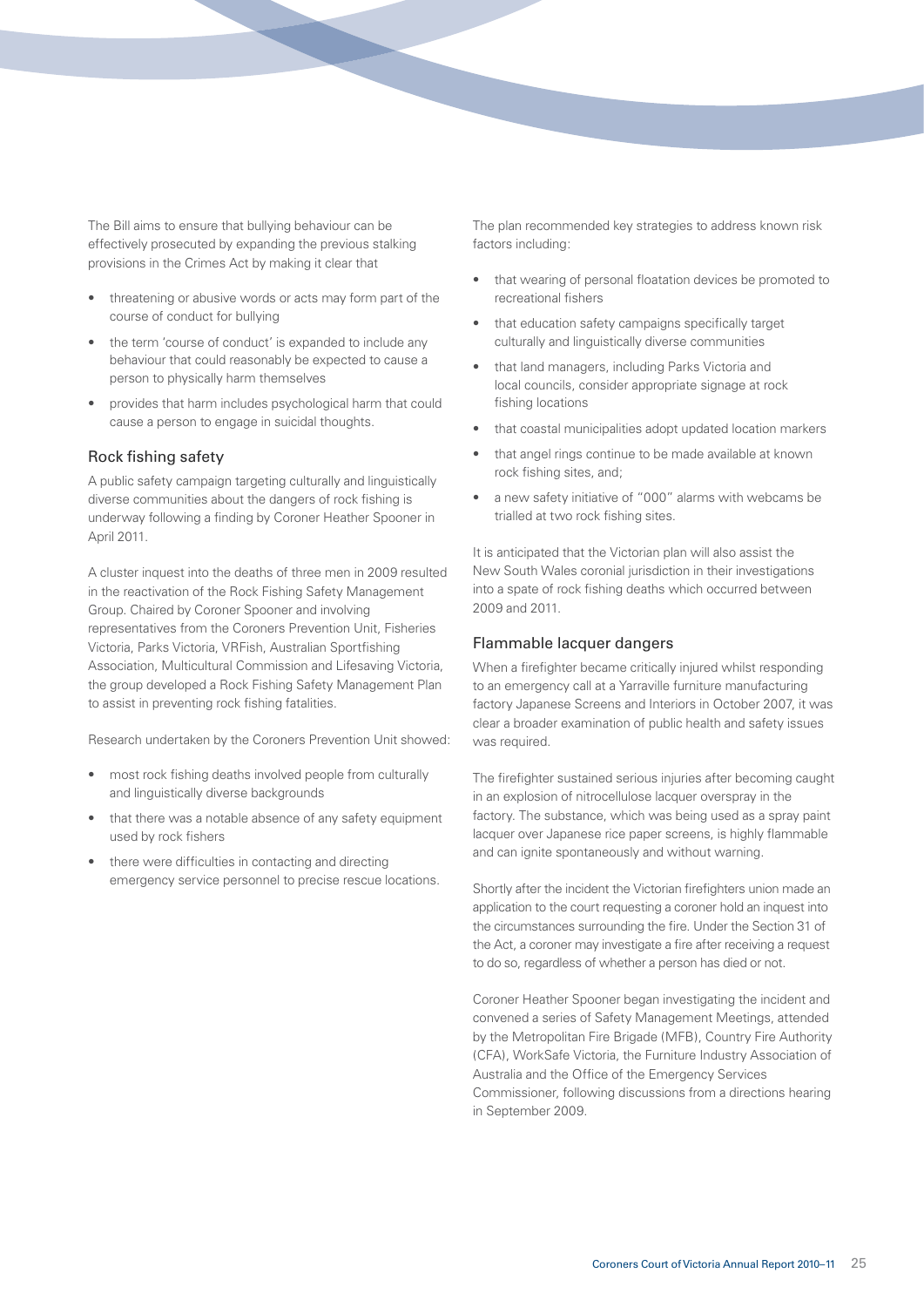With the assistance of the Coroners Prevention Unit, the working group developed a Safety Management Plan for Nitrocellulose Lacquer in Victoria, which outlined a multiagency approach to managing risks to operational firefighters, and ensuring that nitrocellulose lacquer users are meeting their obligations under occupational health and safety legislation.

The inquest began in April 2010 and Coroner Spooner heard evidence that the use of nitrocellulose lacquer in small-scale industrial premises presented a real and ongoing threat to operating firefighters.

She found poor housekeeping and maintenance led to a dangerous accumulation of lacquer overspray and nitrocellulose dust which provided the perfect conditions for the heat build up and the exothermic chemical reaction and spontaneous combustion to occur, which resulted in the serious injury to the attending firefighter.

Coroner Spooner recommended in her finding that the plan be formally adopted to prevent similar fires from occurring in the future. The plan has since been incorporated into a Memorandum of Understanding between WorkSafe Victoria, the CFA and MFB, and is currently being implemented. WorkSafe Victoria has worked with suppliers of nitrocellulose lacquer to identify end-users of the products. This end-user list has been incorporated into MFB and CFA operational planning. Fire agencies and WorkSafe have also been working together to visit industries using the product to raise awareness of safety issues, and to ensure that they are using the product safely.

This approach to managing nitrocellulose lacquer safety is the first of its kind in Australia, and MFB have been promoting this process through national emergency management and fire-fighting forums.

#### Off-road transport

The summary inquest into the death of a 14-year-old Gisborne South boy who died following an off-road motorcycle collision in 2009 has led to the Department of Health committing to making injury prevention a key priority within the next financial year.

The move followed a Coroners Prevention Unit review of the deaths of 20 children riding off-road transport vehicles between 2000 and 2009 as part of the summary inquest into the death.

The review identified that the burden of injury from off-road transport is alarmingly high and increasing each year.

A Monash University study of emergency department presentations identified that between 2002-03 and 2004-05 there was an average rate of one hospital admission per day of a child who had been riding off-road on a motorcycle, and a similar rate of emergency department presentations.

The review also identified that there was no lead agency with responsibility for dealing with off-road transport injury, impeding prevention efforts.

In handing down his finding in March 2011 Coroner John Olle recommended that the Department of Health establish a Victorian Injury Prevention Strategy and place off-road motorcycling safety as a priority. He further recommended that targeted awareness campaigns be made in an effort to educate parents and carers.

In its response to the coronial recommendations, the Department of Health stated it was:

> "…committed to developing a state-wide Injury Prevention Plan over the next 12 months, in collaboration with other government departments, statutory bodies and community agencies. The Plan will establish shared priorities for prevention investment across government."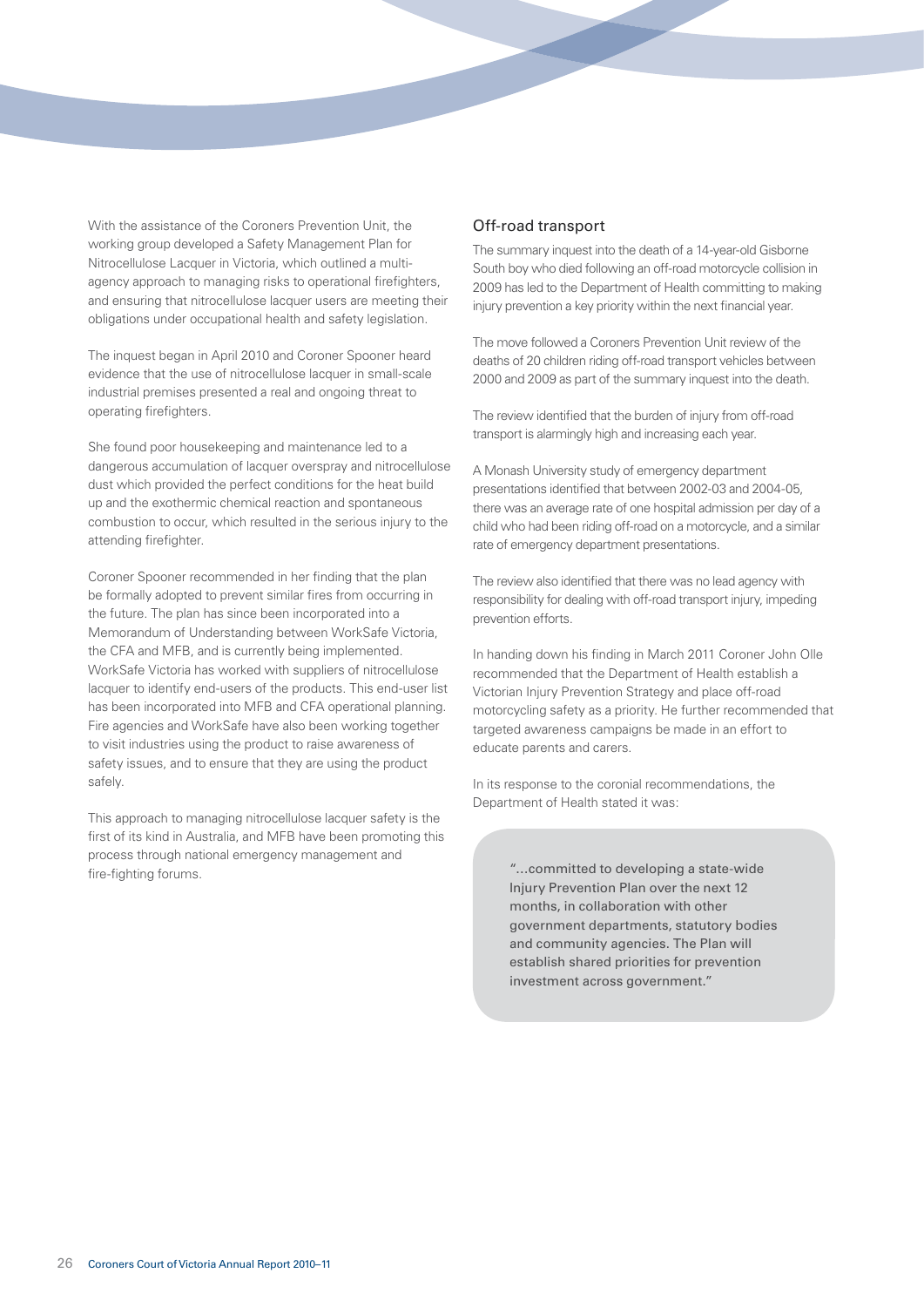## Engaging the community

## Supporting bereaved families

In the 2010-11 reporting period the court's Family and Community Support Service undertook significant counselling contacts to assist families and friends whose loved one's death was being investigated by the court.



#### **Counselling sessions 1 July 2010 – 30 June 2011 (total number of sessions 1370\*)**

\* compared with a total of 669 for the six-month period from January – June 2010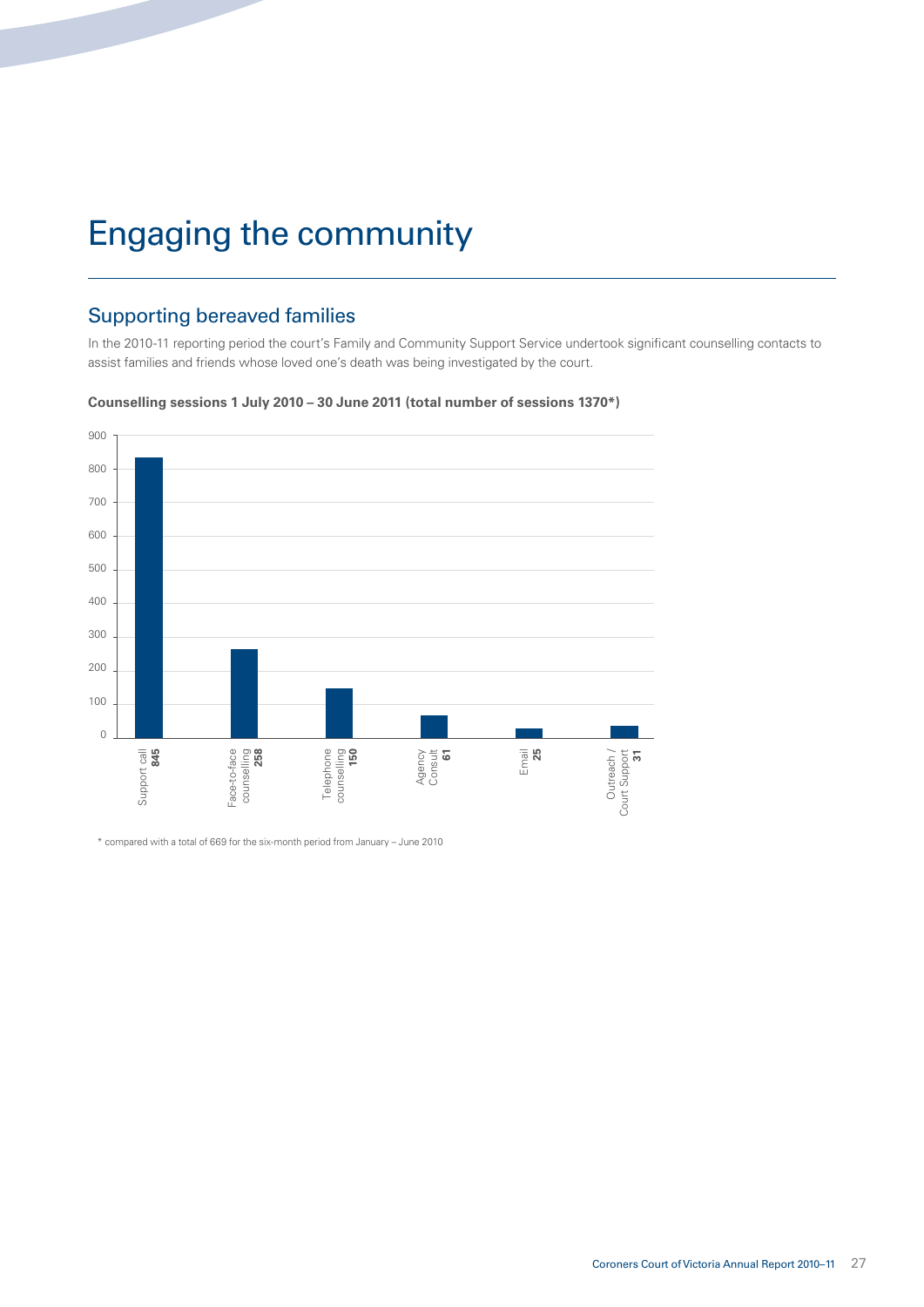## Community education

During the reporting period the Family and Community Support Service continued its program aimed at educating students, social workers and medical and health professionals about the coronial jurisdiction.



**Attendance across 40 education sessions (total of 2036 attendees† )**

 $^\mathrm{t}\,$  compared with 21 sessions and a total of 565 attendees in the six-month period from January - June 2010

\* Hospital General Medical includes doctors, clinicians, social workers, quality & risk, senior hospital staff and nurses

\* Students include social work, psychology, nursing, health, medical and law students not yet graduated

\* Regional includes education sessions delivered outside metropolitan Melbourne

\* Aged Care includes aged care facilities and hospital-based outreach aged carers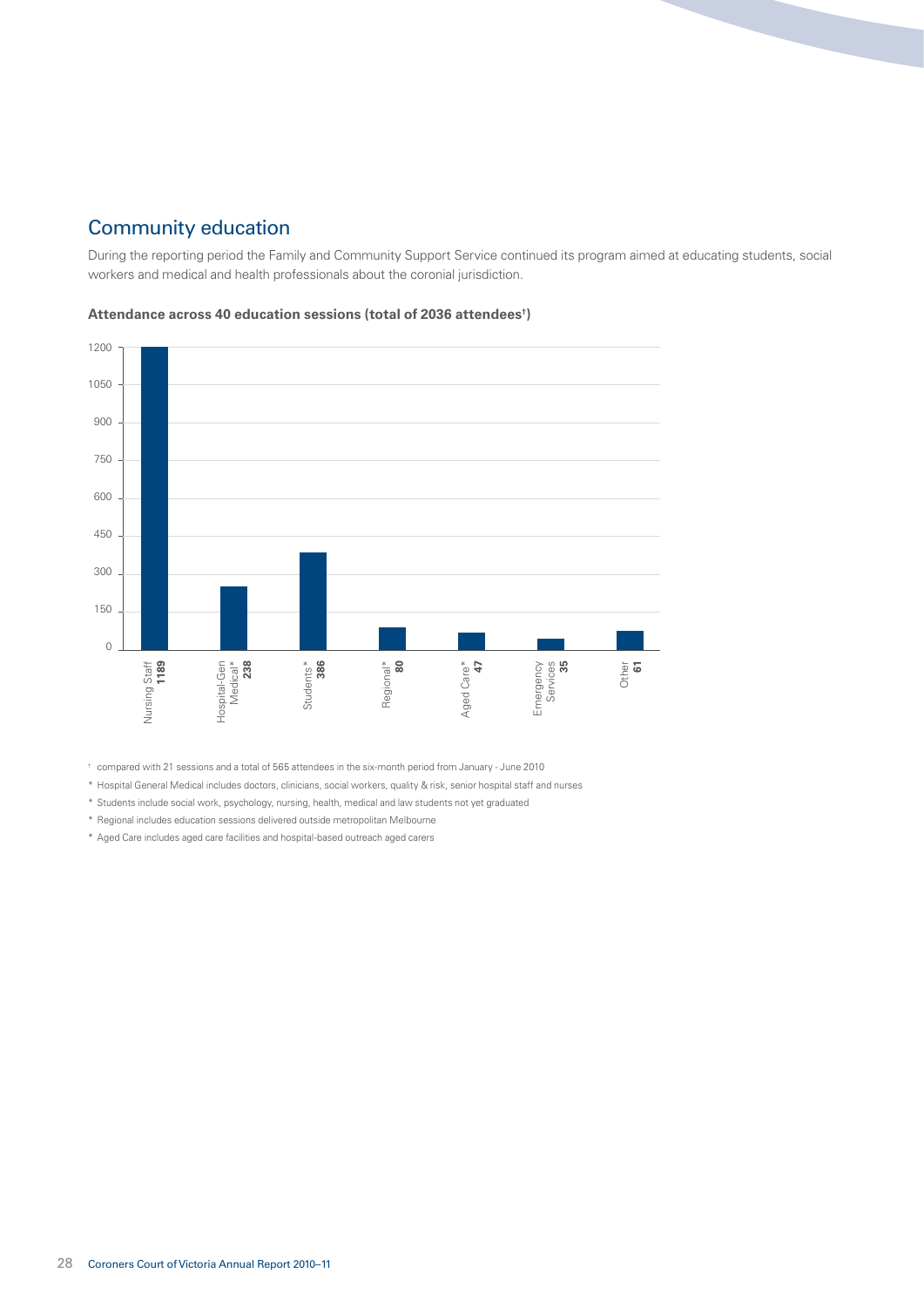## Coroner presentations and committee membership

In addition to their work investigating deaths and fires, the coroners, in their role as judicial officers, made significant contributions to the community through conference presentations, membership of various committees and councils, assisting with the delivery of professional development programs by the Judicial College of Victoria, and mentoring law students and graduates. During the reporting period coroners participated in a wide range of activities, including those listed below.

#### **Presentations and attendances at conferences and other forums including:**

- Judicial College of Victoria Twilight Sessions (monthly)
- International Association of Women Judges Conference Seoul
- Health and Medical Investigation Team Open Days
- Australian Medical Association Seminar Death Certificates and the Coroners Court of Victoria
- Victoria Police Coroners Assistants Course
- Suicide Conference
- Asia Pacific Coroners Conference
- Industrial Deaths Support and Advocacy (including memorial service)
- Leadership Victoria 2011 Williamson Community Leadership Program
- Office of Police Integrity Forum
- Homicide Squad Training Day
- Law Week Presentations
- Palliative Care Nurse conference
- Mock Inquests for the Royal Society of Victoria
- Moot Courts for Universities
- Presentations for New Zealand Law Commissioner
- Presentations to visiting Thai Delegations
- Session chairs for Judicial College of Victoria Intensive Conference (and participation in the two-day conference)
- Operational Safety Tactics Training Training modules for Victoria Police on mental health issues
- Nursing and law conferences
- Department of Health and Aged Care Health Service Executive Forum Panel Discussions
- Coroners judgement writing day provided by Judicial College of Victoria
- Belier presentations to interstate coroners (NSW & QLD) for cold case task forces
- Forensic Law Seminars at Victorian Institute of Forensic Medicine.

#### **Membership of many committees and councils, including:**

- Coronial Council of Victoria
- National Coroners Information System Committee
- State Disaster Victim Identification Committee
- State Coronial Services Centre Redevelopment Project Control Group
- Coronial Heads of Jurisdiction Committee
- Victorian Institute of Forensic Medicine Council
- Courts Executive Service Steering Committee
- Donor Tissue Bank Of Victoria
- Victorian Child Death Review Committee
- Heavy Vehicle Transport Safety Group
- Judging for Public Health Care Awards
- Births Deaths and Marriages Committee
- Coroners Education Project Judicial Steering Committee
- Coroners Court of Victoria Research Committee
- VIFM Human Research Ethics Committee
- Victoria Police Expert Mental Health Advisory Panel
- Nurses Board of Victoria History Project Steering Committee
- Magistrates' Court of Victoria Professional Development Committee
- Magistrates' Court Professional Development Sub-committee for the development of mentoring programs.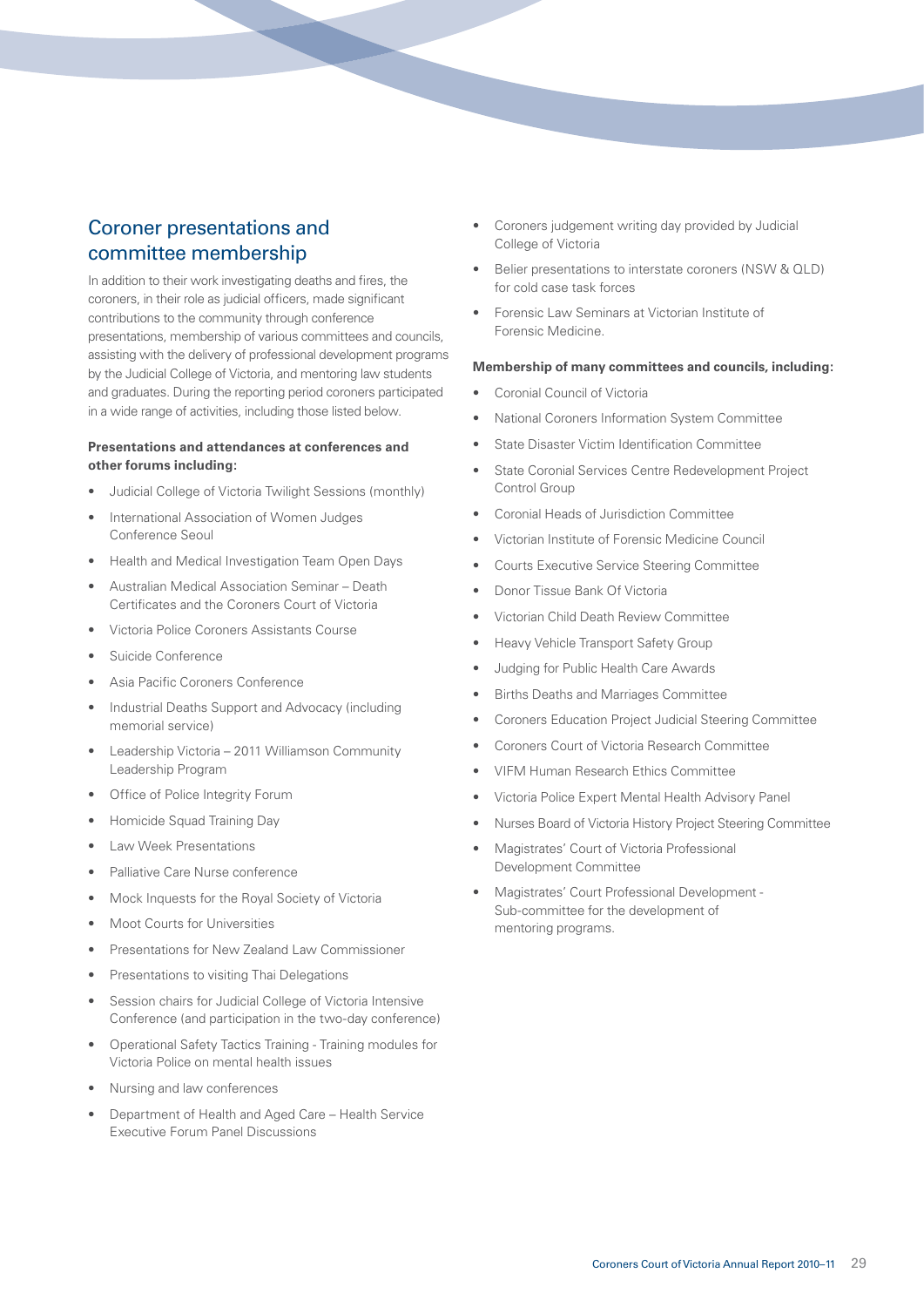## Coroners professional education

In partnership with the Judicial College of Victoria, the court has continued its commitment to offering ongoing training, education and access to resources for coroners. Significant highlights of the reporting period include:

- a series of twilight education seminars accessible to regional coroners via video conferencing facilities
- key involvement of regional coroners in the organisation and presentation of twilight seminars
- an intensive workshop on Writing Coronial Findings to assist coroners in writing clear, concise and reasoned findings and recommendations
- a two-day intensive workshop designed to further develop and explore coroners' understanding of the operation of the *Coroners Act 2008* and refine their case management skills
- publication and maintenance of a Coroners Bench Book to help coroners stay up-to-date with the latest developments in Australian coronial law.

## Law Week 2011

In May 2011 the court hosted three events as part of Law Week in a bid to educate the Victorian community about the coronial jurisdiction and the role of the coroner.

The first event titled "The Coronial Investigation" and chaired by Coroner Paresa Spanos comprised a panel of experts from the Coroners Court, scientific staff from the Victorian Institute of Forensic Medicine and a member of the Police Coronial Support Unit. The session guided the attendees through a hypothetical coronial investigation from the time the death was reported through to the inquest.

The second event, titled "The Role of the Coroner", chaired by Coroner Peter White, featured a panel of court staff who described their respective roles in assisting a coroner in an investigation.

On the final day of Law Week, court staff manned an information desk as part of 'Courts Open Day' and Coroner Spanos presented the third session on "The Role of the Coroner" in reducing preventable deaths and fires across Victoria.

The three sessions were attended by a cross section of the community including a member of parliament, representatives from government departments, legal professionals, students, and the general public – totalling in excess of 120 attendees.

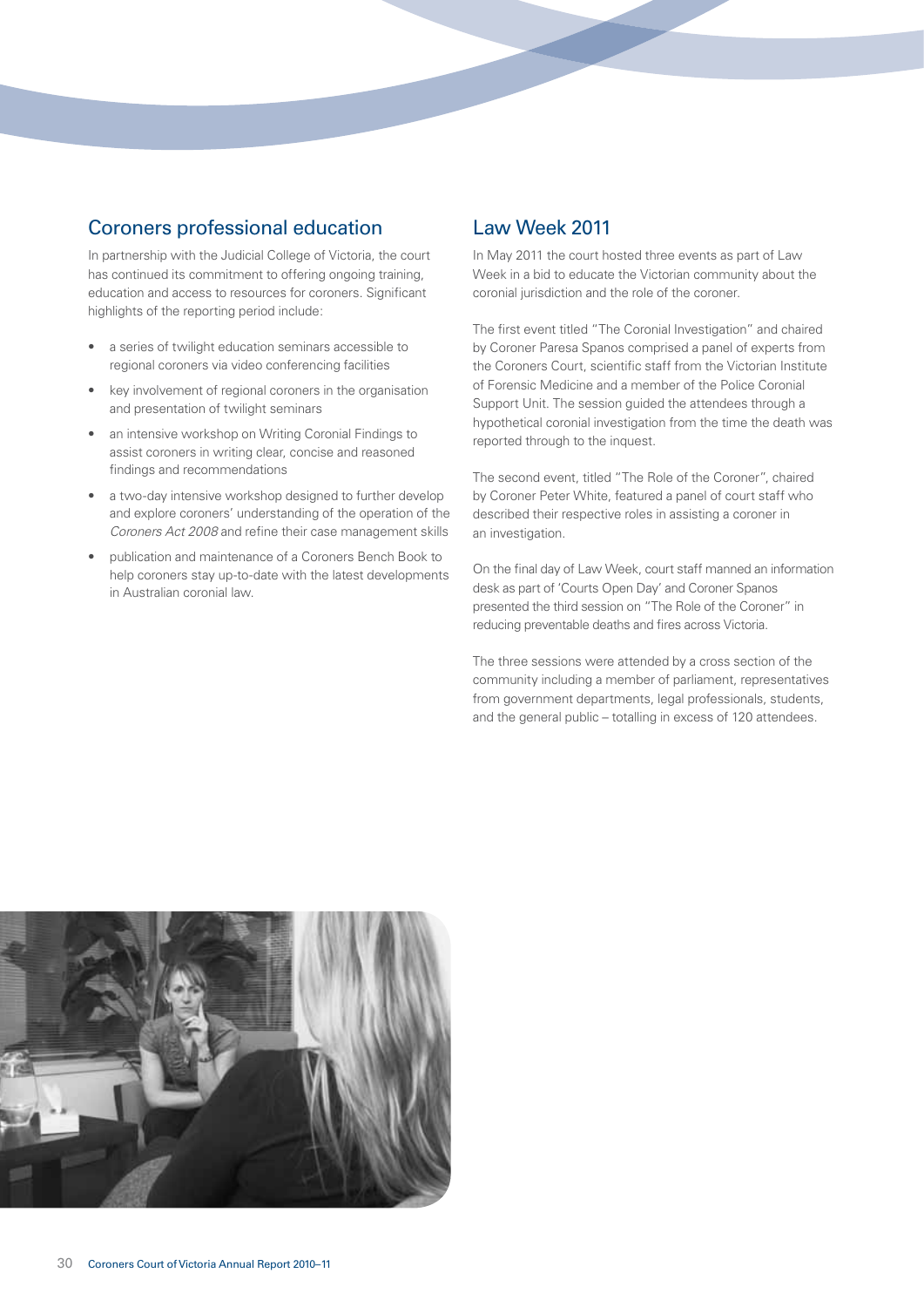## **Website**

Improvements to the court website continued during the reporting period. New fields were added to 170 existing findings pages on the site to help users better search and locate relevant coronial findings. By using an added findings search box, users can now search for keywords or categories such as drownings, homicides and fatalities to locate relevant findings by topic.

The search function was also improved to allow users to search for findings by case number, name of the deceased, date of finding and response status.

|                                     |                                                                 |                                                                                                                                                    | Earnest Court of Victoria / Cave Freenage |                 |                           |                    |
|-------------------------------------|-----------------------------------------------------------------|----------------------------------------------------------------------------------------------------------------------------------------------------|-------------------------------------------|-----------------|---------------------------|--------------------|
|                                     |                                                                 |                                                                                                                                                    |                                           |                 | & (CQ-Coup)               |                    |
| Edmont Doct of Hilbert / Circle     |                                                                 |                                                                                                                                                    |                                           |                 |                           |                    |
| no bis-ha Automore Linkerid Awhels  |                                                                 |                                                                                                                                                    |                                           |                 |                           |                    |
|                                     |                                                                 |                                                                                                                                                    |                                           |                 |                           |                    |
|                                     |                                                                 |                                                                                                                                                    |                                           |                 |                           |                    |
| <b>Coroners Court of Victoria</b>   |                                                                 |                                                                                                                                                    |                                           |                 |                           |                    |
|                                     |                                                                 |                                                                                                                                                    |                                           |                 |                           |                    |
| Publishers - Parso - Townishers     |                                                                 |                                                                                                                                                    |                                           |                 |                           |                    |
| <b>Hotel In</b>                     | Syne + Sak Frenge                                               |                                                                                                                                                    |                                           |                 |                           | New keyword        |
| <b>Telefy Educations</b>            | <b>Case Findings</b>                                            |                                                                                                                                                    |                                           |                 |                           | search function    |
| <b>Suite Pres</b>                   |                                                                 |                                                                                                                                                    |                                           |                 |                           |                    |
| <b>Chart Processor</b>              |                                                                 | The Develop AV 2008 requires that all topped finality with recommendations for published on the internet, unlose otherwise scienced for a content- |                                           |                 |                           |                    |
|                                     |                                                                 | Please conquise that it may be constiting to read details about a death in an inquired finding.                                                    |                                           |                 |                           |                    |
| <b>Cars Finance</b>                 |                                                                 | Some intermediate may be graphic or distribution).                                                                                                 |                                           |                 |                           |                    |
| <b>Care Bullery</b>                 |                                                                 | Balow is a fat of insural finitings and concerns recommendations from 1 Housevier 2008.                                                            |                                           |                 |                           |                    |
| <b>Build Mary</b>                   |                                                                 |                                                                                                                                                    |                                           |                 |                           |                    |
| <b>Court Locations and Contacts</b> | <b>Findings</b>                                                 |                                                                                                                                                    |                                           |                 |                           |                    |
| 888 mm <sup>-</sup> 1               |                                                                 | Since 1 28 12 Follings and send                                                                                                                    |                                           |                 |                           | <b>Baanik</b>      |
|                                     |                                                                 | <b>EARE NAME</b>                                                                                                                                   |                                           |                 |                           |                    |
|                                     | $\frac{\text{max of } \mathcal{L}}{\text{max of } \mathcal{L}}$ |                                                                                                                                                    | CASE PRODUCED<br><b>MESSING</b>           |                 |                           |                    |
|                                     | <b>REAL PRO</b>                                                 |                                                                                                                                                    |                                           |                 |                           |                    |
|                                     | <b>LITURIS</b>                                                  | <b>Stand IN TA LINE Willie</b>                                                                                                                     |                                           | $\frac{1}{2}$   | <b>Rumshee in Fall</b>    | <b>NH</b>          |
|                                     | <b>BETTER</b>                                                   |                                                                                                                                                    |                                           |                 |                           |                    |
|                                     | 16/022294                                                       | Insured into the Death of Brooks Pavincit                                                                                                          |                                           | <b>HISTORY</b>  | RubbleAd by Rub           | n.                 |
|                                     | <b>METODO</b>                                                   |                                                                                                                                                    |                                           |                 |                           |                    |
|                                     | LUXURUM                                                         | Interest this the Deam of Paul Meets Center.                                                                                                       |                                           | <b>ZIPIZINE</b> | <b>Pullstreet in Aut-</b> | NA.                |
|                                     | 20/06/3308                                                      | Sources who the Death of Leigh Bareh Direkto                                                                                                       |                                           | 372706          | Rubleted in Tall          | 168                |
|                                     | <b>PERSONAL</b>                                                 | lineard him the Smith of Christmated Stati Sincer                                                                                                  |                                           | <b>STERN</b>    | <b>Pulmahed In Pull</b>   | NA-                |
|                                     | salazzes                                                        | The masset site the death of Japonia Arm Petrey                                                                                                    |                                           | 110926          | Published in full         | Full/ahed in Puff. |
|                                     | 1010339                                                         | insuit in its leath of Jimani, San Base                                                                                                            |                                           | <b>LTakin</b>   | <b>Published in Ball</b>  | m.                 |
|                                     | <b>LESSION</b>                                                  | Insuns the the Dort; of Periods Catalogue                                                                                                          |                                           | 144,608         | <b>Puttsheet In Fall</b>  | n/a                |
|                                     |                                                                 |                                                                                                                                                    |                                           |                 |                           | $+00000$           |
|                                     |                                                                 | Wooning I in 10 of 204 from un                                                                                                                     |                                           |                 |                           |                    |
|                                     |                                                                 |                                                                                                                                                    |                                           |                 |                           |                    |
|                                     | . Halated Pages                                                 |                                                                                                                                                    | + Wals Links and Lagislation              |                 |                           |                    |
|                                     | · Josepherica                                                   |                                                                                                                                                    | · Commert Art 2016                        |                 |                           |                    |
|                                     |                                                                 |                                                                                                                                                    | · Groups Ad 2018                          |                 |                           |                    |
|                                     |                                                                 |                                                                                                                                                    |                                           |                 |                           |                    |
|                                     |                                                                 |                                                                                                                                                    |                                           |                 |                           |                    |
|                                     |                                                                 |                                                                                                                                                    |                                           |                 |                           |                    |
|                                     |                                                                 |                                                                                                                                                    |                                           |                 |                           |                    |
|                                     |                                                                 |                                                                                                                                                    |                                           |                 |                           |                    |

During the reporting period, 166 new findings and 17 new rulings were uploaded onto the court website.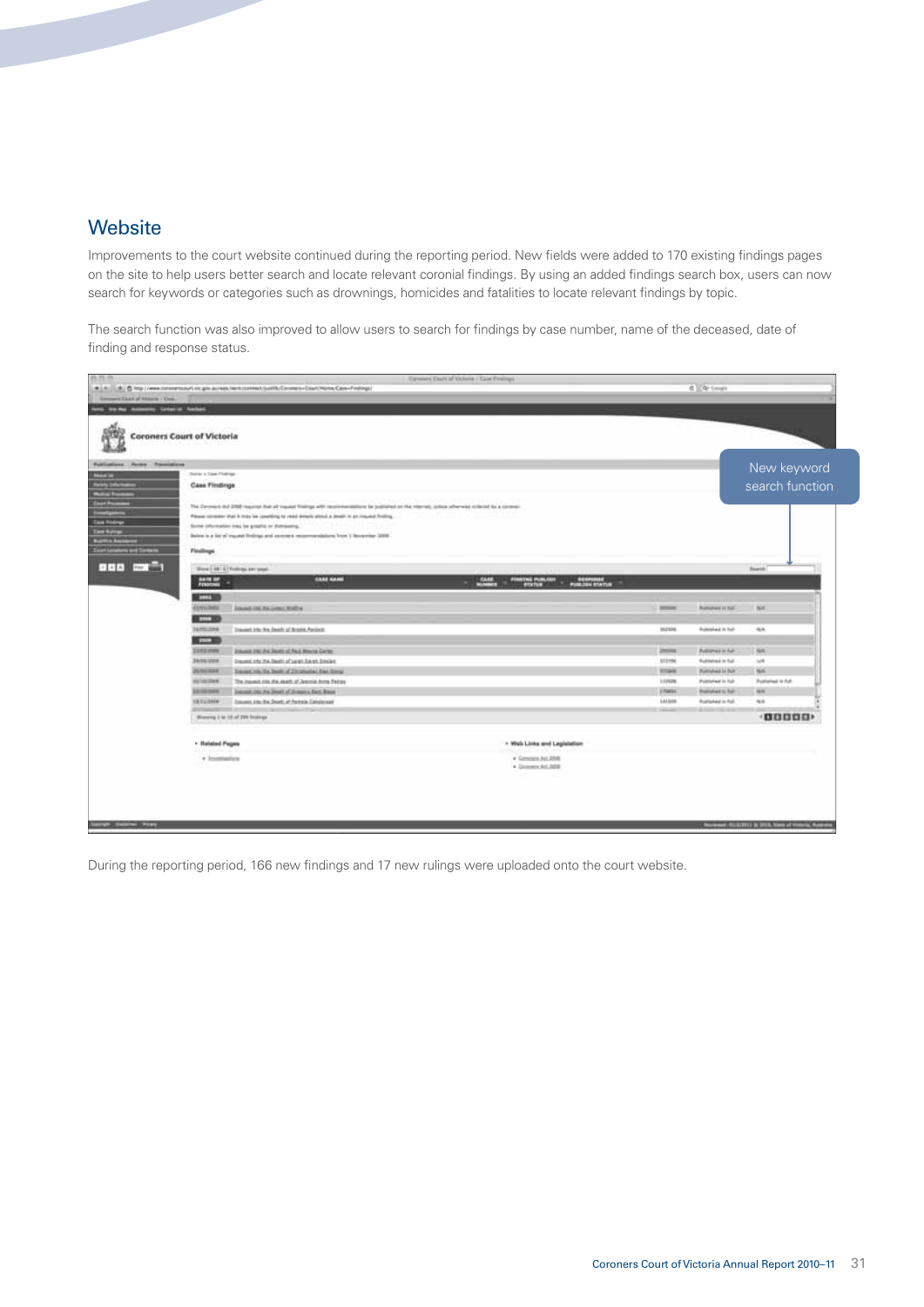#### Visits to court website

The below table indicates the number of visits (631,987) to pages on the court website during the reporting period. This is almost double the number of visits to pages in the 2009-10 reporting period (338,370).

#### **By month**



\* data collated from Nielson NetRatings Statistics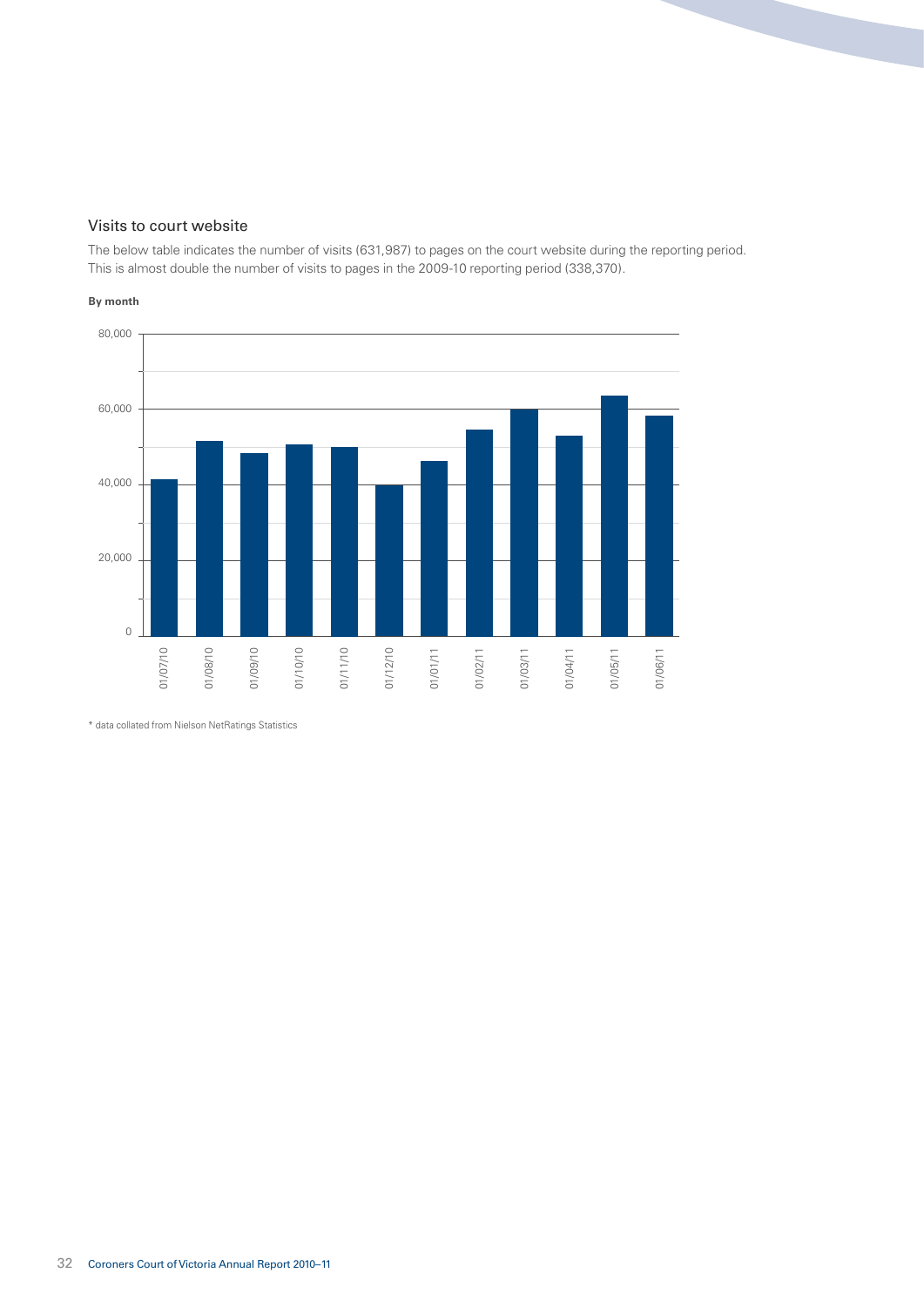## **Publications**

During the reporting period, the court continued to provide access to information about the coronial process through the distribution of court publications.

The court disseminated 8448 copies of its publications following requests from hospitals, police, courts, community workers, social workers and funeral service companies. These distributions were in addition to publications normally provided by the court to families engaged in the coronial process. Of the publications provided, 63% were sent to organisations in metropolitan Melbourne and 37% to organisations in regional Victoria.

The table below provides a breakdown of different publications disseminated by the court during the reporting period.

| <b>PUBLICATION TITLE</b>                                       | <b>NUMBER OF</b><br><b>PUBLICATIONS</b><br><b>SENT</b> |
|----------------------------------------------------------------|--------------------------------------------------------|
| <b>Access to Documents</b>                                     | 842                                                    |
| The Coroners Process – Information for<br>families and friends | 3006                                                   |
| What do I do now?                                              | 2411                                                   |
| Information for Health Professionals                           | 287                                                    |
| <i>Reporting Deaths</i> (A4 sign for<br>hospitals)             | 88                                                     |
| Total                                                          |                                                        |

#### **List of publications**

Important information about the coronial process is contained in nine publications and one booklet including:

- **Family and Community Support Service** a brochure that details support and counselling services provided by the court
- **What do I do now?** a brochure that provides detail about what occurs when a death is first reported to the court including the identification process and information about medical examinations required by the court
- **Inquest** a brochure sent to families following a determination by a coroner that the investigation into their loved one's death will proceed to an inquest. This brochure outlines the purpose of an inquest and what families can expect to happen during an inquest
- **Findings** a brochure sent to families when a coroner is preparing to hand down a finding. The brochure contains information about what a coroner must include in a finding, the difference between a finding with inquest and a finding without inquest, as well as a person's right to object to a finding
- **Reviewable deaths** a brochure containing information for families who have experienced the loss of a child where the death has been identified as a reviewable death that must be examined by a coroner
- **Disaster Victim Identification** a brochure explaining the different phases involved in identifying persons who have died in circumstances where normal identification procedures (such as visual identification) cannot be utilised
- **Coroners Prevention Unit** a brochure providing information about the role and function of various research teams within the unit
- **Access to Documents**  a brochure advising the public and interested parties on how to gain access to coronial documents
- **Information for Health Professionals** a publication with detailed information regarding the reporting obligations relevant to the health profession following the implementation of the *Coroners Act 2008*
- **Coroners Process Information for Family and Friends** – a 58 page booklet providing detailed information about the coronial process from the time a death is first reported to the court to the time a coroner makes a finding.

During the reporting period the court also completed translations of the *'What do I do Now?'* brochure into 15 different languages. The translated documents are now available on the court website.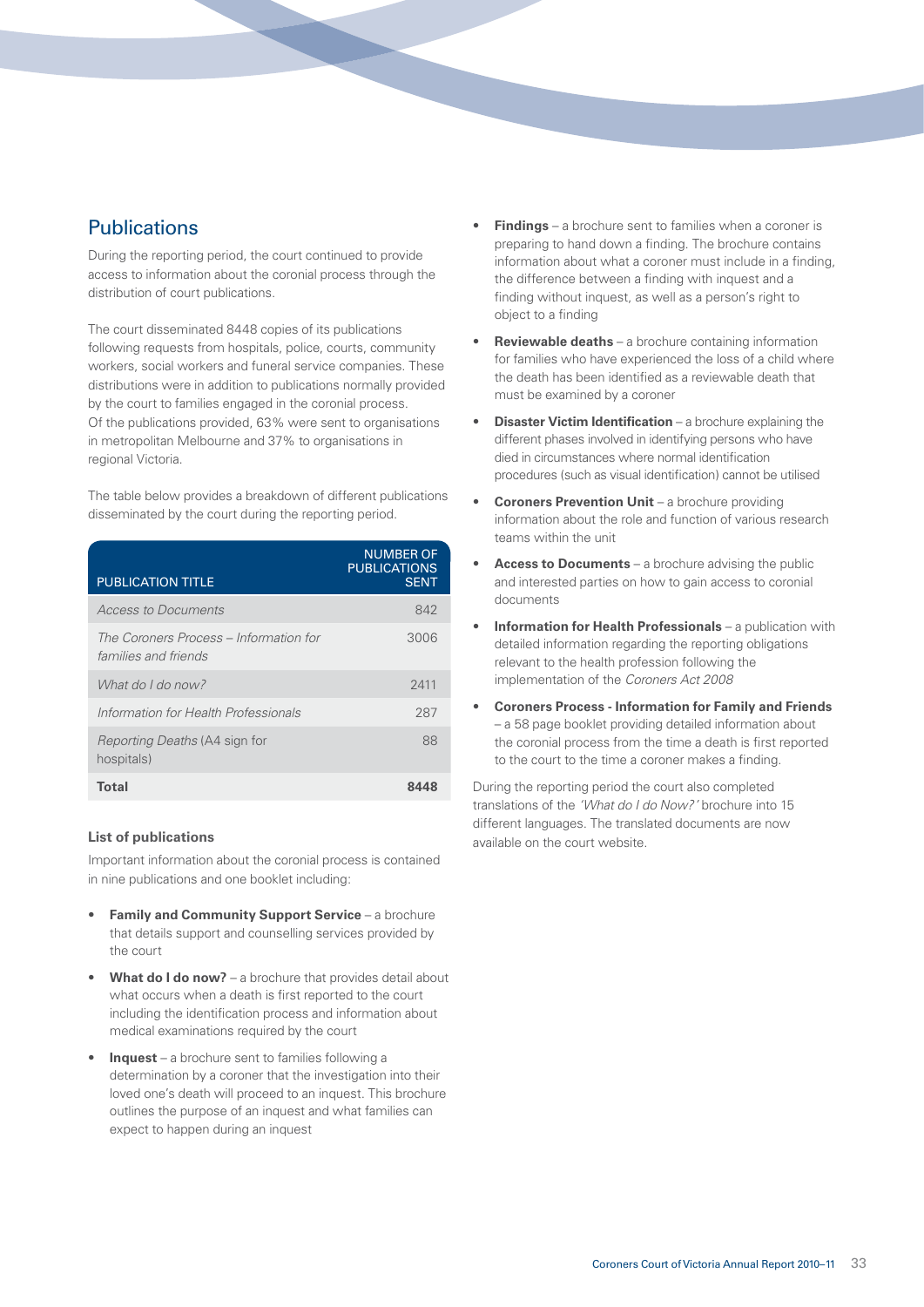## Research and prevention

The Coroners Prevention Unit is a specialist service for coroners created in 2008 to strengthen the prevention role of the jurisdiction and provide coroners with assistance in an investigation where improving public health and safety may be a consideration.

The table below indicates the number of research and prevention referrals, projects and investigations completed and/or undertaken within the reporting period.

| <b>CORONERS PREVENTION</b>                                                                |           |           |
|-------------------------------------------------------------------------------------------|-----------|-----------|
| <b>UNIT DATA</b>                                                                          | 2009/2010 | 2010/2011 |
| Total referrals received by<br><b>Coroners Prevention Unit</b>                            | 101       | 489       |
| Referrals from metropolitan<br>coroners                                                   | 91        | 390       |
| Referrals from regional<br>coroners                                                       | 3         | 61        |
| Referrals from external<br>agencies                                                       | 7         | 17        |
| Referrals from other business<br>units within the court                                   | $\sim$    | 21        |
| <b>Total referrals completed</b>                                                          | 76        | 265       |
| <b>Total referrals underway</b><br>with expected completion<br>in the next financial year | 29        | 235       |
|                                                                                           |           |           |

The Coroners Prevention Unit completed 10 of the 17 referrals received from external agencies during the reporting period, including creating reports for several agencies such as:

- Corrections Victoria
- **Life Saving Victoria**
- Parliament of Victoria Drugs and Crime Prevention Committee
- The Office of the Child Safety Commissioner
- Victorian Department of Health Mental Health, Drugs and Regions Division
- Victoria Police
- Victorian Auditor-General's Office
- Victorian Department of Transport
- Wesley Life Force
- Yarra Trams.

## Coroners Prevention Unit investigations undertaken for coroners

The list below demonstrates the range and extent of investigations the unit has been requested to provide assistance with during the 2010-11 reporting period.

- Tasers and Victoria Police legal intervention (police shooting)
- Aged care facilities absconding controls and extreme heat events
- Emergency services information for international visitors
- Deaths highlighting risks associated with extreme weather events in Victoria
- Drug-related deaths among female prisoners in Victoria, 2000-2010
- Heavy vehicle modifications, roadworthiness and the impact on road safety
- Victorian and interstate coronial findings concerning police cordon and containment of armed suspects
- Deaths involving Oxycodone in Victoria, 2000-2009
- Failures in medical care for a mentally and physically ill older male who suicided
- V/Line passenger coach roll-over, Heathmere, 16 April 2009
- Discharge planning and crisis assessment of patients with a chronic mental illness
- Review of Ballarat Psychiatric Service Acute Mental Health Unit deaths between September 2008 and 2010
- Access to secure extended care inpatient beds for psychiatric patients
- Transfer requirements and public bed access of a recommended patient under Mental Health Act 1986 (Vic)
- Suicide among school-aged youths Victoria, 2000-2010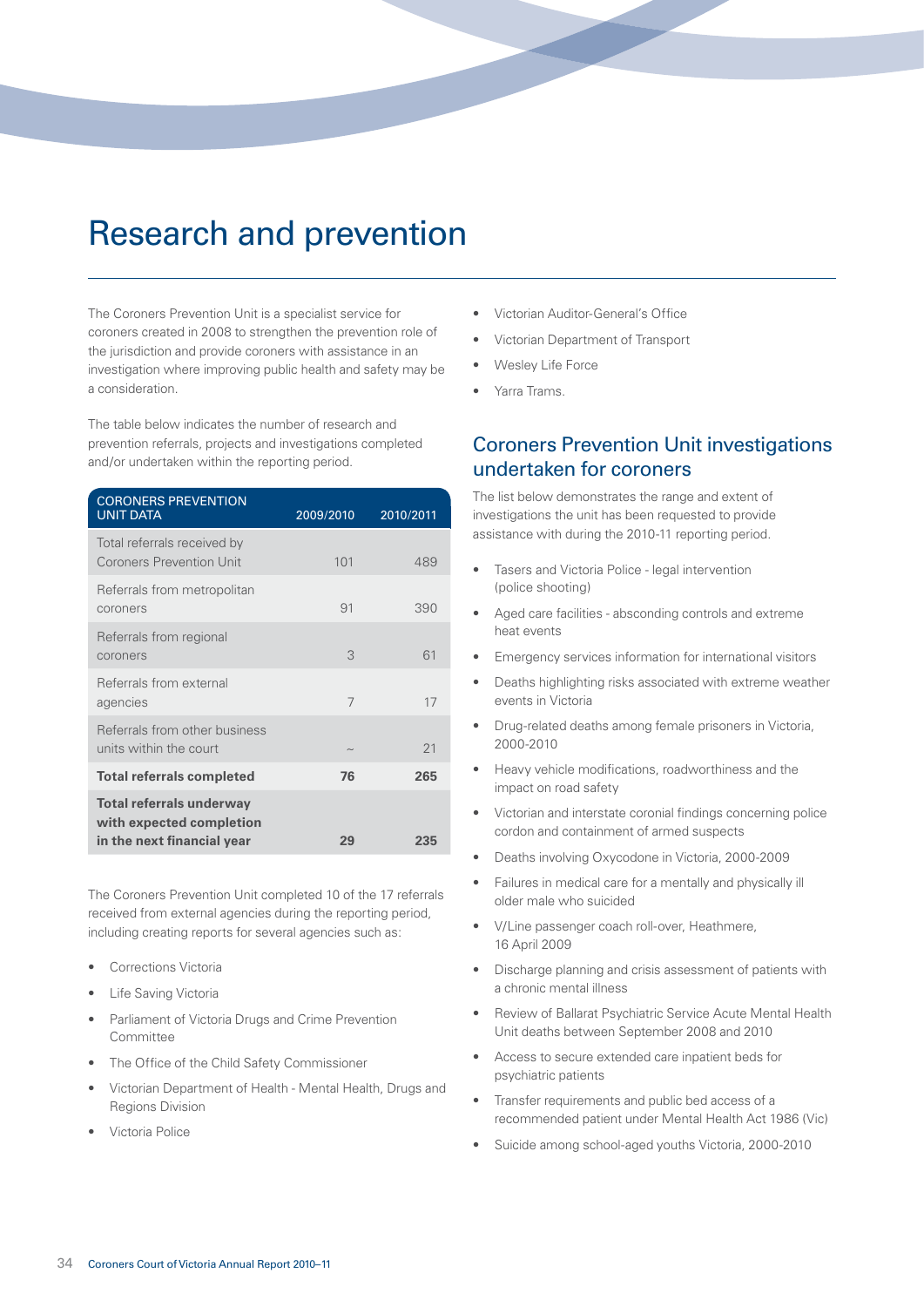- Treatment responses to persons with complex mental and other health problems
- Over prescribing of Aminoglycoside (Gentamicin) antibiotic
- Unstable angina, previous CAGs and an angiogram procedure
- Hypersensitivity to the anti convulsant medicine Phenytoin
- Licensing and training of crowd controllers in Victoria
- International visitors and driver safety on Australian roads
- Victorian workplace fatalities working alone and machinery hazards
- Electrical work near live overhead power lines
- Deaths involving Dothiepin in Victoria, 2000-2009
- Prescription shopping and real-time prescription monitoring
- Motorcycle riders fatalities occurring whilst travelling in groups
- Fitness to drive poly-substance abuse and psychiatric illness
- Total knee replacement with post operative multi-system organ failure from ischemic heart disease
- Mobile elevating work platforms: operator training for safe use
- Neonatal death, delay in second stage
- Combined drug toxicity and multiple prescriptions 'Doctor Shopping'
- Cardiac arrest and administration of Amiodarone
- Perforation of the sigmoid colon
- Deaths in a Corrections Victoria Context, 2000-2010 Part A Deaths in custody / Part B: Deaths not in custody
- Excited delirium as a medical cause of death: concepts and controversies
- Review of Victorian Christmas holiday road toll (1999-2010)
- Trail bike rider safety in Victoria
- Rear overhang limits for light vehicles and trailers
- Victorian deaths in automobile impacts where installed airbags did not deploy, 2000-2010
- Jumping suicides at the West Gate Bridge following temporary barrier installation, May 2009-February 2011
- Acute myocardial infarction following cardiac valve replacement surgery
- Cerebral infarction complicating intracerebral haemorrhage
- Three-tiered ranking of Victorian local government areas by suicide rate
- Sepsis in the setting of management of an infected prosthesis
- Cyclist safety on Heidelberg Road Hoddle Street overpass
- Rock fishing safety management plan
- Strategies to prevent deaths from butane inhalation
- Victorian deaths of people prescribed duloxetine, March 2008 - February 2011
- Victorian deaths involving Methadone, 2000-2010
- Victorian deaths resulting from assaults by crowd controllers, 2000-2010
- Motorcyclist deaths at official riding venues in Victoria
- Cases closed as unidentified skeletal remains 2007-2009
- Identification of filicide deaths 2010-11
- Victorian deaths in which methylamphetamine was present, 2008-2010
- Child deaths in driveways 2000-2011
- Principles for safe physical restraint of inpatients in adult psychiatric units
- Tractor-related deaths in the Latrobe Valley Court region, Victoria: 2000-2011
- Complications of acute aortic dissection in a man with ischemic heart disease
- Investigation into a cyclist death: similar deaths in Victoria and Australia
- Deaths from Pentobarbitone Toxicity, Victoria 2000-2010
- Briefing material: Protecting Victoria's Vulnerable Children Inquiry
- VicRoads data summary: cyclist collisions with vehicle doors
- Deaths by drowning associated with operation of vessels on Victorian waters (1 December 2005 - 1 December 2010)
- Victoria Police Summary of deaths reported to Coroners Court of Victoria in 2010.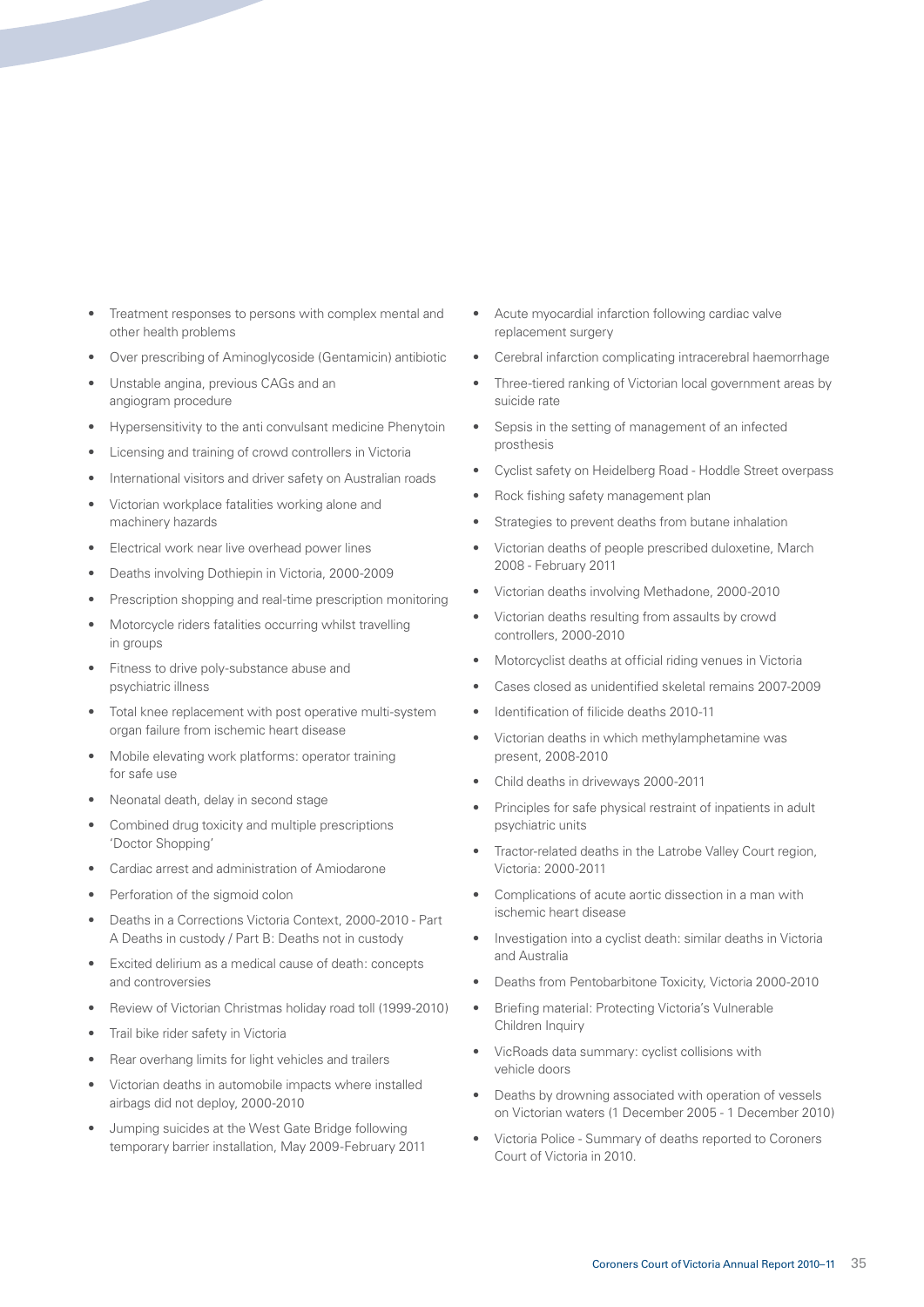## Coroners Prevention Unit collaborative projects

In addition to completing internal and external research referrals, the Coroners Prevention Unit also undertook nine collaborative research projects during the reporting period. Agencies involved in the collaborative projects included:

- Australian Institute for Suicide Research and Prevention
- Kidsafe Victoria
- **Life Saving Victoria**
- Melbourne University School of Population Health
- Monash University Accident Research Centre Victorian Injury Surveillance Unit
- Monash University Faculty of Arts
- Monash University Faculty of Medicine, Nursing and Health Sciences
- The Office of the Child Safety Commissioner
- Victoria Police.

Highlights from some of these projects are outlined below:

#### The University of Melbourne

In 2009 the Coroners Court of Victoria and the University of Melbourne School of Population Health were awarded an Australian Research Council Linkage Grant for a three-year study titled: *Learning from preventable deaths: a prospective evaluation of the impact of coroners' recommendations in Victoria.* The primary aim of the three-year study is to evaluate the impact of legislative reforms requiring statutory authorities and entities to respond to coroners' recommendations.

During the 2010-11 reporting period, ethics approval was sought and granted from the University of Melbourne Human Research Ethics Committee, the Department of Justice Human Research Ethics Committee and Victoria Police Human Research Ethics Committee.

Key achievements of the projects to date are the development and piloting of an interview instrument and the development of an online survey. All organisations who have responded to a coroner's recommendation since the *Coroners Act 2008* came into force will shortly be invited to participate in the survey and some will also participate in face-to-face interviews.

#### Australian Institute of Suicide Research and Prevention

The Coroners Prevention Unit and the Australian Institute of Suicide Research and Prevention have engaged in a collaborative research project on jumping suicide in Victoria. The aim of the study is to improve current understandings of populations at-risk for this highly lethal suicide method and to inform the development of suicide prevention interventions.

#### Deakin University

Deakin University and the Coroners Court of Victoria (via the Coroners Prevention Unit) have recently signed a Memorandum of Understanding with the stated intention of establishing a collaborative relationship with the primary aim of contributing to the reduction of the number of preventable deaths and the promotion of public health and safety.

The overarching objectives are to enhance the research capacity of both organisations and facilitate the development of joint research programs. The areas of research will primarily focus on patient safety, injury prevention and mental health.

#### Life Saving Victoria

The true extent of alcohol involvement among drowning deaths in Victoria, and those at risk is unknown. This lack of knowledge is a significant impediment to drowning prevention efforts. To address this issue, the Coroners Prevention Unit is collaborating with Life Saving Victoria in a research project examining alcohol-related drowning deaths over a 10-year period. This study will assist both coroners and life saving agencies in better understanding the association between alcohol consumption and drowning risk, and will provide an evidence base for the development of targeted prevention strategies for Victoria.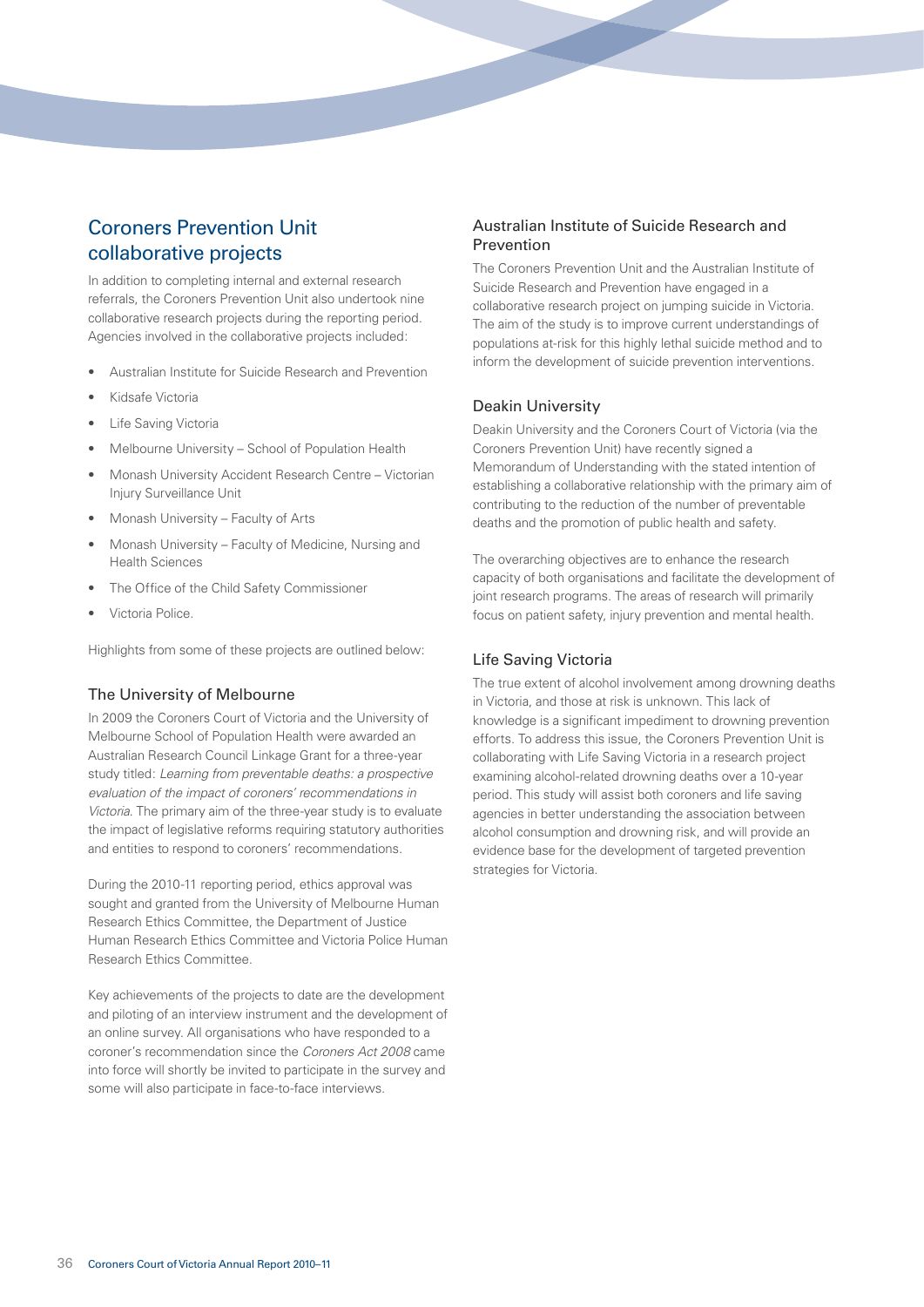## Victorian Systemic Review of Family Violence Deaths

The Victorian Systemic Review of Family Violence Deaths was established in 2009 to inform interventions that protect children and adults from family violence by considering the context in which these deaths occur.

During 2010-11 reporting period, reviews of family violencerelated deaths continued with nine case review reports completed. Of these, one was completed as an inquest finding in April 2011. A number of other deaths are currently being heard at inquest.

The review has continued to monitor homicides in Victoria to determine those that occurred in the context of family violence. The table below shows that for the period 1 January 2009 to 30 June 2011, there were 150 suspected homicides in Victoria and of these, 62 (41.3%) have been identified as relevant to the review.

The review further determined that:

- intimate partner homicides occurred most frequently (45.2%)
- followed by parent-child homicides (33.8%), and;
- 13 homicides (21%) involved other familial relationships or occurred in a context of family violence (i.e. involving a bystander to family violence).

For 37 (24.7%) of the homicide incidents identified, further information is required to establish if the death is relevant to the review. This data includes open criminal and coronial investigations and is therefore subject to change as further information becomes available to the court.



\* Figure 1: Categorisation of homicides by relevance to the SRFVD, Victoria 1 Jan 2009 – 30 June 2011

Still Enquiring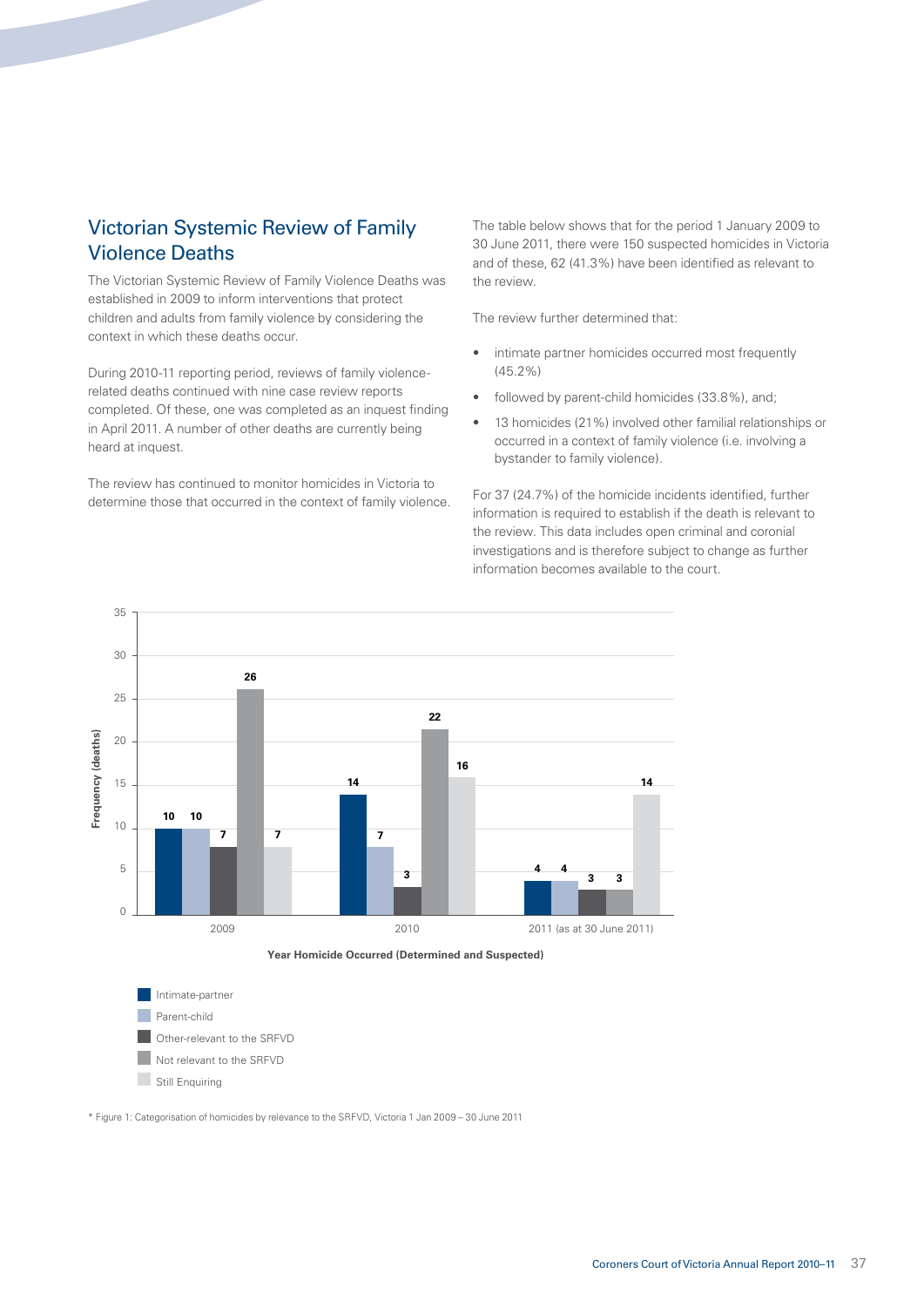### Prevention representations

The Coroners Prevention Unit also has representations in the following boards and committees:

- Australian Injury Prevention Network membership
- Deakin University several Coroners Prevention Unit members now have visitor status with the University, a couple have Clinical Lecturing positions and one is a Senior Clinical Lecturer. These positions are held in the School of Nursing, School of Medicine and School of Psychology.
- National Committee for Standardised Reporting of Suicide (convened by Suicide Prevention Australia) - membership
- Victorian Driveway Safety Working Committee membership
- Victoria Police Road Fatality Review Panel observer status
- Family Violence Interdepartmental Committee observer status
- Department of Justice Family Violence Steering Committee - membership.

### Driveway deaths working group

In April 2011, the Coroners Prevention Unit joined forces with Victoria Police and other agencies to promote driveway safety messages following a review of driveway deaths over the last 11 years.

A working group was established to explore a range of strategies aimed at increasing public awareness of driveway safety for Victorians.

#### **The working group comprises:**

- the Coroners Court of Victoria
- Victoria Police
- the Office of the Child Safety Commissioner
- Kidsafe Victoria
- VicRoads
- Transport Accident Commission
- Royal Children's Hospital; and
- the Department of Health.

Tragically, the review showed that 13 children had lost their lives in driveway-related fatalities in the period between January 2000 to April 2011 and that toddlers accounted for almost 70% of all fatal driveway incidents involving children.

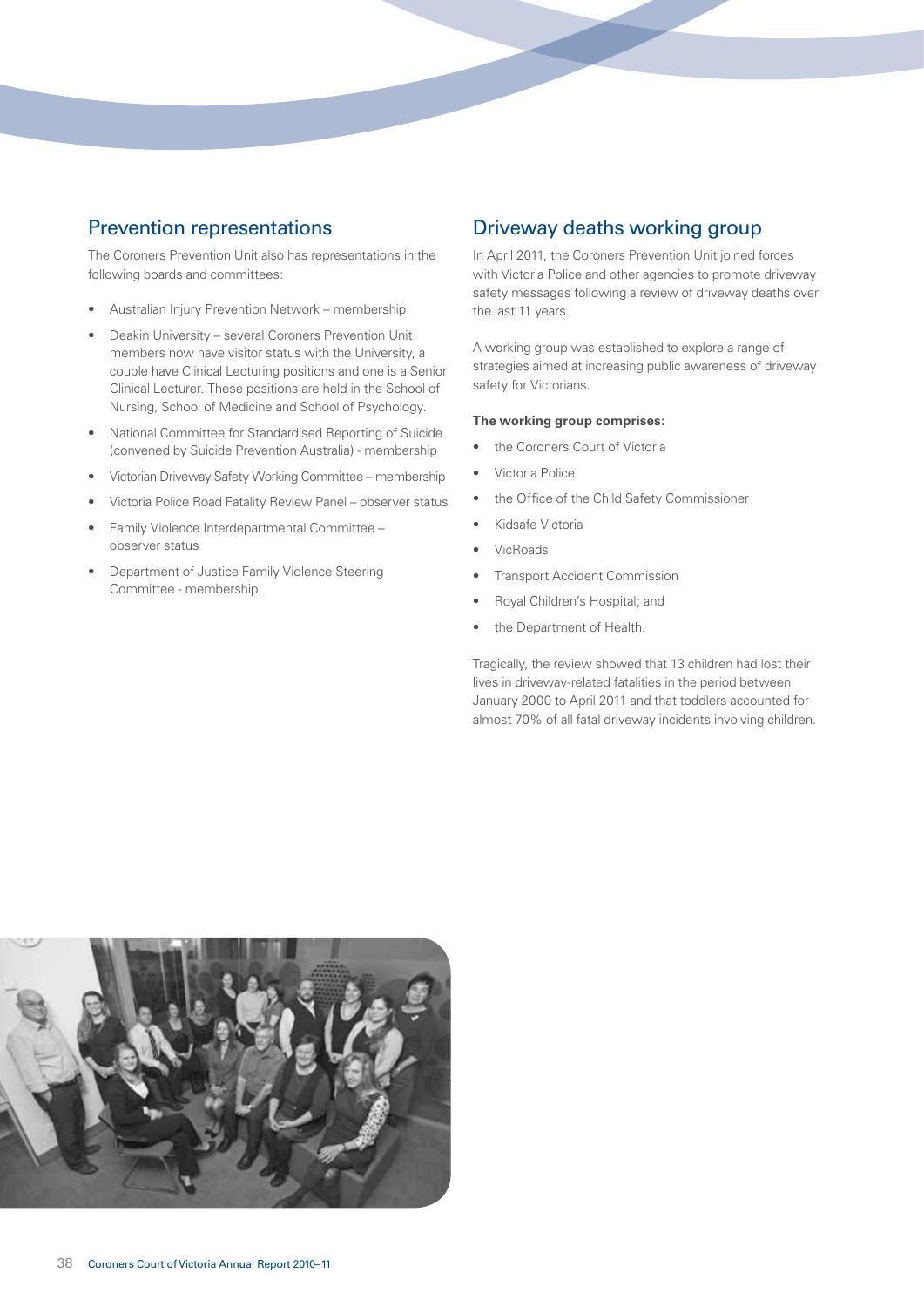## Court Administration

### Compliments and complaints register

During the previous reporting period the court embarked on a project to electronically collect, monitor and report compliments and complaints received by the court. The project involved the creation of an incident register to record feedback from families and external stakeholders as well as incidents that impact on service delivery.

In the 2010-11 reporting period the court received:

- 64 compliments
- 39 complaints
- 31 service delivery issues.\*
- \* service delivery issues capture reports of gaps or failures in service delivery processes and includes reports about services outsourced by the court as part of the coronial process, such as work undertaken by funeral directors and the Victorian Institute of Forensic Medicine

## Coronial reform post-implementation review

During the previous reporting period, the court began a review into the impact of the extensive reform undertaken within the jurisdiction as part of the implementation of the *Coroners Act 2008.* 

In the 2010-11 reporting period the court began preparing for phase two of the review which included engaging consultants KPMG to undertake detailed investigations into the court's operations by:

- reviewing workflow processes and allocations to help identify areas where processes can be streamlined and/or double-handling reduced
- identifying performance benchmarks across all levels of the organisation that are achievable and realistic
- developing key performance indicators to help the court recognise what is needed in order to reach those performance benchmarks
- reviewing the roles and responsibilities assigned to each area of the court to establish if any adjustments are required
- analysing the underlying cost structure of the court to determine the most appropriate allocation of current resources and to assess the cost base in relation to the outputs expected of the court
- assisting the court to align its operations with the International Framework for Courts Excellence.

This phase is expected to begin October 2011.

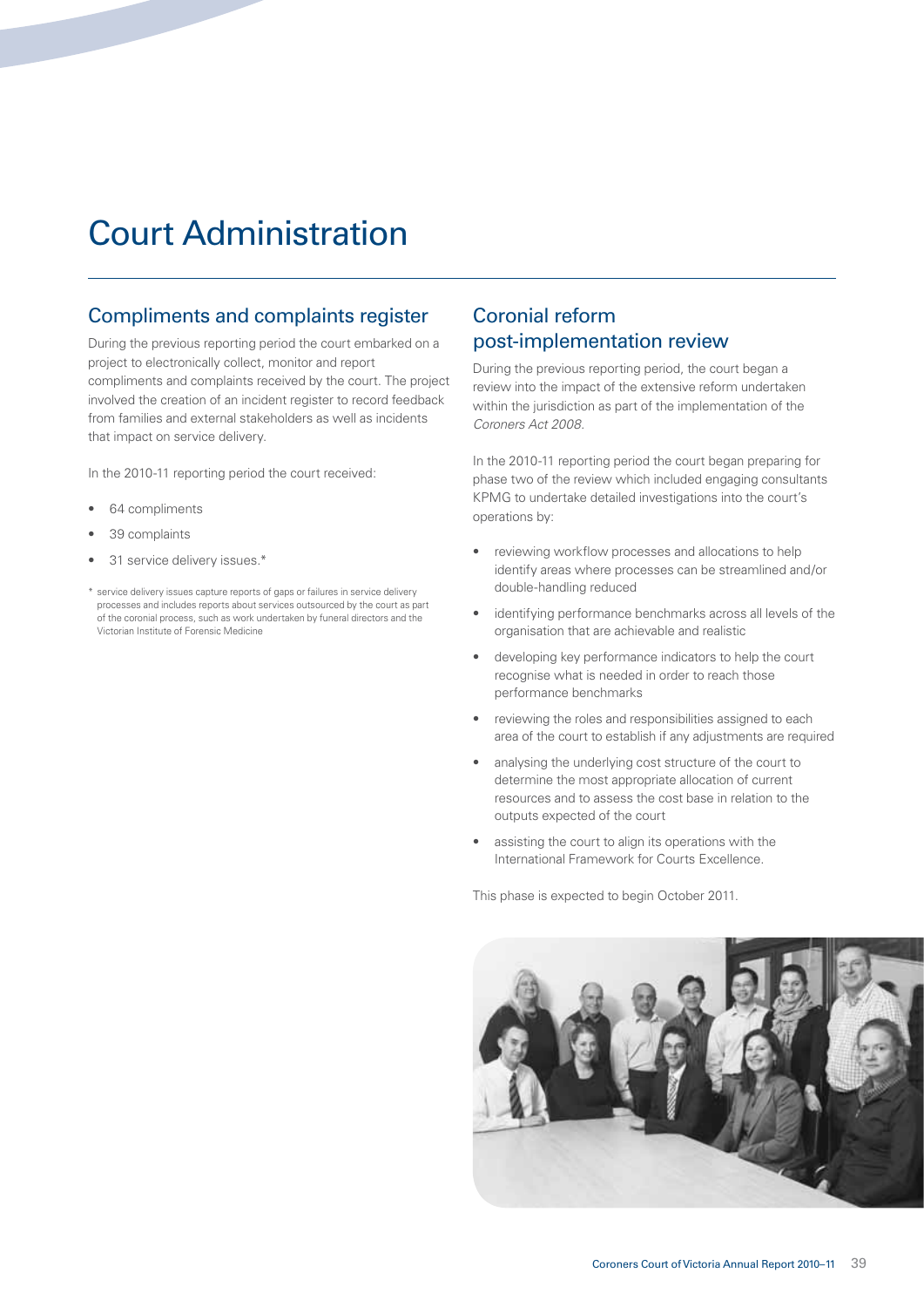## Relationship review

In June 2011, the Attorney-General the Honourable Robert Clark MP requested that the State Services Authority conduct a review of the relationship between the court and the Victorian Institute of Forensic Medicine. The request was made following a recommendation made by the Victorian Ombudsman in his report to Parliament *"Investigation into the improper release of autopsy information by a Victorian Institute of Forensic Medicine employee" in May 2011.*

The Ombudsman recommended in his report that the Attorney-General: *Consider reviewing the relationship between the Institute and the Victorian Coroner to ensure that the statutory functions of the State Coroner are supported and not impeded.*

The State Services Authority is expected to deliver its findings and recommendations to the Attorney-General in October 2011.

### Deceased transportation services

Under the *Coroners Act 2008,* a deceased person whose death is reportable is taken into the care of the coroner while medical examinations are undertaken as part of the investigation into the death.

The court is therefore charged with the responsibility of removing and transferring deceased persons from the place of death where that death occurs anywhere in the State to a coronial mortuary. The court engages external contractors, usually private funeral directors, to provide this service. There are currently 36 separate contractors (one metropolitan and 35 regional) providing this service.

The cost of deceased persons transportation has continued to rise from \$561K in 2004-05 to \$2.081M in 2010-11 due to a combination of:

- a lack of interest in undertaking coronial transfers
- a lack of market competition within the funeral director industry driving up prices
- the complexity of the service requirements (delivery to nominated mortuaries within a specified timeframe); and
- increases in the distances now being required for delivery to a coronial mortuary (the result of declining regional pathology services requiring more transfers to Melbourne)

absorbing the cost of returning deceased persons to regional locations (until two years ago these were included as part of private funeral arrangements fees paid by families).

In a bid to address these growing costs and improve the transportation service, the court undertook a market review during the reporting period in preparation for renewing existing contracts within the bounds of probity. The research resulted in the development of a prime service provider model that would have the capacity to deliver a consistent service across the State.

Tenders for the prime service provider model opened in February 2011 and closed in March 2011. The results of the tender applications are expected to be announced early within the next reporting year.

## **Transcripts**

Delays in receiving transcripts of court hearings from the Victorian Government Recording Services (VGRS) has been identified as a serious impediment to the court's ongoing efforts to reduce waiting periods between the last day of an inquest and the handing down of the coroner's finding.

From March to June 2011 the court began monitoring the timeframes from when a matter was heard in court to when the court received a copy of that written transcript.

A review of 38 matters during this period identified that the court waited an average of 89 days to receive a copy of a transcript. The shortest turnaround period for transcripts was eight days and the longest period was 593 days.

Such delays have a significant impact on the court's efficiency including:

- creating added stress to families who are waiting for the investigation into their loved one's death to be finalised by the completion of the finding
- increased workload on the court's registry and counselling teams who provide ongoing support to families during this waiting period
- increased workload for coroners who must schedule significant periods of time in chambers in order to read the transcript to re-familiarise themselves with the evidence.

The court will attempt to address these issues with VGRS in the next reporting period.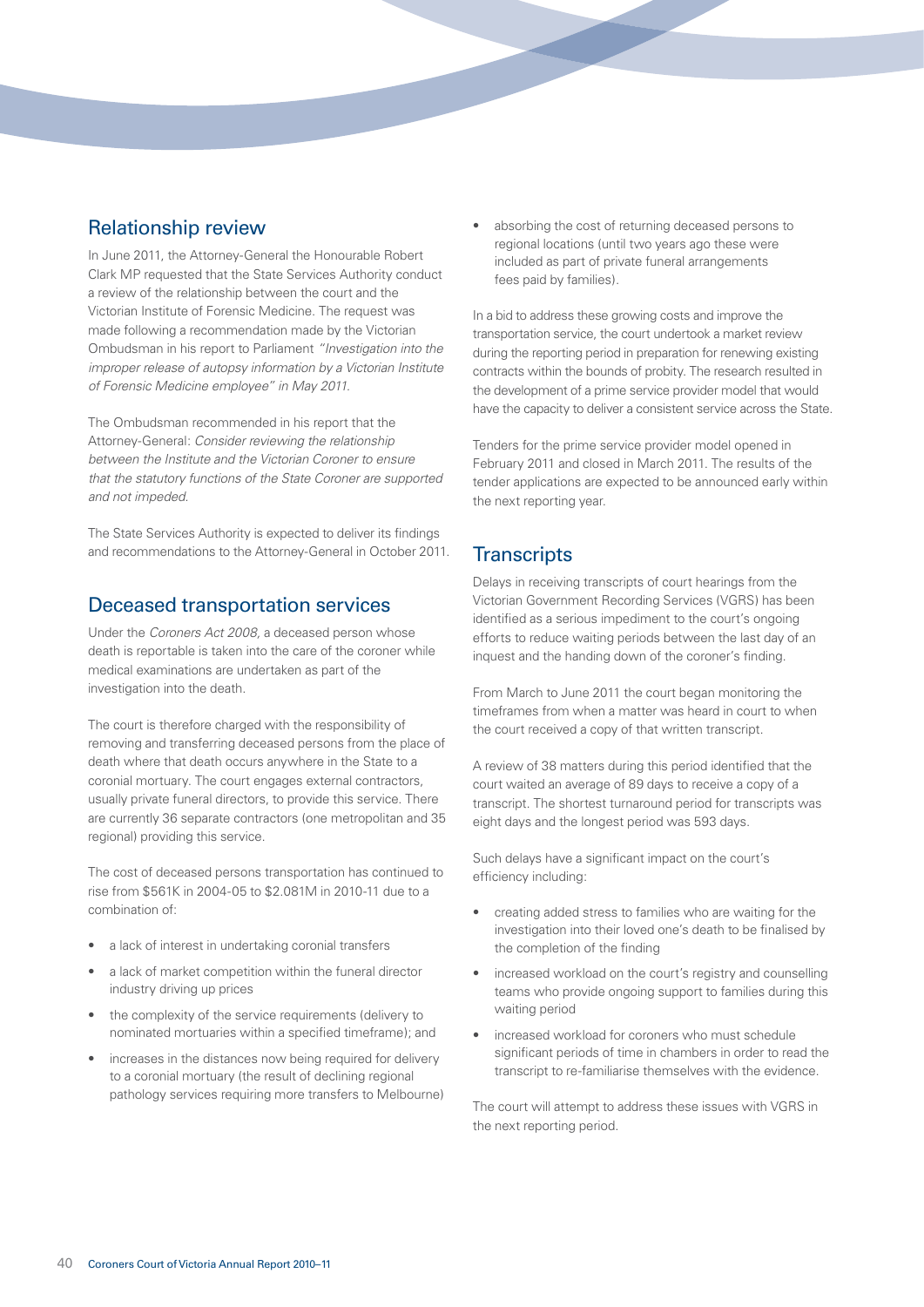## **Relativity**

Relativity is a new internally accessible web-based data management system created and installed to house all data not contained within the new CourtView system. For example, it will house counselling notes created by the Family and Community Support Service team, along with requests made to the Records and Media teams.

The Coroners Prevention Unit (CPU) has four distinct, but connected, modules within the Relativity database:

- CPU Database
- Recommendations and Response Logging
- Coroners Research Information System for Prevention (CRISP)
- CPU Work Logging.

The data contained within each module is linked using the court reference number, allowing the team to access connected information on each coroners case or topic.

#### Coroners Prevention Unit database

This database contains unit record information on all case numbers generated by the court from 1 January 2000 to present, housed in an analysis ready form. Each unit record contains a set of pre-defined codes that were assigned by the unit using information from various sources, including the paper court record and the local case management system. This includes first making a decision as to whether the case is a reportable death, reportable fire or reviewable death (in accordance with the *Coroners Act 2008* Sections 4, 5 and 30). Once the unit assigns a case as a reportable death, they further classify it using broad categories of death. This coding is done in accordance with Chapter 20 of the International Statistical Classification of Diseases and Related Health Problems – 10<sup>th</sup> Revision (ICD-10).

The codes assigned by the unit at the notification stage continue to be reviewed as further information becomes available through the course of the coroners' investigations. The CPU then applies final coding once the coronial investigation has been completed and a finding delivered.

The unit use this information to inform topic-related investigations they are conducting on behalf of the coroner to support their case investigations.

#### Recommendation and response logging

Under Section 72 of the *Coroners Act 2008,* the coroner has new powers in relation to recommendations. Any recommendation made to a public statutory authority or entity must be responded to in writing within three months from the date of receipt of that recommendation. Any response received must be published on court website, unless otherwise ordered by a coroner.

One of the roles of the Coroners Prevention Unit is to log all of these recommendations and responses and ensure all responses are published on the website in a timely manner. The Relativity database provides a mechanism to manage this process efficiently, by allowing all relevant data to be logged and reported.

#### **CRISP**

The Coroners Prevention Unit has developed the Coroners Research Information System for Prevention (CRISP); an electronic data storage and retrieval system, for information and research material generated for coroners' death investigations. The information management system manages research information gathered and generated during the investigations into preventable deaths, injury prevention and public health and safety. This data is housed within the Relativity database and is easily searchable enabling the team to have access to all data previously gathered and referenced on a particular topic.

#### Records management

The court receives many requests for access to information and documents contained within coronial files. As such the court has a records management team to track, coordinate and manage these requests, including liaising with the Public Records Office of Victoria.

During the reporting period the court received 1412 requests for access to coronial documents.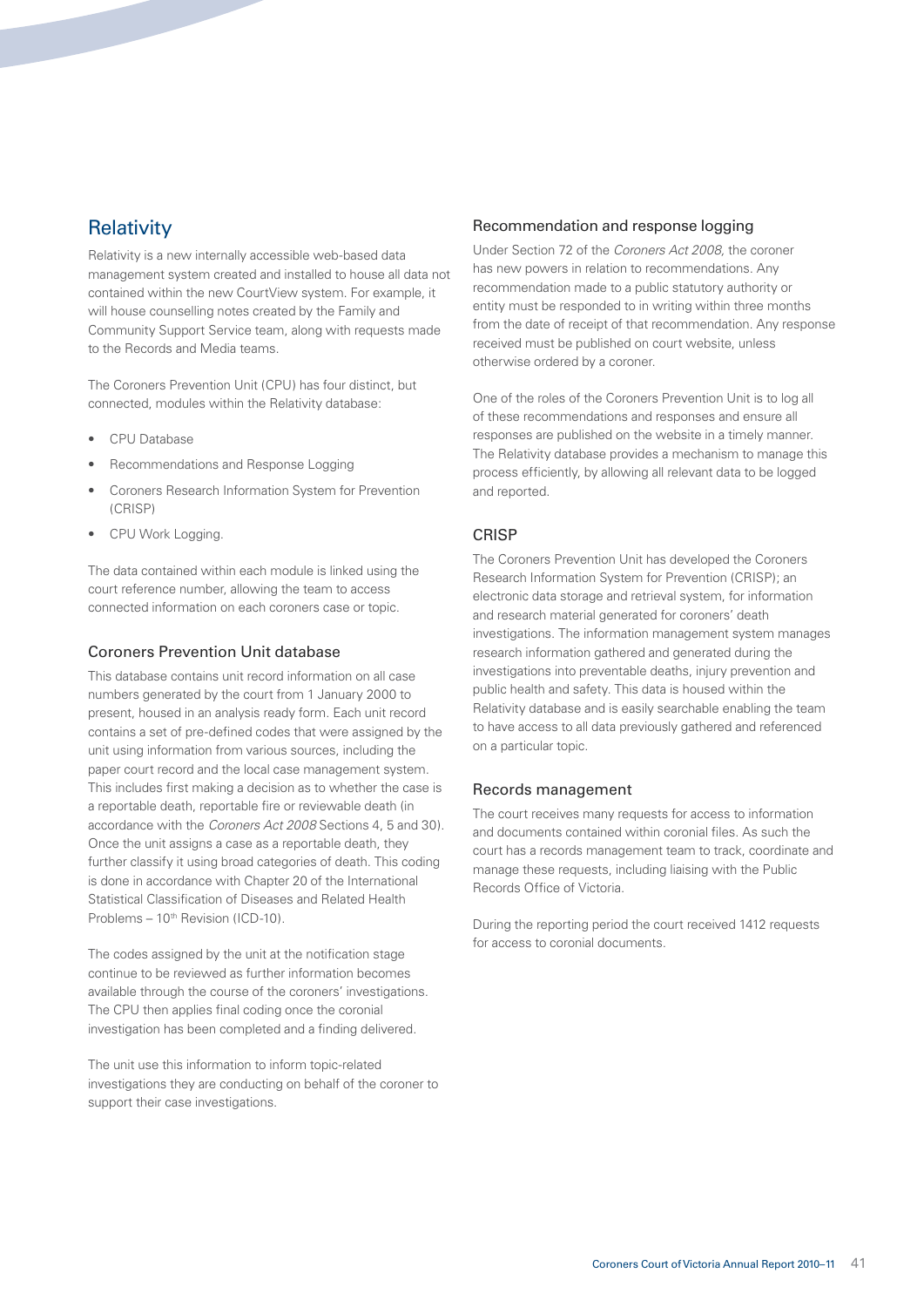## Finances

### **Overview**

The Coroners Court of Victoria has undergone significant and continuous reform over the last five years, since the Victorian Parliamentary Law Reform Committee reported to Parliament in September 2006 on its review of the *Coroners Act 1985.*

During this period, the court has received some additional funding from the Victorian Government to assist with the implementation of the reforms, however, the court continues to experience significant cost pressures, including the escalation of costs associated with operating its core business, some of which are beyond the control of the court. Such pressures continue to impact on the court's ability to provide an efficient and modern service for Victorian families whose death of a loved one is investigated by the court.

#### Legal costs

One cost pressure experienced by the court was the cost of obtaining expertise from external lawyers, which increased from \$583K in 2009-10 to \$1.225M in 2010-11.

As noted on page 17 of this report, it is hoped that the establishment of an in-house legal service will significantly reduce this cost.

#### Deceased transportations costs

The cost of transporting deceased persons has significantly increased during the past six financial years. Total costs increased from \$561K in 2004–05 to \$2.081M in 2010–11. This represents a 270% increase, which is of great concern to the court and places a significant burden on the court's operating budget. Other notable points include:

- Metropolitan deceased person transportation costs have fluctuated, peaking in demand during the 2008-09 heatwave and bushfires, and increasing from \$256K in 2004–05 to \$760K in 2010-11. This represents a 197% increase during the past six years
- Regional deceased person transportation costs have increased from \$207K in 2004–05 to \$887K\* in 2010-11, representing a 329% increase during the past six years
- Regional deceased person transportation costs accounted for 71% of the total deceased person transportation costs paid by the court from 2007-2010 – despite comprising only 20% all deceased person transfers.\*\*
- The number of deceased person transportations has decreased from 5286 in 2009 to 4325 in 2010, yet the cost of the contracts have increased from \$1.44M in 2009-10 to \$2.081M in 2010-11.

\* Figures do not include the costs of returning deceased persons.

\*\* This figure can be explained by the long distances often required for regional deceased person transfers removals. It is also noted that metropolitan deceased person transfer returns are not paid for by the court but the cost of deceased person transfer returns to regional areas are paid for by the court.

The causes for these recent cost increases include:

- The court did not receive a single tender when the Melbourne metropolitan contract was advertised in December 2009 resulting in an urgent contract extension negotiation with the current service provider. The contract extension resulted in a 150% price increase for the provision of contracted services in the Melbourne metropolitan areas
- Increases in service demand as noted
- Lack of competitive procurement processes, resulting in a lack of market tension and ability for current contractors to increase prices without scrutiny.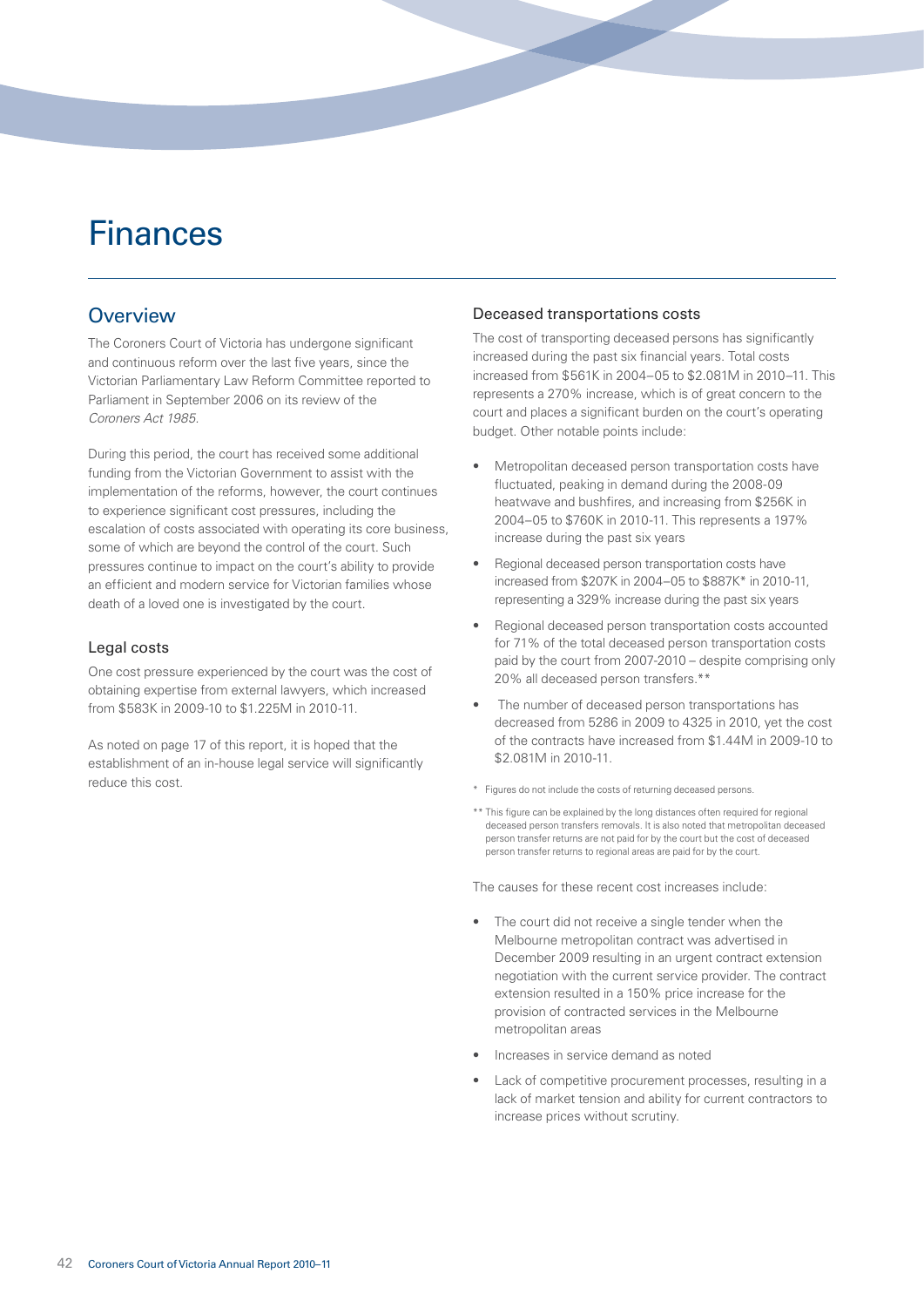#### Costs associated with the Victorian Systemic Review of Family Violence Deaths

The Victorian Systemic Review into Family Violence Deaths has earned an international reputation for its innovative approach to investigating deaths associated with family violence, its examination of risk factors that may have contributed to the deaths, and its formulation of systemic interventions to protect vulnerable children and adults from family violence.

However, after being established and funded in 2009, in 2010-11 the court has not been provided with funds to maintain the service. Given the importance of the work of this specialised team and support they are able to provide to the coronial investigations, the court has continued to operate the program throughout the reporting period without the funding it had anticipated. The cost to the court was \$250K.

#### Indirect redevelopment costs

The costs associated with the court maintaining its business operations over two locations during the period of redevelopment of its Southbank site continues to be a burden on the operation budget of the court. The added cost to operations includes:

- costs associated with running separate administration and mail systems
- increased courier costs to transfer records and information including medical records and coronial files between the two locations
- cost of lost productivity due to coroners and staff having to commute back and forth between the two locations for pathology and duty meetings.

The estimated costs of this dislocation during the reporting period was \$483K.

#### Costs associated with CourtView

During the reporting period the court dedicated significant resources to the CourtView project. Direct project-related costs required to be absorbed by the court included:

- \$104K for a business analyst to assist in the data conversion and extraction from the existing Suncor system to the CourtView product
- \$93K for a business analyst to undertake configuration of the court business processes for CourtView purposes
- \$40K for a project officer to prepare training manuals and deliver training.

Total estimated direct cost during the reporting period was \$237K

Other resources required for the project that impacted directly on court productivity included:

- Significant front line staff resources to assist the ICMS project team to align coronial business processes with the CourtView product
- CEO and Principal Registrar participation in numerous steering committee and change control board meetings.

#### **Bushfire IT costs**

When the Victorian Bushfires Royal Commission was established to inquire into the Black Saturday fires a highly functional IT system was created enabling secure storage of the thousands of documents, statements, reports and images required to investigate those deaths and fires.

When the commission concluded its work following the handing down of its final report, the court inherited its IT system to enable access to those 103,000 documents for the purposes of the coronial investigations into the Black Saturday deaths and fires.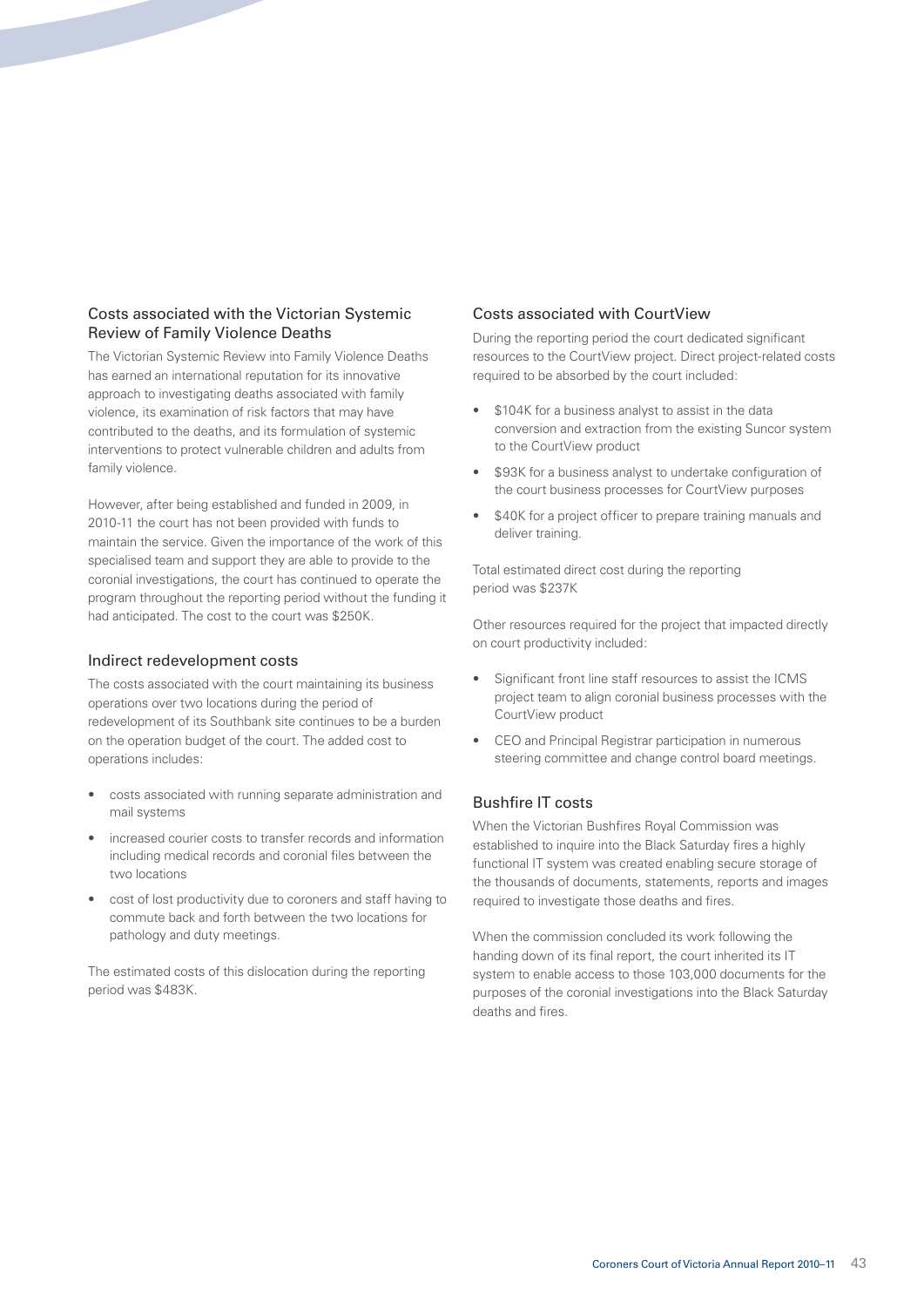Unfortunately, the Department of Justice was unable to integrate the commission's IT environment with the court's current IT environment, and the court was effectively unable to access any of the commission's evidentiary materials. The only alternative available to the court to resolve this issue was to create a separate stand-alone IT network to house the commission's information in such a way that enabled the court to access this information. This system, called Relativity, is expected to be fully operational by late 2011.

However, the cost to the court during the reporting period to create this new stand-alone system and network and to transfer the data from the commission's IT system into it was an estimated \$497K. Whilst the court received some preliminary funding to cover the cost of creating the new system, no funding has been provided for the ongoing maintenance and support of this network and system.

#### Additional positions required to deliver core business

The reforms undertaken at the Coroners Court of Victoria arising from the September 2006 Report to Parliament by the Victorian Parliamentary Law Reform Committee of its review into the *Coroners Act 1985* were extensive and have significantly changed the way the court undertakes its business. However, apart from additional funding being allocated for the redevelopment of the Coronial Services Centre, the establishment of the Coroners Prevention Unit, and the introduction of the new Act, the courts output appropriations have not changed. This means that the additional staffing required to undertake core business under a very different service delivery model, which emphasises the level and quality of support provided to grieving families, was approved and funded yearly by the Department of Justice without adjusting the court's recurrent operational budget. This has contributed significantly to the court's operational deficit. The table below outlines the court's staffing establishment, which includes 21.2 full-time equivalent positions that are approved but unfunded.

|                          | <b>SPECIAL</b><br><b>APPROPRIATION</b> | <b>BASE</b><br><b>BUDGET</b> | <b>ERC</b><br><b>FUNDED</b> | <b>BUSHFIRE</b><br><b>FUNDED</b> | APPROVED-<br>NOT FUNDED* | TOTAL |
|--------------------------|----------------------------------------|------------------------------|-----------------------------|----------------------------------|--------------------------|-------|
| Judicial Officers        | 9                                      | $\overline{\phantom{a}}$     | $\overline{\phantom{a}}$    | $\overline{\phantom{a}}$         | $\overline{\phantom{a}}$ | 9     |
| Ongoing staff            | $\sim$                                 | 29.4                         | 11.6                        | $\overline{\phantom{a}}$         | 19.9                     | 60.9  |
| Fixed-term staff         | $\overline{\phantom{a}}$               | 0.6                          | $\overline{\phantom{a}}$    | 6.6                              | 1.3                      | 8.5   |
| <b>Total Average FTE</b> | 9                                      | 30                           | 11.6                        | 6.6                              | 21.2                     | 78.4  |

#### Average full-time equivalent as at 30 June 2010

\* Approved not funded through the court's recurrent operational budget.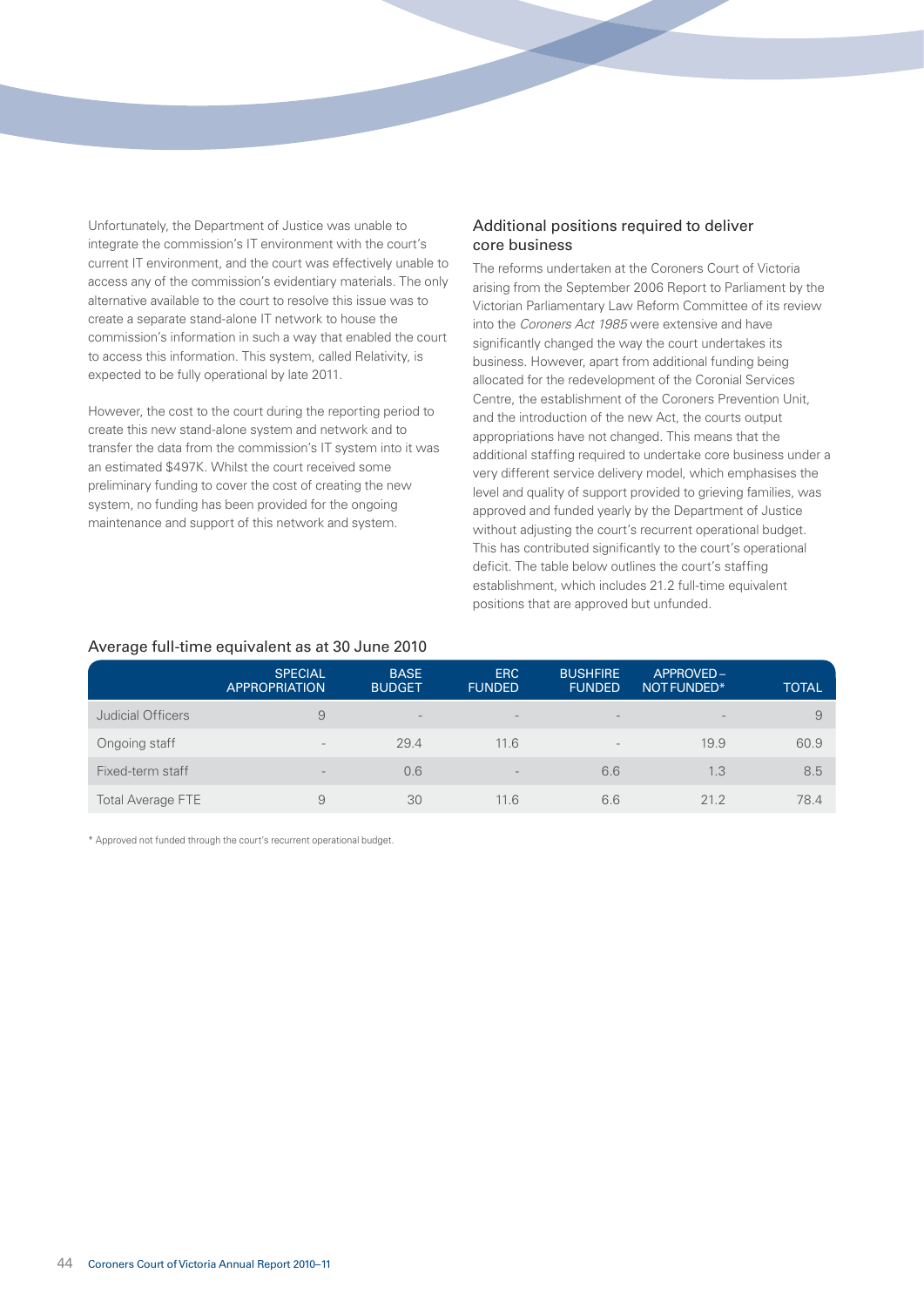## Financial Statement

Comprehensive operating statement for the financial year 2010-11

|                                                      | <b>NOTES</b> | 2008-09   | $2009 - 10$ | 2010-11     |
|------------------------------------------------------|--------------|-----------|-------------|-------------|
| <b>Income from transactions</b>                      |              |           |             |             |
| <b>Output Appropriation</b>                          |              | 8,188,700 | 8,469,100   | 8,731,700   |
| <b>Special Appropriation</b>                         |              | 1,673,555 | 1,570,498   | 2,056,417   |
| Other income                                         |              |           |             | (317)       |
| <b>Total Income</b>                                  |              | 9,862,255 | 10,039,598  | 10,787,800  |
|                                                      |              |           |             |             |
| <b>Expenses from transactions</b>                    |              |           |             |             |
| Employee benefits                                    | Note 1       | 5,395,337 | 6,907,580   | 7,948,768   |
| Depreciation and Amortisation                        |              | 410,219   | 418,255     | 421,405     |
| Interest expense                                     |              | 2,167     | 3,504       | 2,974       |
| Grants and other transfers                           | Note 2       |           | 27,572      | 32,610      |
| Supplies and Services                                | Note 3       | 2,215,838 | 1,977,645   | 3,262,224   |
| Deceased removal and transfers                       | Note 4       | 1,737,021 | 1,441,018   | 2,080,571   |
| <b>Total Expense from transactions</b>               |              | 9,760,583 | 10,775,574  | 13,748,552  |
|                                                      |              |           |             |             |
| Net result from transactions (net operating balance) |              | 101,672   | (735, 976)  | (2,960,752) |
|                                                      |              |           |             |             |
| <b>Other economic flows</b>                          |              |           |             |             |
| Other gains (losses) from other economic flows       | Note 5       | (5, 444)  | (550)       | (760)       |
| Total other economic flows included in net<br>result |              | (5, 444)  | (550)       | (760)       |
|                                                      |              |           |             |             |
| <b>Net Result</b>                                    |              | 96,229    | (736, 525)  | (2,961,512) |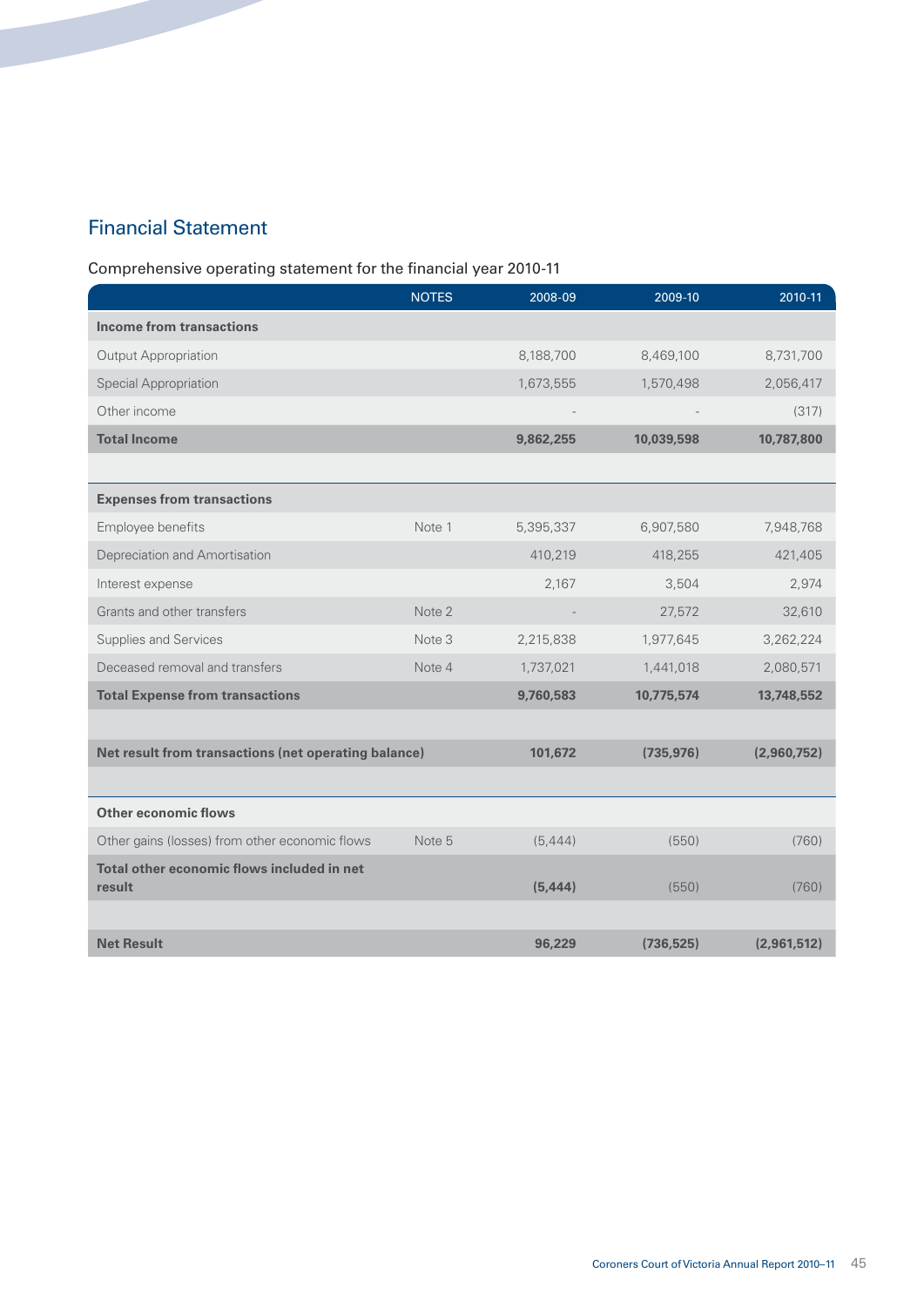#### Note 1 - Employee benefits

See Average full-time equivalent table on page 44.

#### Note 2 - Grants and other transfers

Grant Payment to the University of Melbourne working collaboratively with CPU on a project partially funded by the Australian Research Council (ARC): "Learning from Preventable Deaths: A prospective evaluation of reforms to Coroner's recommendations powers in Australia".

#### Note 3 - Supplies and Services

|                                      | 2008-09   | 2009-10   | 2010-11   |
|--------------------------------------|-----------|-----------|-----------|
| Contractors and consultants          | 209,557   | 676,447   | 838,662   |
| Legal Professional Services          | 660,112   | 583,567   | 1,225,705 |
| <b>Medical Professional Services</b> | 37,249    | 78,212    | 149,983   |
| Information Technology               | 93,239    | 148,121   | 163,409   |
| <b>Printing and Stationery</b>       | 335,123   | 143,420   | 201,418   |
| Postage and Communication            | 137,823   | 105,424   | 165,976   |
| <b>Travel and Personal Expenses</b>  | 63,926    | 70,046    | 51,015    |
| Staff Training and Development       | 25,132    | 57,989    | 47,384    |
| <b>Witness Expense</b>               | 19,460    | 42,782    | 36,492    |
| <b>Other Operating Expense</b>       | 634,216   | 71,637    | 382,180   |
| <b>Total Supplies and Services</b>   | 2,215,838 | 1,977,645 | 3,262,224 |

#### Note 4 - Removal and Transfer of deceased persons from place of death to coronial mortuary

|                    | 2008-09   | 2009-10   | 2010-11   |
|--------------------|-----------|-----------|-----------|
| Metropolitan areas | 644,704   | 385,683   | 749,851   |
| Regional areas     | 1,092,317 | 1,055,335 | 1,330,720 |
|                    | 1,737,021 | 1,441,018 | 2,080,571 |

#### Note 5 - Other gains(losses) from other economic flows

Net gain/(loss) from the revaluation of long service leave liability due to changes in assumptions.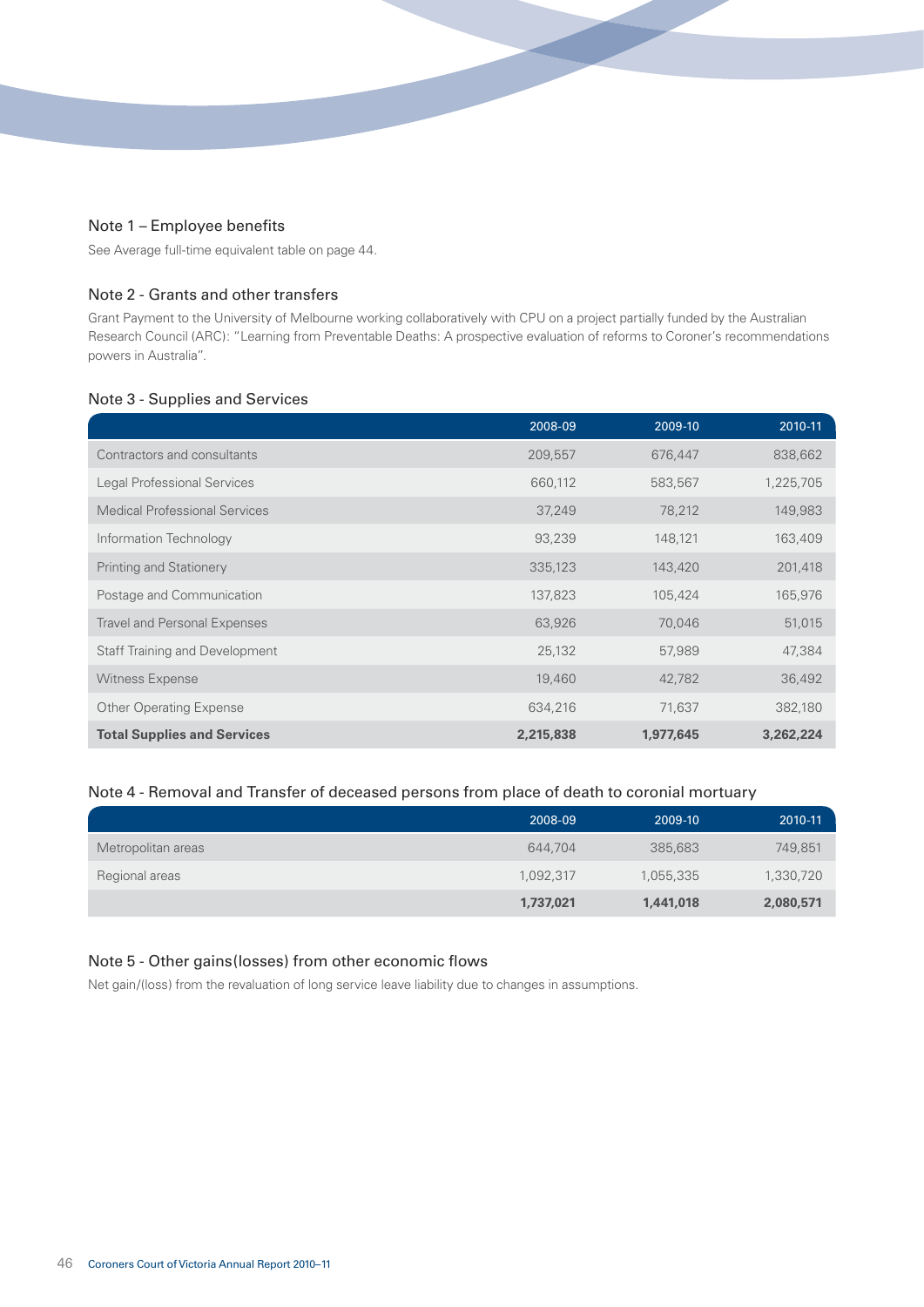## Statistics and reports – operational

## Case initiations and closures

|                                                                                          | 2008-09 | 2009-10 | 2010-11 |
|------------------------------------------------------------------------------------------|---------|---------|---------|
| Cases Opened                                                                             | 6341    | 5311*   | 4857    |
| Cases Closed                                                                             | 4728    | 5573    | 5586    |
| Case clearance rate (cases opened/cases closed)                                          | 75%     | 105%    | 115%    |
| Number of cases referred to the court by the Registry of<br>Births, Deaths and Marriages | 787     | 742     | 657     |

\* The figure for 2009-10 includes 5305 cases opened involving a death, plus an additional six cases opened involving fires without death.

The court is conducting examinations into the continued decline in the number of cases being reported. The last time the court had less than 5000 deaths reported to it was in 2006-07. Such a decline does not fit with projected expectations that both a growing and ageing population would result in more, not fewer, deaths being reported to the court.

Court data reveals that the decline in the number of deaths reported can be largely explained by a significant reduction in the reporting of natural causes deaths, that is deaths that should be reported because they are unexpected or unexplained but upon medical investigation the cause of death is determined to be natural.

Investigations are underway to determine whether Section 17 of the Act is possibly being misinterpreted. For example, the court is investigating whether some hospitals or doctors may be incorrectly assuming that if a death was unexpected, but most likely the result of natural causes, there is no requirement to report it. The court will consult with hospitals and doctors throughout the next reporting period to ensure that any unintentional under-reporting of reportable deaths is identified and addressed.

## Case progress

From the date of initiation to the end of the financial year

|                                           | 2008-09 | 2009-10 | 2010-11 |
|-------------------------------------------|---------|---------|---------|
| 0-12 months                               | 4034    | 3001    | 2263    |
| 12-24 months                              | 1254    | 1558    | $850*$  |
| $> 24$ months                             | 340     | 1027    | 1396*   |
| <b>Total number of lodgements pending</b> | 5628    | 5586    | 4509    |

\* 606 of the cases aged 12 months and greater in 2010-11 cannot be actioned as they are currently the subject of police criminal investigations or court proceedings in other jurisdictions. As such, the coronial investigation is suspended until the police investigation and/or other court proceedings are complete.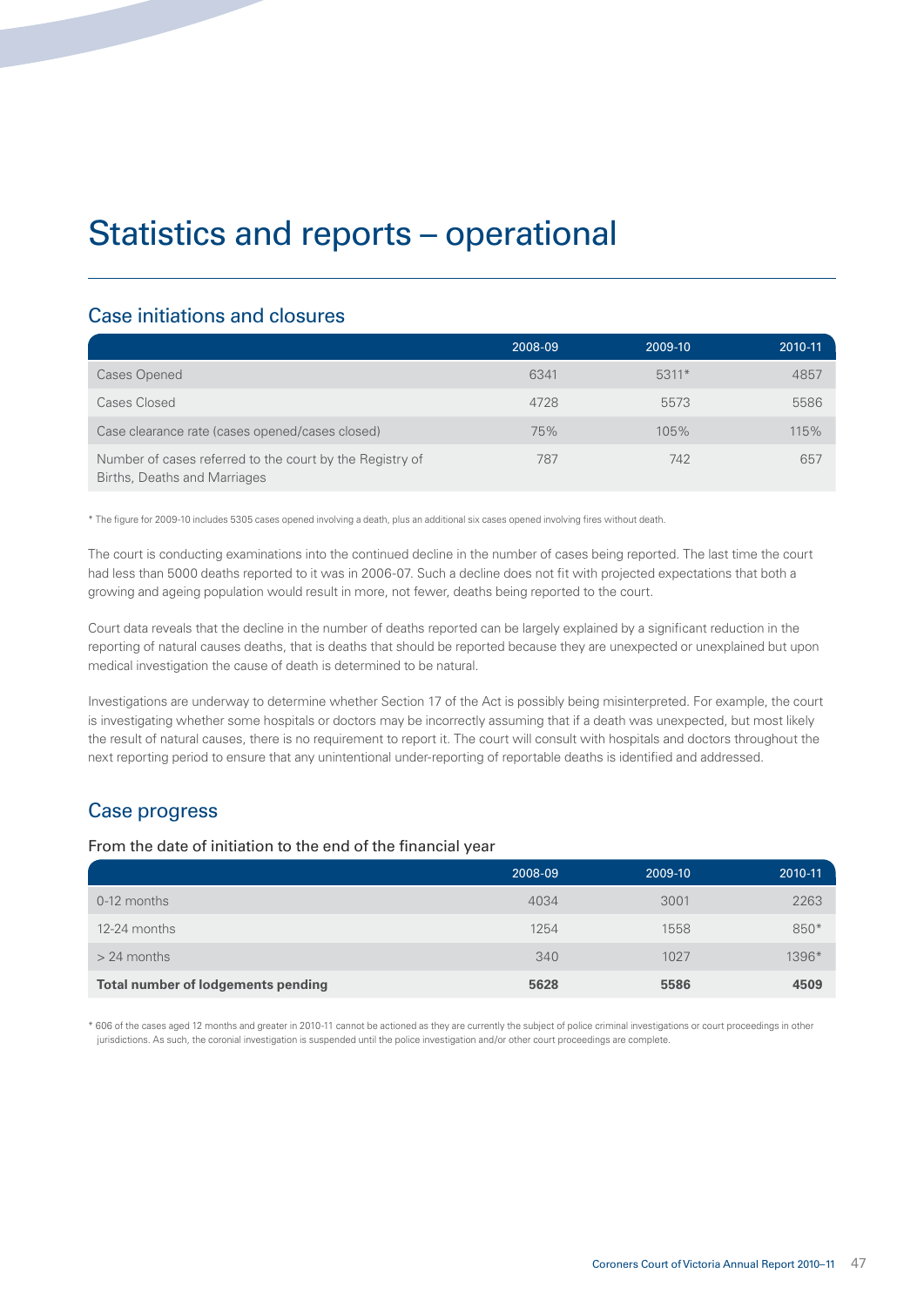## Objections to autopsy

|                            | 2009-10 | 2010-11 |
|----------------------------|---------|---------|
| Objections upheld          | 285     | 61      |
| Objections refused         | 84      | 70      |
| Objections withdrawn       | 41      | 16      |
| Total number of objections | $410**$ | 147     |

\* These figures do not include all objections to autopsy in regional Victoria

\*\* Total figures in the 2009-10 reporting period include 282 objections made under the previous *Coroners Act 1985* 

## Findings

| <b>FINDINGS INTO</b><br><b>DEATH WITH</b><br><b>INQUEST</b> | <b>FINDING INTO FIRES</b><br><b>WITH INQUEST</b> | <b>FINDING INTO DEATH</b><br>. WITHOUT INQUEST' | <b>FINDING INTO FIRES</b><br><b>WITHOUT INQUEST</b> | <b>TOTAL</b> |
|-------------------------------------------------------------|--------------------------------------------------|-------------------------------------------------|-----------------------------------------------------|--------------|
| 142                                                         |                                                  | $5050*$                                         |                                                     | 5194         |

\* Finding into Death Without Inquest includes 1444 natural causes deaths.

## Coronial recommendations

#### Total recommendations

Of the 5194 findings made by coroners during the reporting period, 53 contained recommendations. A coroner can make more than one recommendation in a single finding. The table below indicates the total number of recommendations made by coroners during the reporting period.

|                                                 | <b>RECOMMENDATIONS</b><br><b>FROM FINDINGS</b><br><b>HANDED DOWN UNDER</b><br><b>THE CORONERS</b><br><b>ACT 1985</b> |               | <b>RECOMMENDATIONS</b><br><b>FROM FINDINGS</b><br><b>HANDED DOWN UNDER</b><br>THE CORONERS<br><b>ACT 2008</b> |               | <b>TOTAL NUMBER OF</b><br><b>COMBINED METRO</b><br><b>AND REGIONAL</b> |
|-------------------------------------------------|----------------------------------------------------------------------------------------------------------------------|---------------|---------------------------------------------------------------------------------------------------------------|---------------|------------------------------------------------------------------------|
|                                                 | <b>METRO</b>                                                                                                         | <b>REGION</b> | <b>METRO</b>                                                                                                  | <b>REGION</b> | <b>RECOMMENDATIONS</b>                                                 |
| Total number of recommendations<br>made 2009-10 | 91                                                                                                                   | 17            | 46                                                                                                            | 5             | 159                                                                    |
| Total number of recommendations<br>made 2010-11 | 8                                                                                                                    |               | 100                                                                                                           | 36            | 144                                                                    |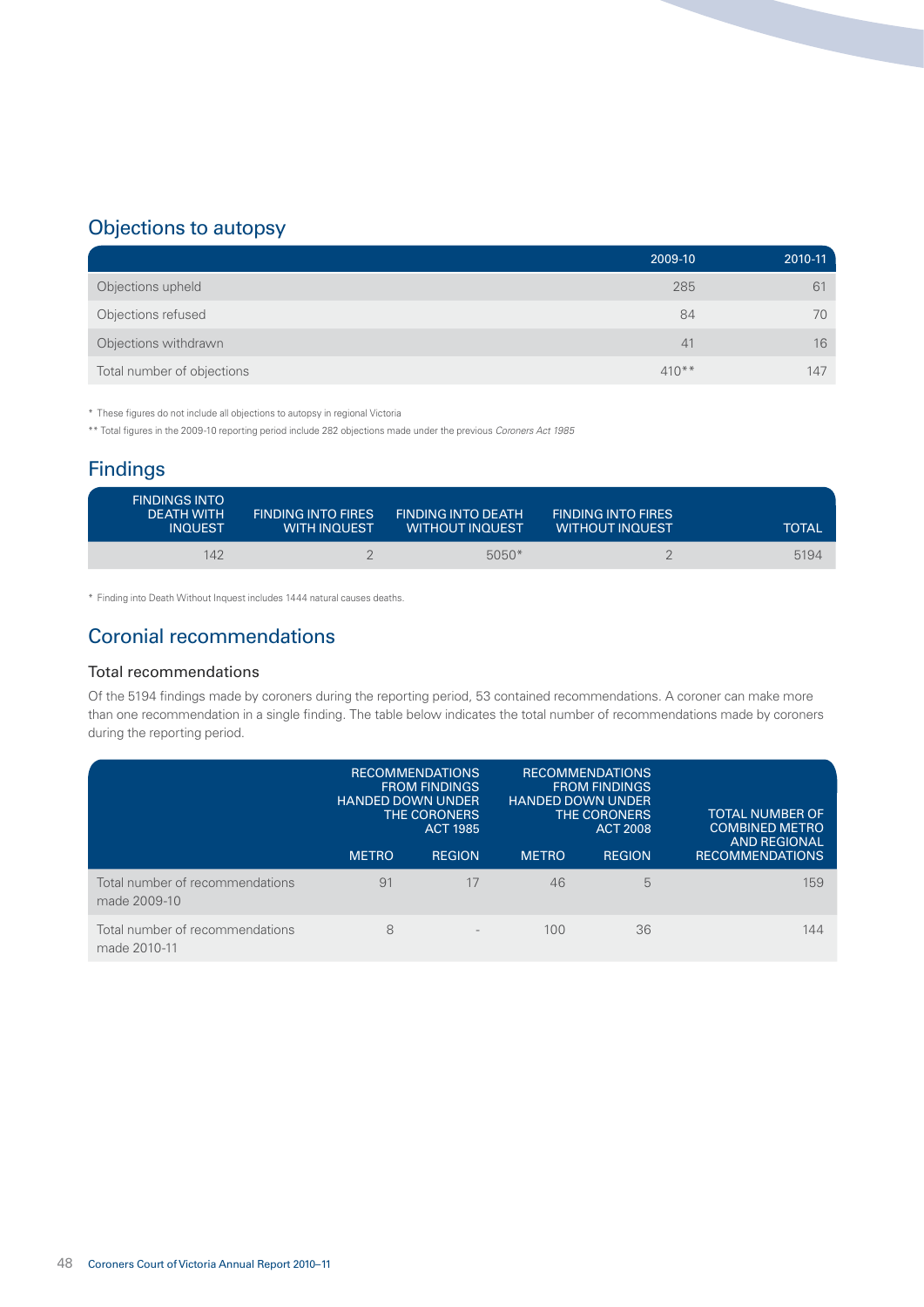#### Responses to recommendations

The below table indicates the number of responses to recommendations received by the court during the reporting period.

|                                          | <b>RECOMMENDATIONS</b><br>CONTAINED IN FINDINGS<br><b>HANDED DOWN UNDER</b><br>THE CORONERS ACT 1985 ' | <b>RECOMMENDATIONS</b><br><b>CONTAINED IN FINDINGS</b><br><b>HANDED DOWN UNDER</b><br>THE CORONERS ACT 2008 | <b>TOTAL NUMBER OF</b><br><b>RESPONSES RECEIVED</b> |
|------------------------------------------|--------------------------------------------------------------------------------------------------------|-------------------------------------------------------------------------------------------------------------|-----------------------------------------------------|
| Responses to<br>recommendations received |                                                                                                        | 50                                                                                                          | 52                                                  |

\* Some responses received relate to recommendations made during the 2009-10 reporting period

\* Figures do not include required responses to recommendations made during the 2010-11 reporting period that were not due within the same reporting period.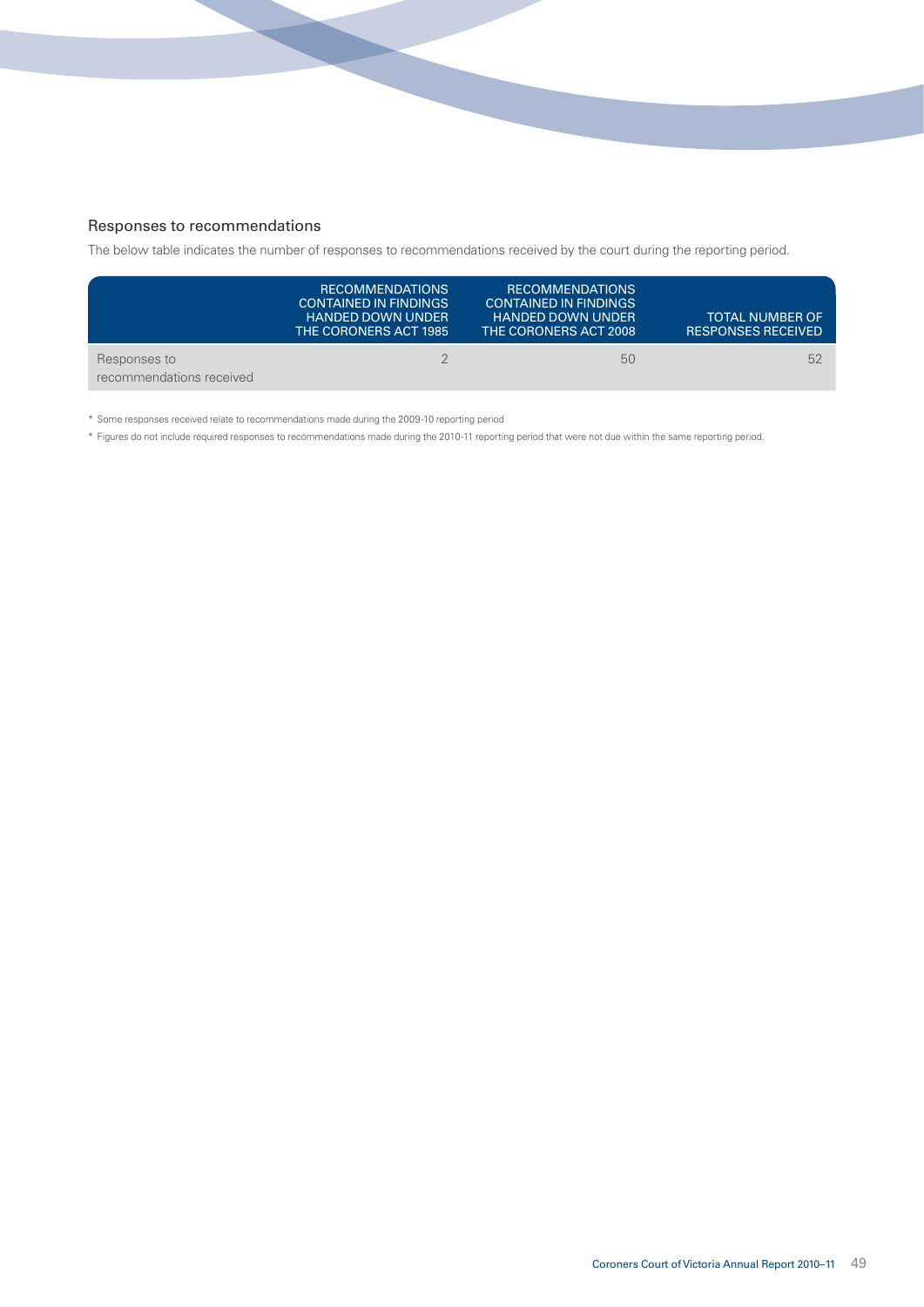## Court locations

#### **CORONERS COURT OF VICTORIA**

Level 11, 222 Exhibition Street MELBOURNE Ph 1300 309 519 Fax 1300 546 989

#### **ARARAT LAW COURT**

Cnr. Barkly & Ingor Streets PO Box 86 ARARAT 3377 Ph 5352 1081 Fax 5352 5172

#### **BAIRNSDALE LAW COURT**

Nicholson Street PO Box 367 BAIRNSDALE 3875 Ph 5152 9222 Fax 5152 9299

#### **BALLARAT LAW COURT**

100 Grenville Street South PO Box 604 BALLARAT 3350 Ph 5336 6200 Fax 5336 6213

#### **BENDIGO LAW COURT**

71 Pall Mall, PO Box 930 BENDIGO 3550 Ph 5440 4140 Fax Office 5440 4173 Court Coordinator: Ph 5440 4110

#### **CASTLEMAINE LAW COURT**

Lyttleton Street PO Box 92 CASTLEMAINE 3450 Ph 5472 1081 Fax 5470 5616

#### **ECHUCA LAW COURT**

Heygarth Street PO Box 76 ECHUCA 3564 Ph 5480 5800 Fax 5480 5801

#### **GEELONG LAW COURT**

Railway Terrace PO Box 428 GEELONG 3220 Ph 5225 3333 Fax 5225 3392

#### **HAMILTON LAW COURT**

Martin Street PO Box 422 HAMILTON 3300 Ph 5572 2288 Fax 5572 1653

#### **HORSHAM LAW COURT**

Roberts Avenue PO Box 111 HORSHAM 3400 Ph 5362 4444 Fax 5362 4454

#### **KERANG LAW COURT**

Victoria Street PO Box 77 KERANG 3579 Ph 5452 1050 Fax 5452 1673

#### **KYNETON LAW COURT**

Hutton Street PO Box 20 KYNETON 3444 Ph 5422 1832 Fax 5422 3634

#### **LATROBE VALLEY LAW COURT**

134 Commercial Road PO Box 687 MORWELL 3840 Ph 5116 5222 Fax 5116 5200 Court Coordinator: Ph 5116 5223

#### **MARYBOROUGH LAW COURT**

Clarendon Street PO Box 45 MARYBOROUGH 3465 Ph 5461 1046 Fax 5461 4014

#### **MILDURA LAW COURT**

Deakin Avenue PO Box 5014 MILDURA 3500 Ph 5021 6000 Fax 5021 6010

#### **PORTLAND LAW COURT**

67 Cliff Street PO Box 374 PORTLAND 3305 Ph 5523 1321 Fax 5523 6143

#### **SALE LAW COURT**

Foster Street (Princes Highway) PO Box 351 SALE 3850 Ph 5144 2888 Fax 5144 7954

#### **SHEPPARTON**

**LAW COURT** High Street PO Box 607 SHEPPARTON 3630 Ph 5821 4633 Fax 5821 2374

#### **STAWELL LAW COURT**

Patrick Street PO Box 179 STAWELL 3380 Ph 5358 1087

#### **ST ARNAUD LAW COURT**

Napier Street ST ARNAUD (C/- PO Box 17) St Arnaud 3478) Ph 5495 1092

#### **SWAN HILL LAW COURT**

Curlewis Street PO Box 512 SWAN HILL 3585 Ph 5032 0800 Fax 5032 0888

#### **WANGARATTA LAW COURT**

Faithfull Street PO Box 504 WANGARATTA 3677 Ph 5721 0900 Fax 5721 5483

## **WARRNAMBOOL**

**LAW COURT** 218 Koroit Street PO Box 244 WARRNAMBOOL 3280 Ph 5564 1111 Fax 5564 1100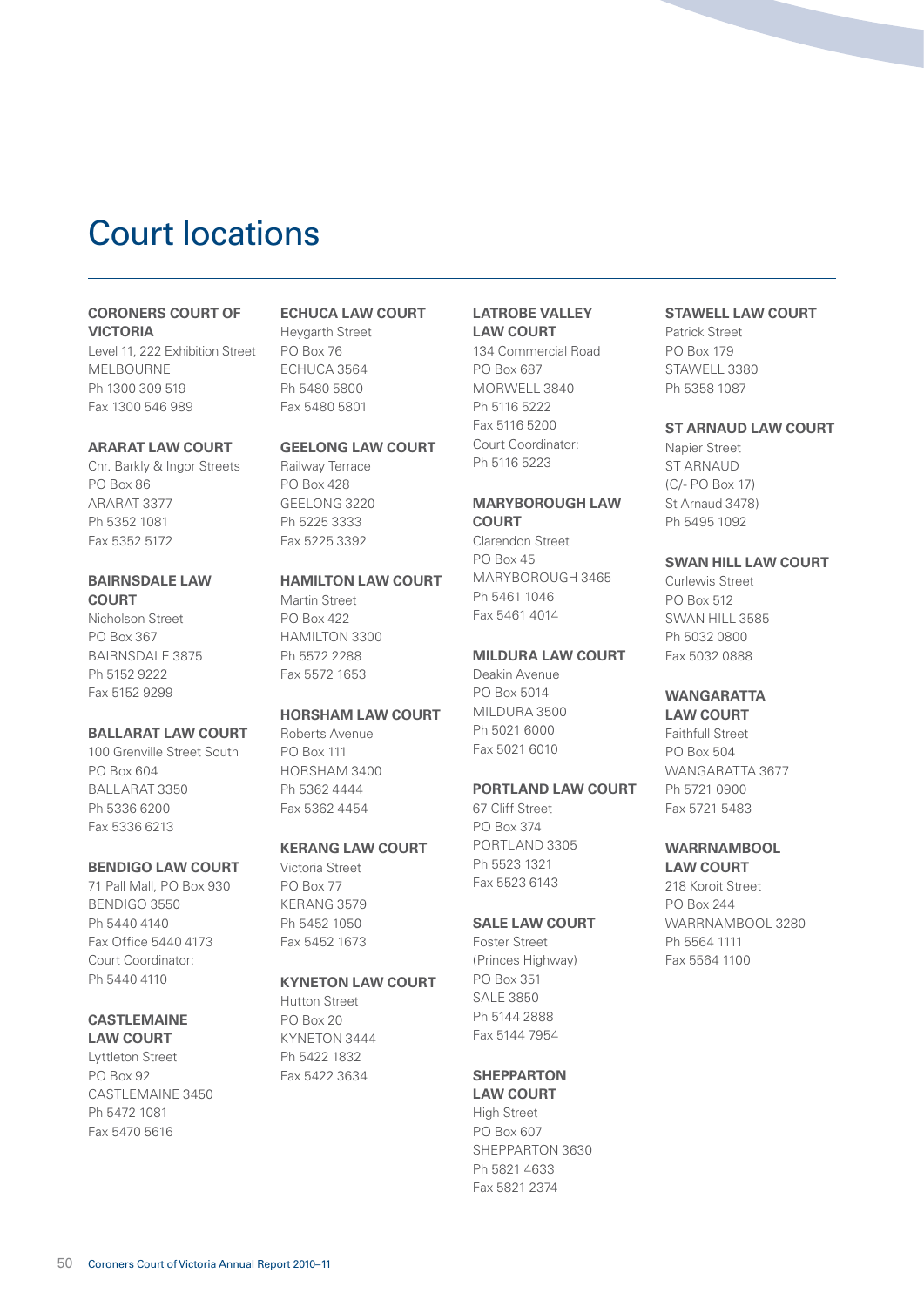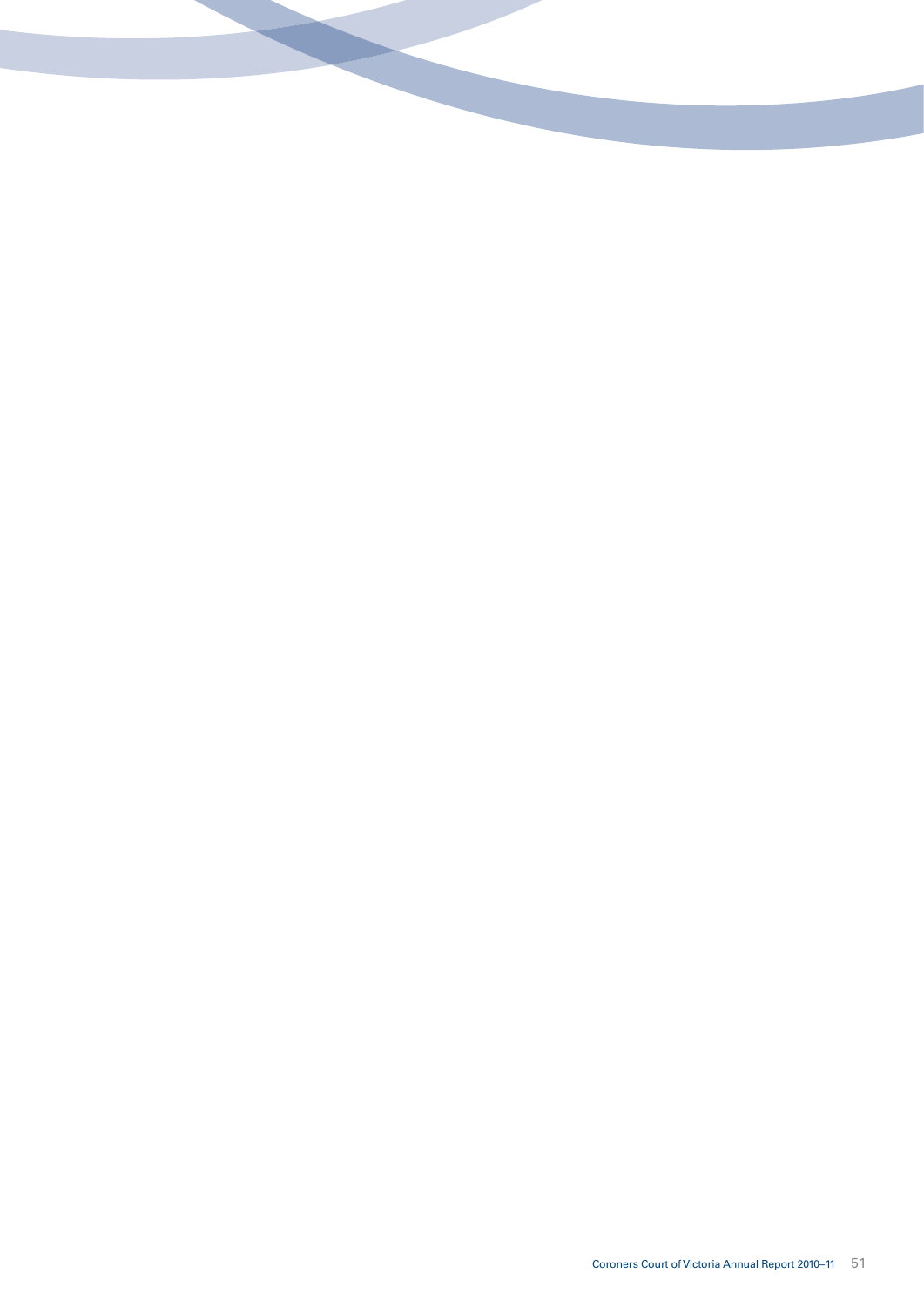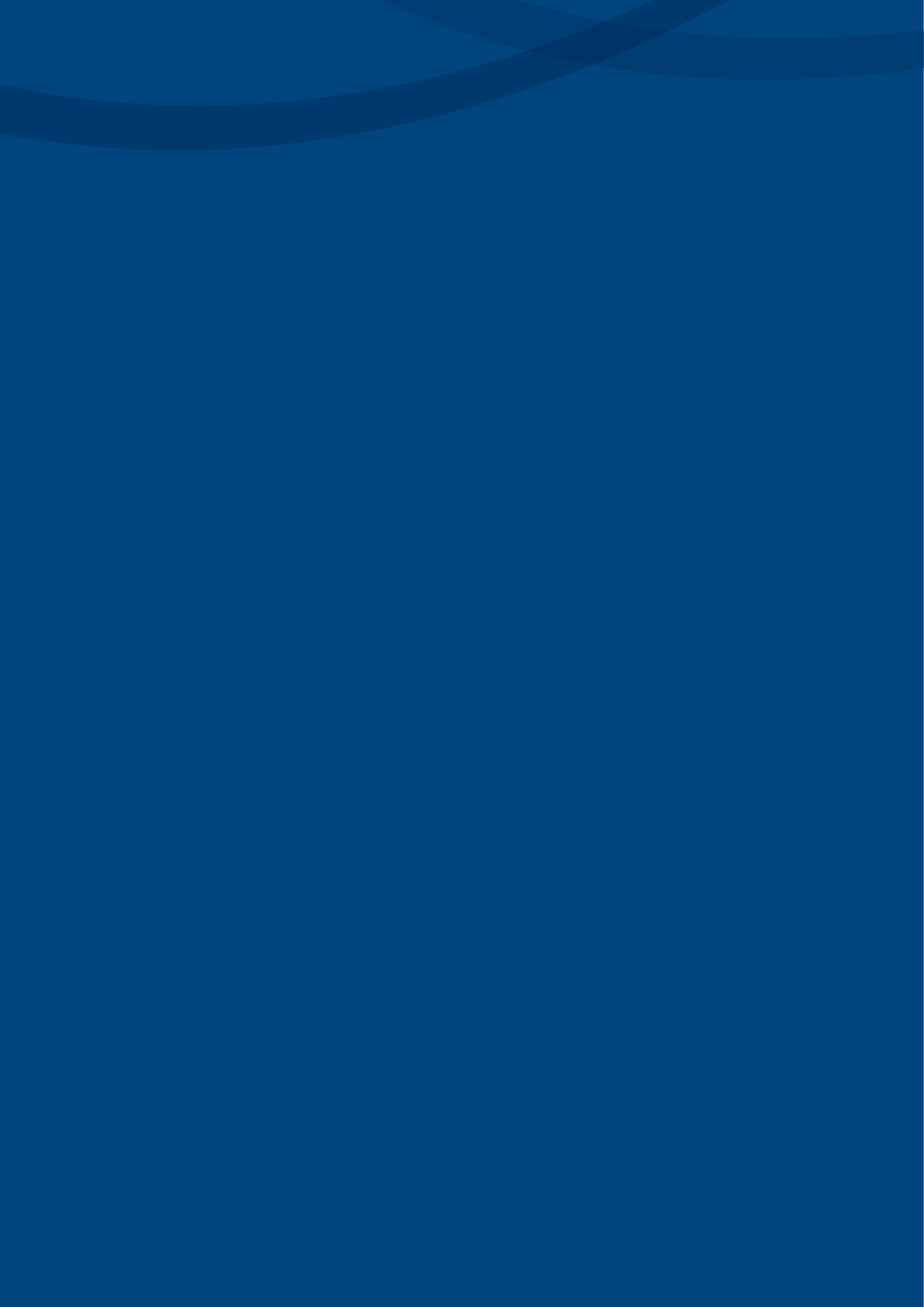